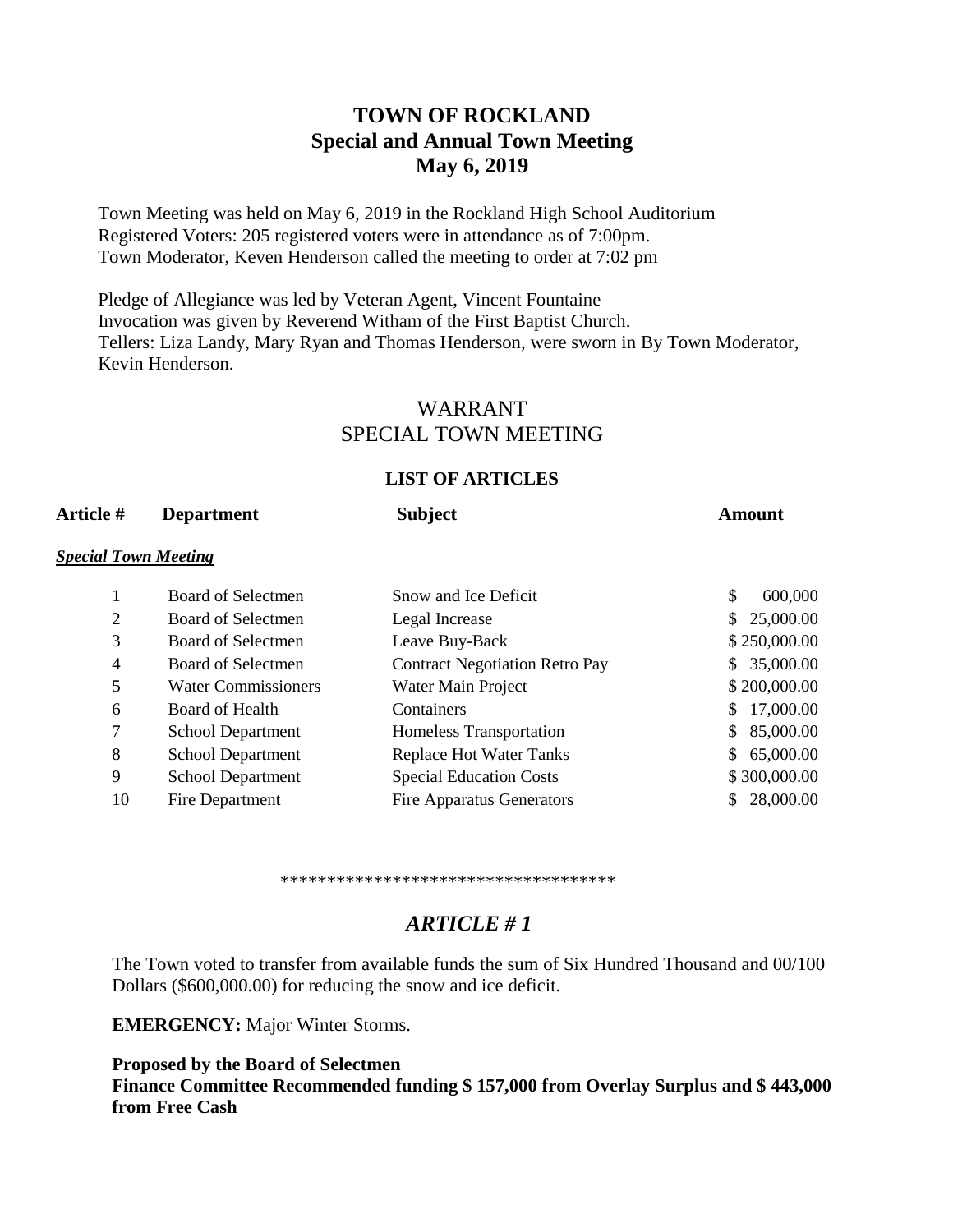### $ARTICLE$ #2

The Town voted to transfer from available funds the sum of Twenty-Five Thousand and 00/100 Dollars (\$25,000.00) to Legal Services.

**EMERGENCY:** The Town has incurred unanticipated legal expenses, including insurance deductibles, relating to personnel matters that occurred beginning in May, 2018. There have also been unanticipated legal costs incurred relating to zoning matters and marijuana permitting.

#### **Proposed by the Board of Selectmen Finance Committee Recommended funding from Free Cash**

### $ARTICLE #3$

The Town voted to transfer from available funds the sum of Two Hundred Fifty Thousand and 00/100 Dollars (\$250,000.00) to fund the payout of contractually obligated accumulated leave time.

**EMERGENCY:** The buyout employee accumulated leave time for contractual negotiations and must be paid in the current fiscal year.

#### Proposed by the Board of Selectmen **Finance Committee Recommended funding from Free Cash**

### $ARTICLE$ #4

The Town voted to transfer from available funds the sum of Thirty-Five Thousand Dollars and  $00/100$  Dollars (\$35,000.00) to fund the payout of Employees Contract(s) obligations.

**EMERGENCY:** The new AFSCME Local 93, formally R.I.T.E., Union Clerical Employees contractual retroactive payments, must be paid in current fiscal year.

#### Proposed by the Board of Selectmen **Finance Committee Recommended Funding from Free Cash**

# $ARTICLE#5$

The Town unanimously voted to appropriate the sum of Two Hundred Thousand Dollars (\$200,000.00), with a like amount from the Town of Abington, for replacing water mains, including the payment of costs incidental or related thereto; that to meet said appropriation the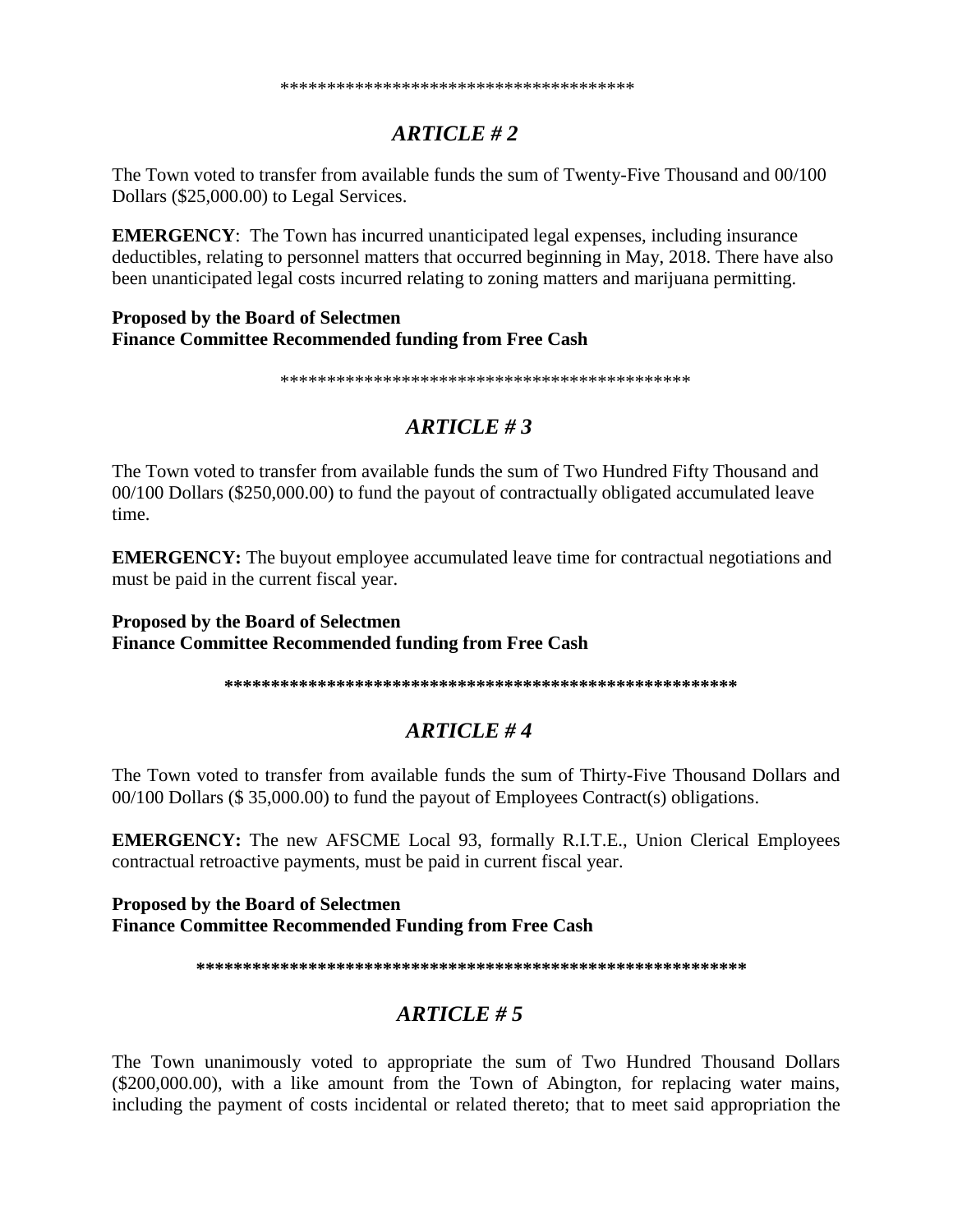Town Treasurer, with the approval of the Board of Selectmen, is authorized to borrow said sum under M.G.L. Chapter 44, or any other enabling authority; and that the Board of Selectmen and any other Town official is authorized to take any action necessary to carry out this vote. Any premium received upon the sale of any bonds or notes approved by this vote, less any such premium applied to the payment of the costs of issuance of such bonds or notes, may be applied to the payment of costs approved by this vote in accordance with M.G.L. c. 44, \$20, thereby reducing the amount authorized to be borrowed to pay such costs by a like amount.

**EMERGENCY:** Continued upgrades to the Water System

#### **Finance Committee Recommended funding from Borrowing Capital Planning Committee Recommended per Capital Plan**

# $ARTICLE # 6$

The Town voted to transfer from available funds the sum of Seventeen Thousand Dollars (\$17,000.00), for the Purchase of three 40 yard roll off containers for the Recycling Center located at 1000 Beech St.

**EMERGENCY:** The Rockland Board of Health currently rents dumpsters totaling \$3,000.00 a year. The purchase of these dumpsters would save the Town money.

#### **Proposed by the Board of Health Finance Committee Recommended funding from Free Cash**

# $ARTICLE$ #7

The Town voted to raise and appropriate or take from available funds the sum of Eighty-Five Thousand and 00/100 Dollars (\$85,000.00) to fund an unanticipated increase in homeless transportation costs.

#### **Proposed by the School Department Finance Committee Recommended Funding from Free Cash**

# $ARTICLE # 8$

The Town voted to raise and appropriate or take from available funds the sum of Sixty-Five Thousand and 00/100 Dollars (\$65,000.00) to fund the cost of replacing the hot water tanks at the High School and Esten Schools.

#### **Proposed by the School Department**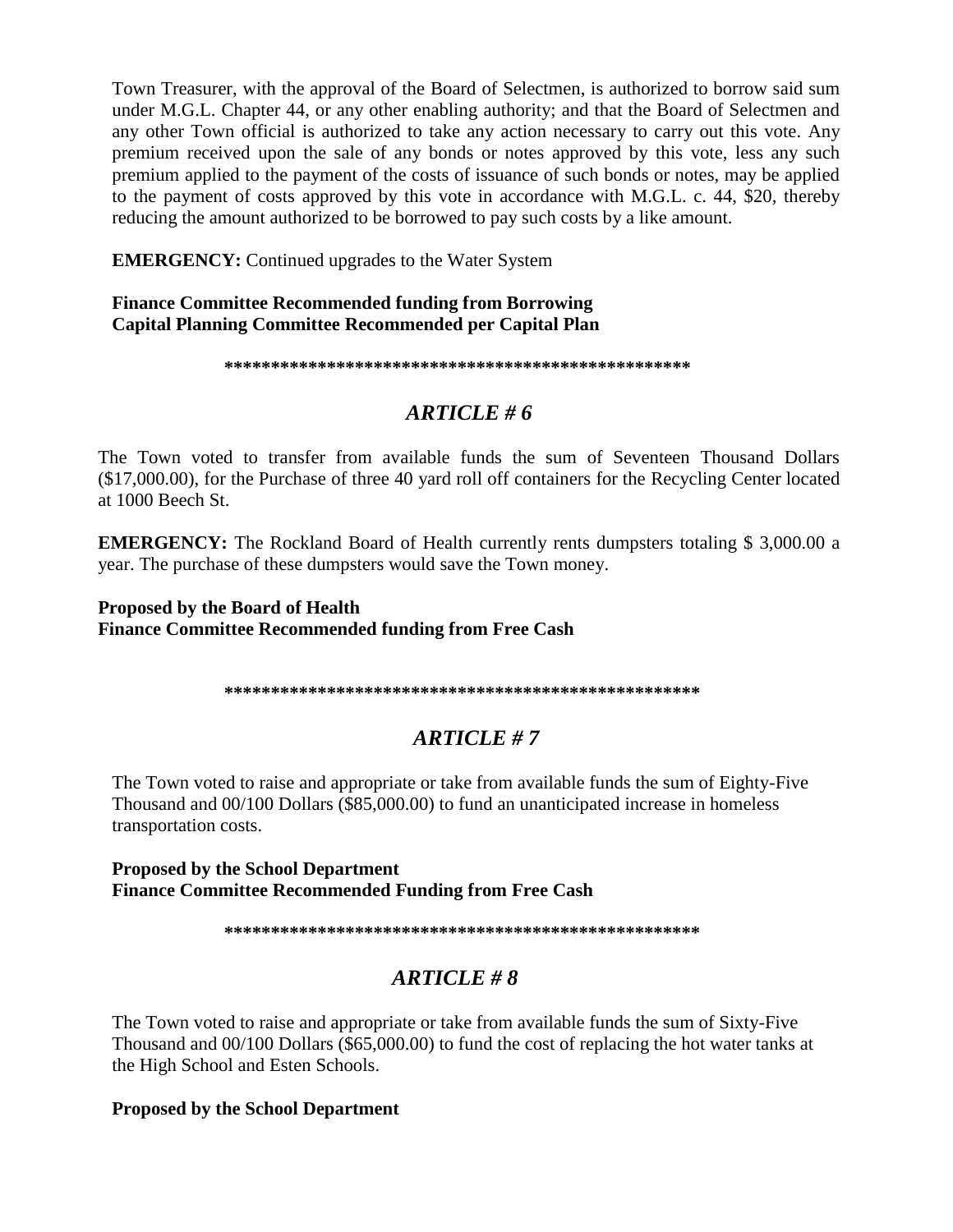#### **Finance Committee Recommended funding from Free Cash**

#### **\*\*\*\*\*\*\*\*\*\*\*\*\*\*\*\*\*\*\*\*\*\*\*\*\*\*\*\*\*\*\*\*\*\*\*\*\*\*\*\*\*\*\*\*\*\***

### *ARTICLE # 9*

The Town voted to raise and appropriate or take from available funds the sum of \$ 300,000 (Three hundred thousand dollars) to fund the cost of unanticipated Special Education Costs.

#### **Proposed by the School Department Finance Committee Recommended funding from Free Cash**

**\*\*\*\*\*\*\*\*\*\*\*\*\*\*\*\*\*\*\*\*\*\*\*\*\*\*\*\*\*\*\*\*\*\*\*\*\*\*\*\*\*\*\*\*\*\*\*\*\*\*\*\***

### *ARTICLE # 10*

The Town voted to raise and appropriate or take from available funds, the sum of twenty-eight thousand dollars (\$28,000.00) to cover unanticipated equipment costs to fire apparatus.

**Emergency:** Each fire engine is equipped with an emergency generator which provides electrical power at emergency scenes. Two of these generators unexpectedly broke down and needed to be replaced at a cost of \$14,000 per generator. These repairs, in addition to other unexpected apparatus repairs, have caused a deficit in the department's equipment maintenance budget.

#### **Proposed by the Fire Department Finance Committee Recommended funding from Free Cash**

**\*\*\*\*\*\*\*\*\*\*\*\*\*\*\*\*\*\*\*\*\*\*\*\*\*\*\*\*\*\*\*\*\*\*\*\*\*\*\*\*\*\*\*\***

#### **WARRANT ANNUAL TOWN MEETING: Opened @ 7:28 PM**

#### *Annual Town Meeting*

| 1              | <b>Finance Committee</b> | Stabilization                                  | \$. | 100,000.00 |
|----------------|--------------------------|------------------------------------------------|-----|------------|
|                |                          | (Amended on Town Meeting Floor to \$75,000.00) |     |            |
| 2              | Board of Selectmen       | <b>Town Elections</b>                          |     | N/A        |
| 3              | Board of Selectmen       | Elective Officer's Salaries/Compensation       |     | N/A        |
| $\overline{4}$ | Board of Selectmen       | <b>Operating Budgets</b>                       |     | N/A        |
| 5              | <b>Town Accountant</b>   | <b>Revolving Funds</b>                         |     | N/A        |
| 6              | Board of Selectmen       | <b>Master Plan</b>                             | \$. | 40,000.00  |
| 7              | Board of Selectmen       | <b>Short Term Rental Excise Tax</b>            |     | N/A        |
| 8              | Board of Selectmen       | <b>Regulate Short Term Rentals</b>             |     | N/A        |
| 9              | Board of Selectmen       | Adoption of Short Term Rental By-Law           |     | N/A        |
| 10             | Board of Selectmen       | Adopt Mass. Gen. L. c. 39 Section 23D          |     | N/A        |
| 11             | Board of Selectmen       | Amend Article IV §415-19 Bylaw                 |     | N/A        |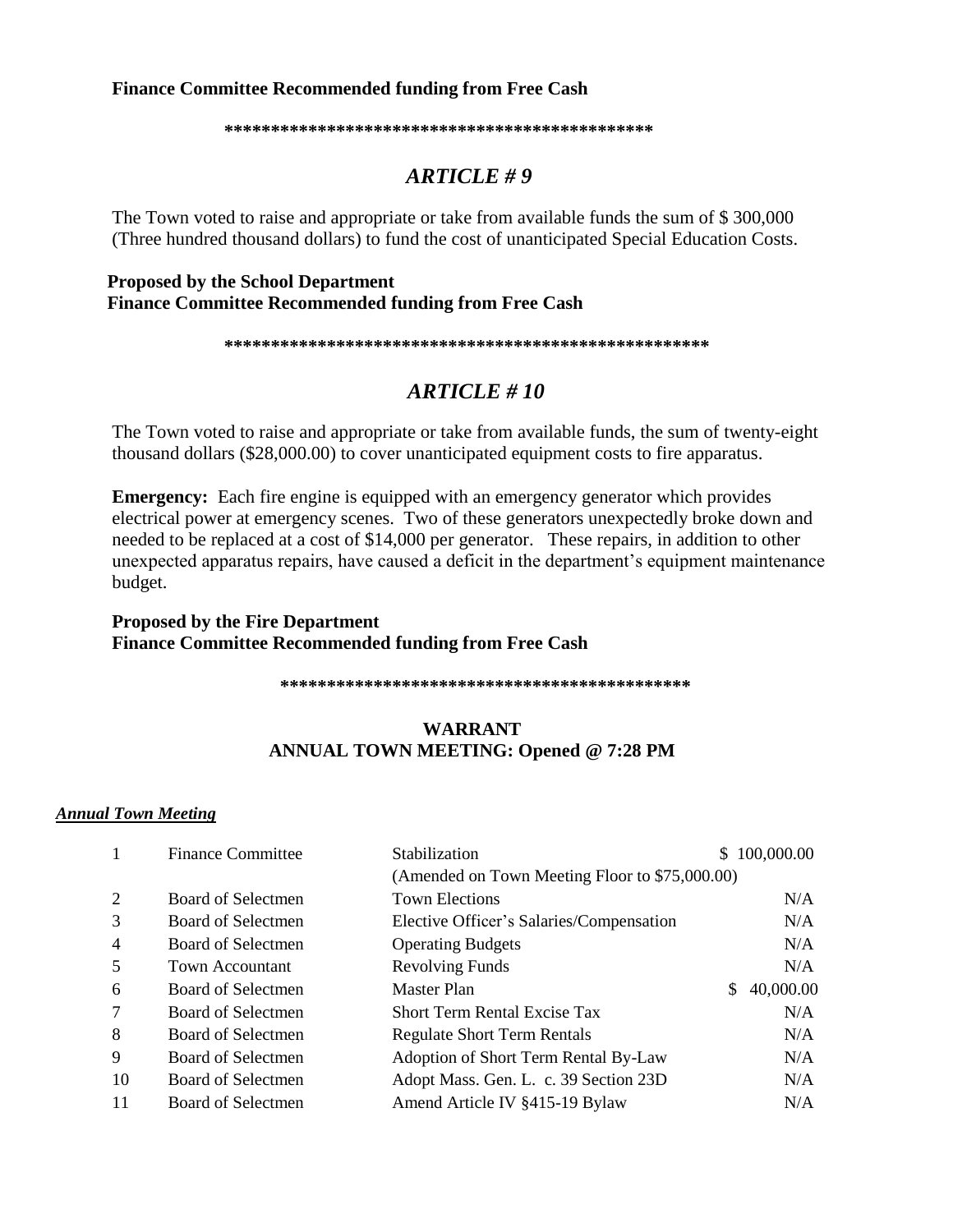| 12        | <b>Board of Selectmen</b>        | Amend Marijuana Article V, §415-38.5          | N/A              |
|-----------|----------------------------------|-----------------------------------------------|------------------|
| 13        | <b>Board of Selectmen</b>        | Amend Marijuana Article V, §415-38.5          | N/A              |
| 14        | <b>Board of Selectmen</b>        | Article V, §415-25                            | N/A              |
| 15        | <b>Board of Selectmen</b>        | Article V, §415-22 Yard regulations           | N/A              |
| 16        | <b>Board of Selectmen</b>        | Article V, §415-32 Accessory Apartment        | N/A              |
| 17        | <b>Board of Selectmen</b>        | Article V, §415-32M Accessory Apartment       | N/A              |
| 18        | <b>Board of Selectmen</b>        | Amend Zoning Bylaw Article V, §415-35         | N/A              |
| 19        | <b>Board of Selectmen</b>        | Town Administrator Professional Growth        | \$15,000.00      |
| 20        | <b>Board of Selectmen</b>        | Comprehensive Town Charter Review             | \$<br>28,000.00  |
| 21        | Board of Selectmen               | Town Projects and Repairs                     | \$45,000.00      |
| 22        | <b>WITHDRAWN</b>                 |                                               |                  |
| 23        | <b>Board of Selectmen</b>        | <b>Land Transfer</b>                          | N/A              |
| 24        | <b>Board of Selectmen</b>        | <b>Charter Review Committee</b>               | N/A              |
| 25        | <b>Board of Selectmen</b>        | Article III, §415-3 Route 3 Corridor          | N/A              |
| 26        | <b>Board of Selectmen</b>        | Article III, §415-4 District Map              | N/A              |
| 27        | <b>Board of Selectmen</b>        | Article IV, §415-21.3 Permitted Use           | N/A              |
| 28        | <b>Board of Assessor</b>         | Senior Citizens Work Off Program              | N/A              |
| 29        | <b>Board of Assessor</b>         | <b>Senior Citizens Defer Property Taxes</b>   | N/A              |
| 30        | <b>WITHDRAWN</b>                 |                                               |                  |
| 31        | <b>WITHDRAWN</b>                 |                                               |                  |
| 32        | <b>Board of Assessor</b>         | MGL Chapter 59 – Exempt Certain Properties    | N/A              |
| 33        | <b>Community Preservation</b>    | <b>DOR Standards</b>                          | \$               |
| 19,160.00 |                                  |                                               |                  |
| 34        | <b>Community Preservation</b>    | <b>Tramp House</b>                            | \$<br>20,900.00  |
| 35        | <b>Community Preservation</b>    | <b>Annual Reserves</b>                        | N/A              |
| 36        | <b>Community Preservation</b>    | King Phillip Apparatus                        | \$<br>77,000.00  |
| 37        | <b>Community Center Building</b> | Fire Sprinkler System                         | \$1,100,000.00   |
| 38        | <b>Community Center Building</b> | Repair McKinley Center                        | \$<br>25,000.00  |
| 39        | <b>Community Center Building</b> | Remove Asbestos & Repair Stairs               | \$<br>47,000.00  |
| 40        | <b>Community Center Building</b> | Repair Elevator                               | \$<br>122,000.00 |
| 41        | <b>Community Center Building</b> | <b>Bid Documents for Exterior Repairs</b>     | \$<br>235,000.00 |
| 42        | <b>Conservation Committee</b>    | Amend Wetlands §407                           | N/A              |
| 43        | Fire Department                  | Lease Payment - 2011 Pumper                   | \$<br>49,641.38  |
| 44        | Fire Department                  | <b>Firefighting Bunker Gear</b>               | \$<br>90,000.00  |
| 45        | Highway Superintendent           | <b>Upgrade French Road Drainage</b>           | \$<br>22,000.00  |
| 46        | <b>Highway Superintendent</b>    | Union St Curbing With Intersection Upgrades   | \$<br>660,000.00 |
| 47        | <b>WITHDRAWN</b>                 |                                               |                  |
| 48        | <b>Highway Superintendent</b>    | Repair Salt Shed                              | \$<br>41,000.00  |
| 49        | <b>IT</b> Department             | Purchase Printers (Sewer & Building)          | \$<br>29,956.60  |
| 50        | <b>IT</b> Department             | IT Equipment and Upgrades                     | \$<br>48,000.00  |
| 51        | <b>IT</b> Department             | Purchase of Servers                           | \$<br>94,960.15  |
| 52        | Open Space Committee             | Gifted Land to Rockland Conservation          | N/A              |
| 53        | Open Space Committee             | <b>Transfer Land to Rockland Conservation</b> | N/A              |
| 54        | <b>WITHDRAWN</b>                 |                                               |                  |
| 55        | Open Space Committee             | <b>Transfer Land to Rockland Conservation</b> | N/A              |
| 56        | Park Department                  | New Ford 450 Dump Truck (replace 2010)        | \$<br>55,729.30  |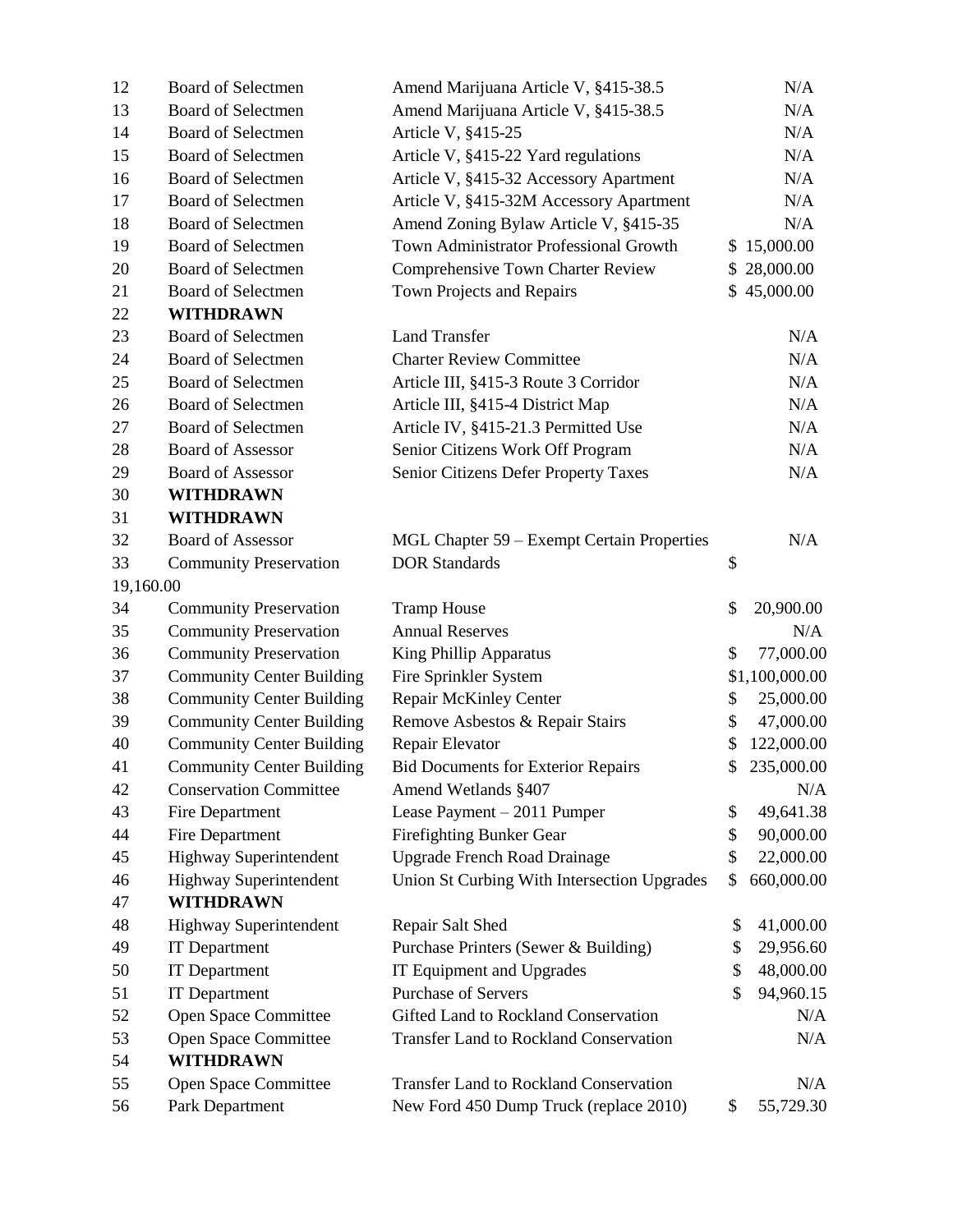| 57 | Park Department            | New Maintenance & Machinery Tools         | \$ | 7,100.00   |
|----|----------------------------|-------------------------------------------|----|------------|
| 58 | Park Department            | New Ford 450 Dump Truck (replace 2011)    | \$ | 54,229.30  |
| 59 | Park Department            | Mezzanine in New Garage                   | \$ | 35,000.00  |
| 60 | Park Department            | <b>Veterans Stadium Fencing</b>           | \$ | 20,130.00  |
| 61 | <b>Police Department</b>   | <b>Purchase Two Police Cruisers</b>       | \$ | 86,000.00  |
| 62 | <b>Police Department</b>   | 3rd of 3 Lease Payments - K9 Cruiser      | \$ | 13,666.00  |
| 63 | <b>Police Department</b>   | Purchase Ballistic Helmets & Armor Vests  | \$ | 17,500.00  |
| 64 | <b>Resident Petition</b>   | Zoning By-Law                             |    | N/A        |
| 65 | <b>School Department</b>   | Replacing/Upgrading Computers             | \$ | 100,000.00 |
| 66 | <b>School Department</b>   | Van Lease Payments $-5$ of 5              | \$ | 65,700.00  |
| 67 | <b>School Department</b>   | Bus Lease Payment $-4$ of 5               | \$ | 7,705.00   |
| 68 | <b>School Department</b>   | Dump/Plow Truck Lease Payment - 4 of 5    | \$ | 11,026.00  |
| 69 | <b>School Department</b>   | Re-Pave Esten School Parking Lot          | \$ | 200,000.00 |
| 70 | <b>School Department</b>   | Purchase Security Resource Vehicle        | \$ | 42,000.00  |
| 71 | <b>Sewer Department</b>    | Inflow/Infiltration Mandated Program      | S  | 100,000.00 |
| 72 | <b>Sewer Department</b>    | Rebuild #1 Secondary Clarifier            | \$ | 75,000.00  |
| 73 | <b>Sewer Department</b>    | <b>Operation and Maintenance Contract</b> |    | N/A        |
| 74 | <b>Sewer Department</b>    | Comprehensive Wastewater Management Plan  | \$ | 100,000.00 |
| 75 | <b>Water Commissioners</b> | Paving Replacement Roadways               | \$ | 275,000.00 |
| 76 | <b>Water Commissioners</b> | Rice Avenue Water Storage Tanks           | \$ | 67,500.00  |
| 77 | <b>Water Commissioners</b> | Purchasing/Updating Safety Equipment      | \$ | 20,000.00  |
| 78 | <b>Water Commissioners</b> | Redeveloping/Updating Monitoring Systems  | \$ | 95,000.00  |
| 79 | <b>Water Commissioners</b> | Purchase Backhoe/Front End Loader         | \$ | 30,000.00  |
| 80 | <b>Water Commissioners</b> | Survey/Testing MA Regulations             | \$ | 15,000.00  |
| 81 | <b>Water Commissioners</b> | Upgrade Heat/Vent @Treatment Plant        | \$ | 20,000.00  |
| 82 | <b>Water Commissioners</b> | <b>Annual Leak Survey</b>                 | \$ | 10,000.00  |
| 83 | <b>Water Commissioners</b> | <b>Purchase Water Meters</b>              | \$ | 50,000.00  |
| 84 | <b>Water Commissioners</b> | <b>Sick Leave Buy Back</b>                | \$ | 32,000.00  |
| 85 | <b>Youth Commission</b>    | Replenish Sand at Hartsuff Park Pond      | \$ | 2,500.00   |
| 86 | <b>Youth Commission</b>    | <b>Bath House Roof</b>                    | \$ | 9,600.00   |
| 87 | <b>Town Accountant</b>     | <b>OPEB</b> Transfer                      | \$ | 100,000.00 |

\*\*\*\*\*\*\*\*\*\*\*\*\*\*\*\*\*\*\*\*\*\*\*\*\*\*\*\*\*\*\*\*\*\*\*\*\*\*\*\*

# *ARTICLE # 1*

 The Town voted to transfer from Undesignated Fund Balance \* \$75,000.00 to be transferred to the Stabilization Fund.

**Proposed by the Finance Committee Finance Committee Recommended transferring \$ 22,000.00 from Free Cash and \$53,000.00 from 2019 Fiscal Year Reserve Fund \*Amendment made by the Finance Committee from Town Meeting Floor** 

**\*\*\*\*\*\*\*\*\*\*\*\*\*\*\*\*\*\*\*\*\*\*\*\*\*\*\*\*\*\*\*\*\*\*\*\***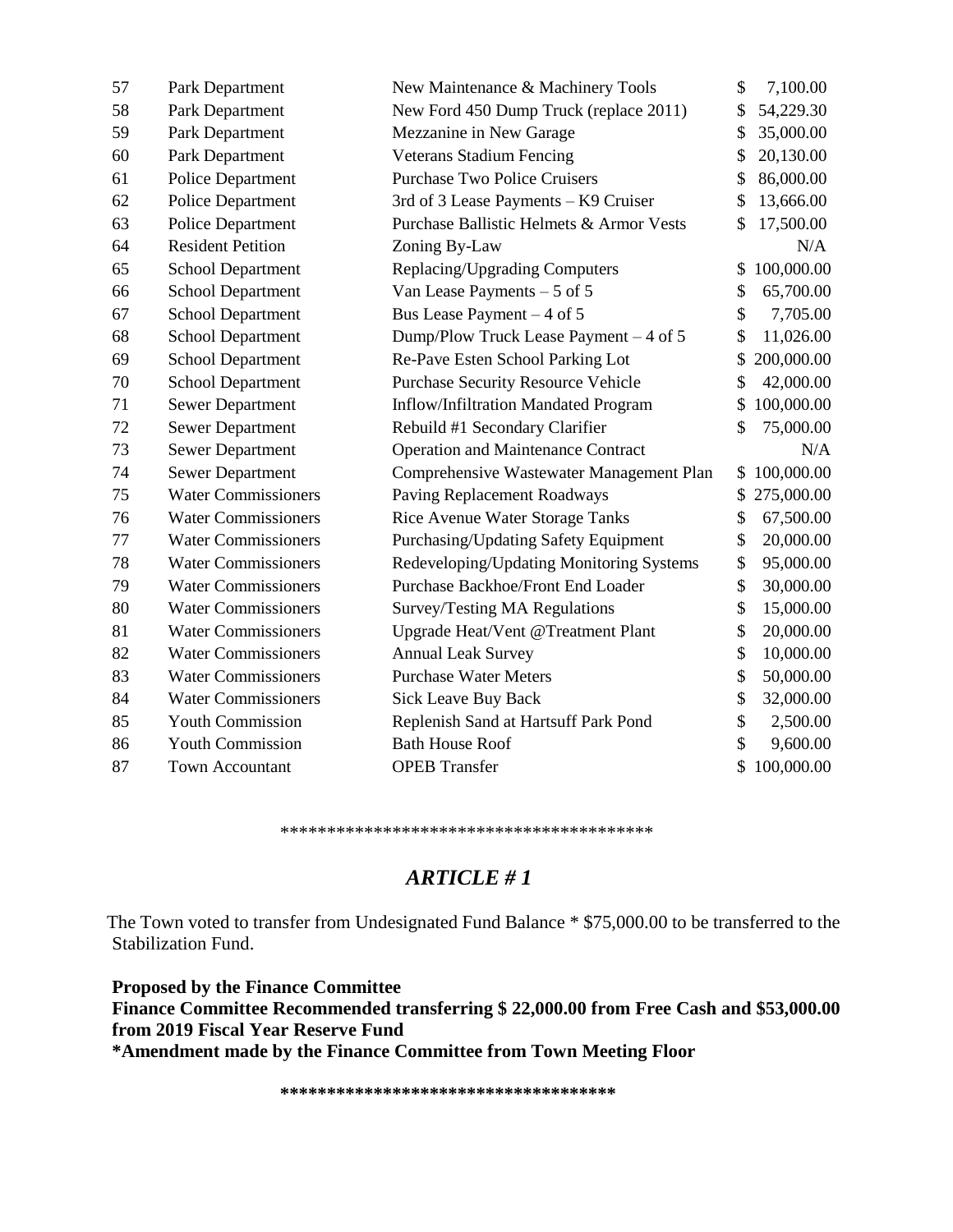# $ARTICLE \# 2$

The Town voted to cast votes in the Annual Town Election for the election of candidates for the following offices:

One Town Moderator for three years Two Selectmen for three years One Member of the Board of Assessor for three years One Board of Health Member for three years One Highway Superintendent for three years One Housing Authority Member for five years Two Library Trustees for three years One Park Commissioner for three years One Planning Board Member for five years Two School Committee Members for three years One Sewer Commissioner for three years One Water Commissioner for three years

#### **Proposed by the Board of Selectmen** Finance Committee Deferred to the Board of Selectmen

# $ARTICLE # 3$

The Town voted to fix the salaries and compensation of all elective officers in the Town in the amounts indicated in the Department Budgets and make such salaries and compensation effective July 1, 2019, in accordance with the provisions of the Massachusetts General Laws, Chapter 41 Section 108, as amended, and to raise and appropriate such sums of money for the ensuing year and that all sums be appropriated for the specific purpose designated; and that the same be expended on for such boards and commissions of the Town as voted.

#### Proposed by the Board of Selectmen Finance Committee Recommended as Presented

### **ARTICLE #4**

The Town voted to raise and appropriate and/or transfer from available funds as indicated, such sums of money necessary for the ensuing year in the Departmental budgets.

#### **Finance Committee FISCAL 2020 BUDGET**

**LINE ITEM BOARD OF SELECTMEN - DEPT. #122 SALARY-TOWN ADMINISTRATOR** 

**FY2020** 

150,000.00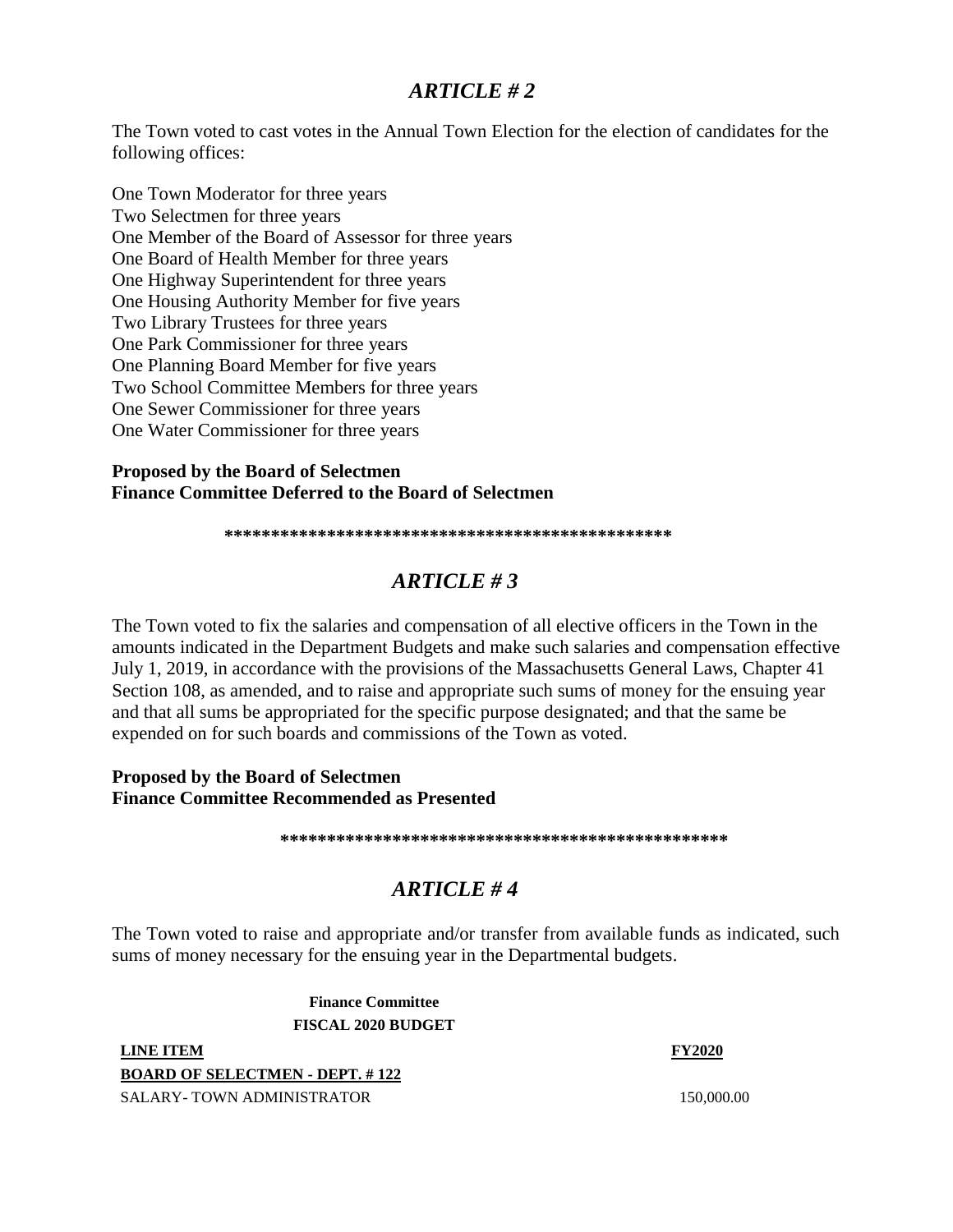| <b>SALARY-HUMAN RESOURCE DIRECTOR</b>             | 75,000.00  |
|---------------------------------------------------|------------|
| SALARY- ASST. TOWN ADMINISTRATOR                  | 80,000.00  |
| REGULATORY SECRETARY                              | 0.00       |
| <b>SALARY- EXECUTIVE ASSISTANT</b>                | 60,000.00  |
| <b>VACATION COVERAGE</b>                          | 0.00       |
| <b>PARKING CLERK</b>                              | 1,200.00   |
| <b>SUNDRIES</b>                                   | 3,000.00   |
| <b>LANDILL MAINTENANCE</b>                        | 40,000.00  |
| <b>ADVERTISING</b>                                | 4,500.00   |
| <b>CONFERENCE</b>                                 | 5,000.00   |
| SELECTMEN-MMA DUES                                | 4,000.00   |
| <b>SELECTMEN</b>                                  | 422,700.00 |
| <b>FROM FREE CASH</b>                             |            |
| TOTAL BOARD OF SELECTMEN RAISE AND APPROPRIATE    | 422,700.00 |
|                                                   |            |
| <b>LEGAL SERVICES - DEPT. #192</b>                |            |
| TOWN COUNCIL - LEGAL SERVICES                     | 200,000.00 |
| <b>TOTAL LEGAL SERVICES RAISE AND APPROPRIATE</b> | 200,000.00 |
|                                                   |            |
| <b>BUILDING MAINTENANCE - DEPT. #192</b>          |            |
| <b>DIRECTOR FACILITIES</b>                        | 0.00       |
| <b>SALARY - CUSTODIAN</b>                         | 0.00       |
| <b>VACATION COVERAGE</b>                          | 0.00       |
| UTILITIES/MAINT                                   | 75,000.00  |
| <b>SUPPLIES</b>                                   | 5,000.00   |
| <b>POSTAGE</b>                                    | 2,300.00   |
| <b>TOTAL BUILDING RAISE AND APPROPRIATE</b>       | 82,300.00  |
|                                                   |            |
| <b>TOWN REPORTS - DEPT. #195</b>                  |            |
| TOWN REPORT & WARRANT                             | 8,000.00   |
| TOTAL TOWN REPORTS RAISE AND APPROPRIATE          | 8,000.00   |
|                                                   |            |
| UTILITIES GENERAL GOVERNMENT - DEPT. #196         |            |
| <b>DEVELOPMENT</b>                                | 0.00       |
| ELECTRICITY SCHOOL ADMIN                          | 275,000.00 |
| ELECTRICITY TOWN HALL                             | 19,000.00  |
| <b>ELECTRICITY FIRE DEPT</b>                      | 16,000.00  |
| <b>ELECTRICITY POLICE DEPT</b>                    | 28,000.00  |
| <b>ELECTRICITY HIGHWAY</b>                        | 4,000.00   |
| <b>ELECTRICITY PARK</b>                           | 3,000.00   |
| <b>ELECTRICITY SENIOR CENTER</b>                  | 28,000.00  |
| <b>ELECTRICITY LIBRARY</b>                        | 17,000.00  |
| ELECTRICITY RECYCLING                             | 2,000.00   |
| <b>ELECTRICITY STREET POLES</b>                   |            |
|                                                   | 18,000.00  |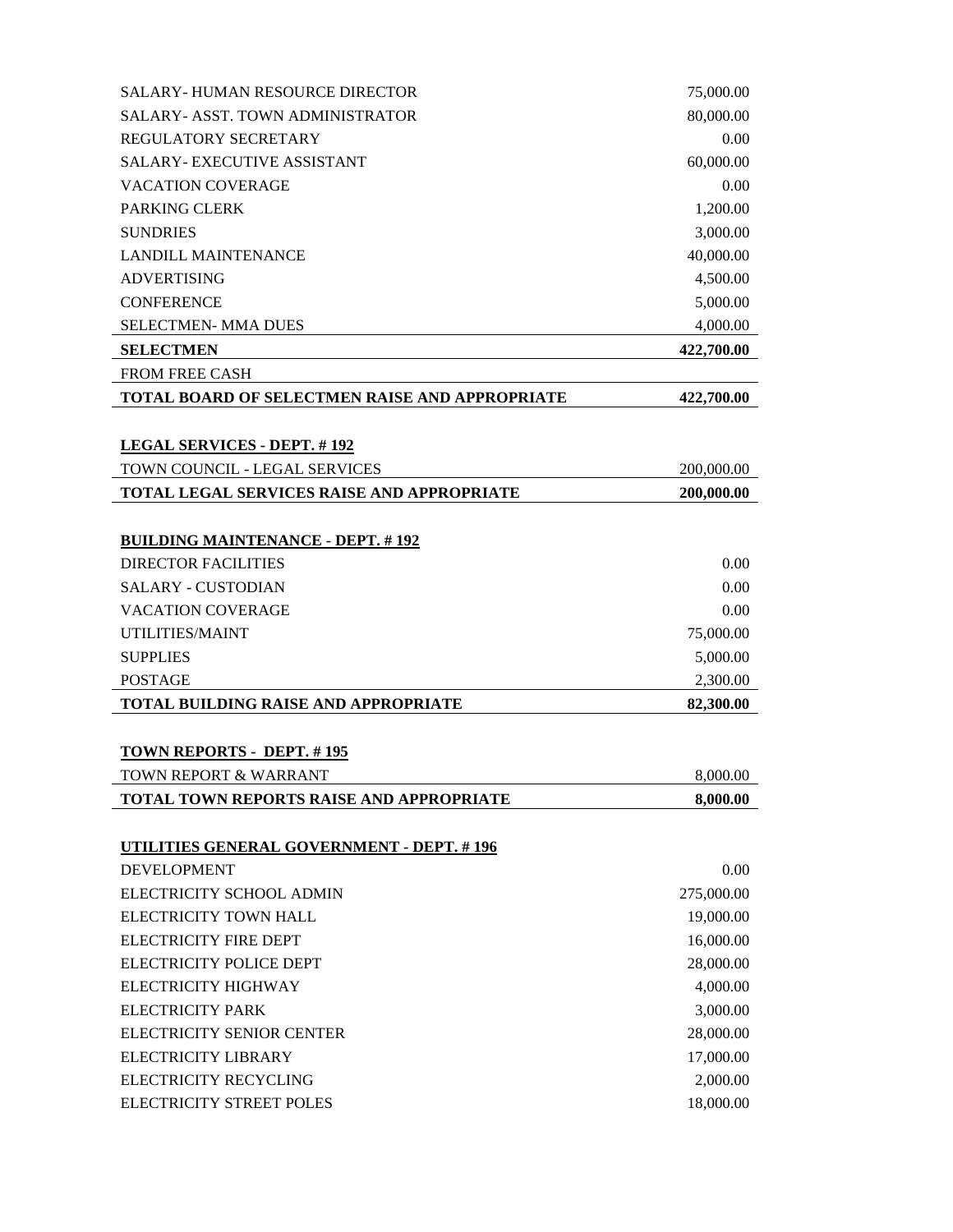| ELECTRICITY TRAFFIC LIGHTS                                | 5,700.00   |
|-----------------------------------------------------------|------------|
| <b>TOTAL UTILITIES GENERAL GOV. RAISE AND APPROPRIATE</b> | 415,700.00 |
|                                                           |            |
| <b>TRAFFIC CONTROL - DEPT. #293</b>                       |            |
| <b>TRAFFIC CONTROL</b>                                    | 20,000.00  |
| TOTAL TRAFFIC CONTROL RAISE AND APPROPRIATE               | 20,000.00  |
|                                                           |            |
| <b>FINANCE COMMITTEE - DEPT. #131</b>                     |            |
| <b>SECRETARY</b>                                          | 2,000.00   |
| <b>RESERVE FUND</b>                                       | 200,000.00 |
| TOTAL FINANCE COMMITTEE RAISE AND APPROPRIATE             | 202,000.00 |
|                                                           |            |
| <b>ACCOUNTANT - DEPT. 135</b>                             |            |
| <b>SALARY-TOWN ACCOUNTANT</b>                             | 100,000.00 |
| <b>SALARY- ASSISTANT TOWN ACCOUNTANT</b>                  | 57,650.00  |
| <b>SALARY- CLERICAL</b>                                   | 38,550.00  |
| <b>DUES &amp; SEMINARS</b>                                | 3,500.00   |
| <b>SUPPLIES</b>                                           | 1,200.00   |
| TOTAL TOWN ACCOUNTANT RAISE AND APPROPRIATE               | 200,900.00 |
|                                                           |            |
| <b>ASSESSORS - DEPT. #141</b>                             |            |
| <b>APPRAISER</b>                                          | 91,600.00  |
| <b>CLERICAL</b>                                           | 75,523.00  |
| <b>LEGAL SVCS</b>                                         | 2,000.00   |
| <b>MAPS ENGIN</b>                                         | 2,700.00   |
| <b>BIND TXT</b>                                           | 400.00     |
| <b>SUNDRIES</b>                                           | 1,500.00   |
| <b>POSTAGE</b>                                            | 1,500.00   |
| <b>DUES AND SEMINARS</b>                                  | 2,500.00   |
| <b>SOFTWARE</b>                                           | 10,070.00  |
| TOTAL ASSESSORS RAISE AND APPROPRIATE                     | 187,793.00 |
|                                                           |            |
| <b>REVALUATION - DEPT. #142</b>                           |            |
| PROFESSIONAL SERVICES                                     | 43,000.00  |
| TOTAL REVALUATION RAISE AND APPROPRIATE                   | 43,000.00  |
|                                                           |            |
| <b>TREASURER - DEPT. #145</b>                             |            |
| <b>TREASURER</b>                                          | 80,000.00  |
| <b>ASST TREASURER</b>                                     | 43,239.00  |
| <b>CLERICAL</b>                                           | 41,028.00  |
| <b>LEGAL</b>                                              | 2,500.00   |
| <b>POSTAGE</b>                                            | 5,500.00   |
| <b>TAX TITLE</b>                                          | 5,000.00   |
| PAYROLL FEES                                              | 40,000.00  |
|                                                           |            |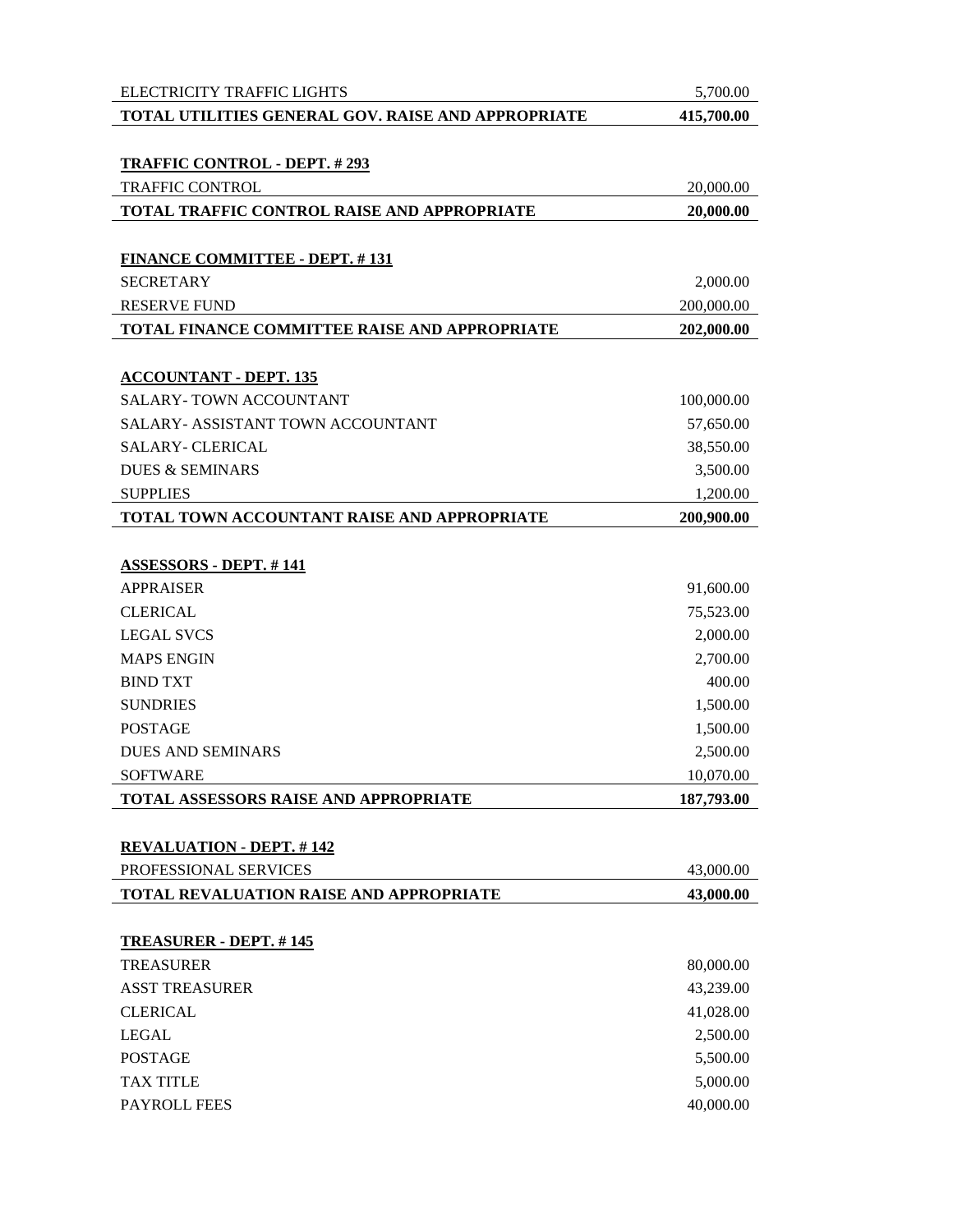| <b>MEDBILLFEE</b>                                          | 10,000.00   |
|------------------------------------------------------------|-------------|
| <b>OFFICE SUPPLIES</b>                                     | 3,500.00    |
| <b>DUES MEETINGS</b>                                       | 4,000.00    |
| <b>TOTAL TREASURER RAISE AND APPROPRIATE</b>               | 234,767.00  |
|                                                            |             |
| <b>DATA PROCESSING - DEPT. #155</b>                        |             |
| <b>SALARY-IT DIRECTOR</b>                                  | 89,760.00   |
| IT ADMINISTRATOR                                           | 0.00        |
| <b>SERVICES</b>                                            | 150,578.00  |
| <b>SUPPLIES</b>                                            | 28,345.00   |
| <b>TOTAL DATA PROCESSING RAISE AND APPROPRIATE</b>         | 268,683.00  |
|                                                            |             |
| <b>AUDIT - DEPT. #199</b>                                  |             |
| <b>TOTAL AUDIT RAISE AND APPROPRIATE</b>                   | 51,000.00   |
|                                                            |             |
| <b>TOWN COLLECTOR- DEPT. #146</b>                          |             |
| <b>SALARY-TOWN COLLECTOR</b>                               | 80,000.00   |
| <b>SALARY- ASSISTANT TOWN COLLECTOR</b>                    | 43,011.00   |
| <b>SALARY- CLERICAL</b>                                    | 37,748.00   |
| POSTAGE/MAINT/SUPP                                         | 15,000.00   |
| <b>SUNDRIES</b>                                            | 3,000.00    |
| <b>DUES/MEETG</b>                                          | 1,500.00    |
| TOTAL TOWN COLLECTOR RAISE AND APPROPRIATE                 | 180,259.00  |
|                                                            |             |
| <b>TOWN CLERK - DEPT. #161</b><br><b>SALARY-TOWN CLERK</b> |             |
| <b>SALARY- ASSISTANT TOWN CLERK</b>                        | 80,000.00   |
|                                                            | 48,811.00   |
| <b>SALARY- CLERICAL</b>                                    | 40,077.00   |
| SOFTWARE LICENSING                                         | 1,200.00    |
| <b>BOOKBINDING</b>                                         | 700.00      |
| <b>BY-LAW &amp; CHARTER</b>                                | 4,700.00    |
| <b>SUNDRIES</b>                                            | 3,000.00    |
| <b>DUES &amp; MEETINGS</b>                                 | 3,000.00    |
| <b>TOTAL TOWN CLERK</b>                                    | 181,488.00  |
| FROM DOG *RECEIPT FUND                                     | $-5,000.00$ |
| TOTAL TOWN CLERK RAISE AND APPROPRIATE                     | 176,488.00  |
| * Amendment made from floor to include word Receipt        |             |
| TOWN MEETING/ELECTIONS - DEPT. #162<br><b>PERSONNEL</b>    | 18,000.00   |
| <b>SERVICES</b>                                            | 4,884.00    |
| <b>POSTAGE</b>                                             |             |
|                                                            | 5,000.00    |
| TOTAL TOWN MEETING/ELECTIONS RAISE AND APPROPRIATE         | 27,884.00   |

**REGISTRAR OF VOTERS - DEPT. # 163**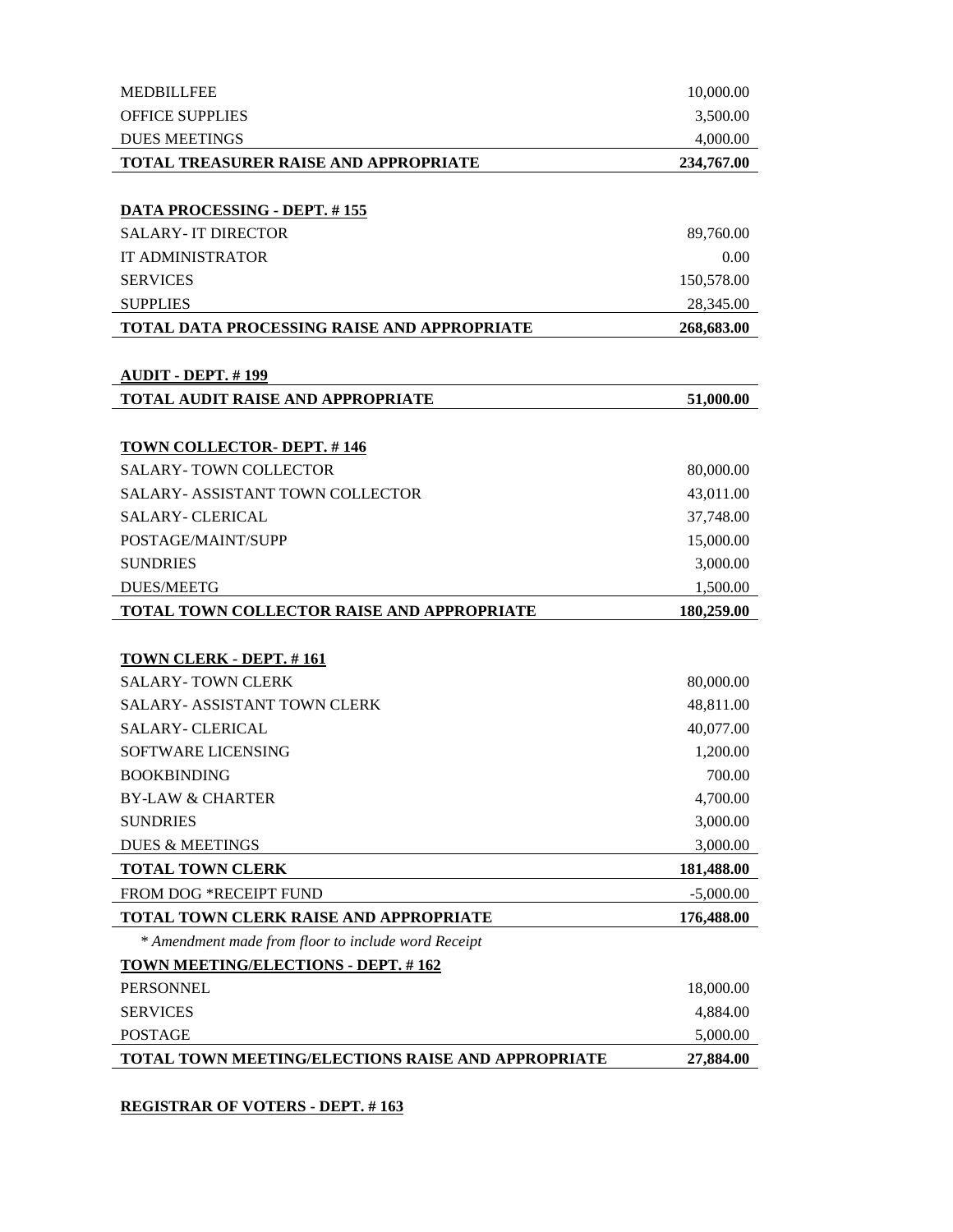| <b>SUNDRIES</b>                                       | 9,000.00     |
|-------------------------------------------------------|--------------|
| TOTAL REGISTRAR OF VOTERS RAISE AND APPROPRIATE       | 9,000.00     |
|                                                       |              |
| <b>CONSERVATION COMMISSION- DEPT. #171</b>            |              |
| SALARY- SECRETARY                                     | 500.00       |
| <b>TOTAL CONSERVATION COMM. RAISE AND APPROPRIATE</b> | 500.00       |
|                                                       |              |
| PLANNING BOARD - DEPT. #175                           |              |
| <b>SALARY- SECRETARY</b>                              | 4,500.00     |
| <b>SUNDRIES</b>                                       | 725.00       |
| TOTAL PLANNING BOARD RAISE AND APPROPRIATE            | 5,225.00     |
|                                                       |              |
| <b>ZONING BOARD - DEPT. #176</b>                      |              |
| <b>SALARY- SECRETARY</b>                              | 3,800.00     |
| <b>ADVERTISE</b>                                      | 150.00       |
| <b>POSTAGE</b>                                        | 75.00        |
| <b>EXPENSES</b>                                       | 975.00       |
| <b>TOTAL ZONING BOARD RAISE AND APPROPRIATE</b>       | 5,000.00     |
|                                                       |              |
| <b>POLICE DEPARTMENT - DEPT. #210</b>                 |              |
| <b>SALARY-CHIEF</b>                                   | 145,327.00   |
| <b>SALARY- DEPUTY CHIEF</b>                           | 105,919.00   |
| <b>SALARY- CLERICAL</b>                               | 50,054.00    |
| <b>SALARY- EXECUTIVE ASSISTANT</b>                    | 56,671.00    |
| <b>SALARY-LIEUTENANT</b>                              | 96,392.00    |
| <b>SALARY- SUPERIOR OFFICERS</b>                      | 509,974.00   |
| E911 DISPATCH                                         | 0.00         |
| <b>SALARY-SUBSTITUTE</b>                              | 340,000.00   |
| <b>SALARIES OFFICERS</b>                              | 1,739,252.00 |
| SALARY-CUSTODIAN                                      | 46,312.00    |
| UNIFORM CUSTODIAN ALLOWANCE                           | 250.00       |
| ANIMAL CONTROL OFFICER                                | 49,500.00    |
| <b>CROSSGUARD</b>                                     | 10,000.00    |
| PROFICIENCY INCENTIVE                                 | 500.00       |
| <b>LONGEVITY</b>                                      | 15,000.00    |
| <b>HOLIDAY PAY</b>                                    | 117,500.00   |
| <b>EDUCATION INCENTIVES</b>                           | 297,800.00   |
| <b>CLOTHING ALLOWANCE</b>                             | 46,750.00    |
| FUEL & VEHICLE MAINT                                  | 90,000.00    |
| <b>TELETYPE</b>                                       | 3,500.00     |
| <b>RADIO REPEATERS</b>                                | 7,500.00     |
| MOVED ELECTRIC UTILITIES DUE TO SOLAR ARRAY           | 0.00         |
| <b>SUNDRIES</b>                                       | 90,000.00    |
| STATION MAINTENANCE                                   | 70,000.00    |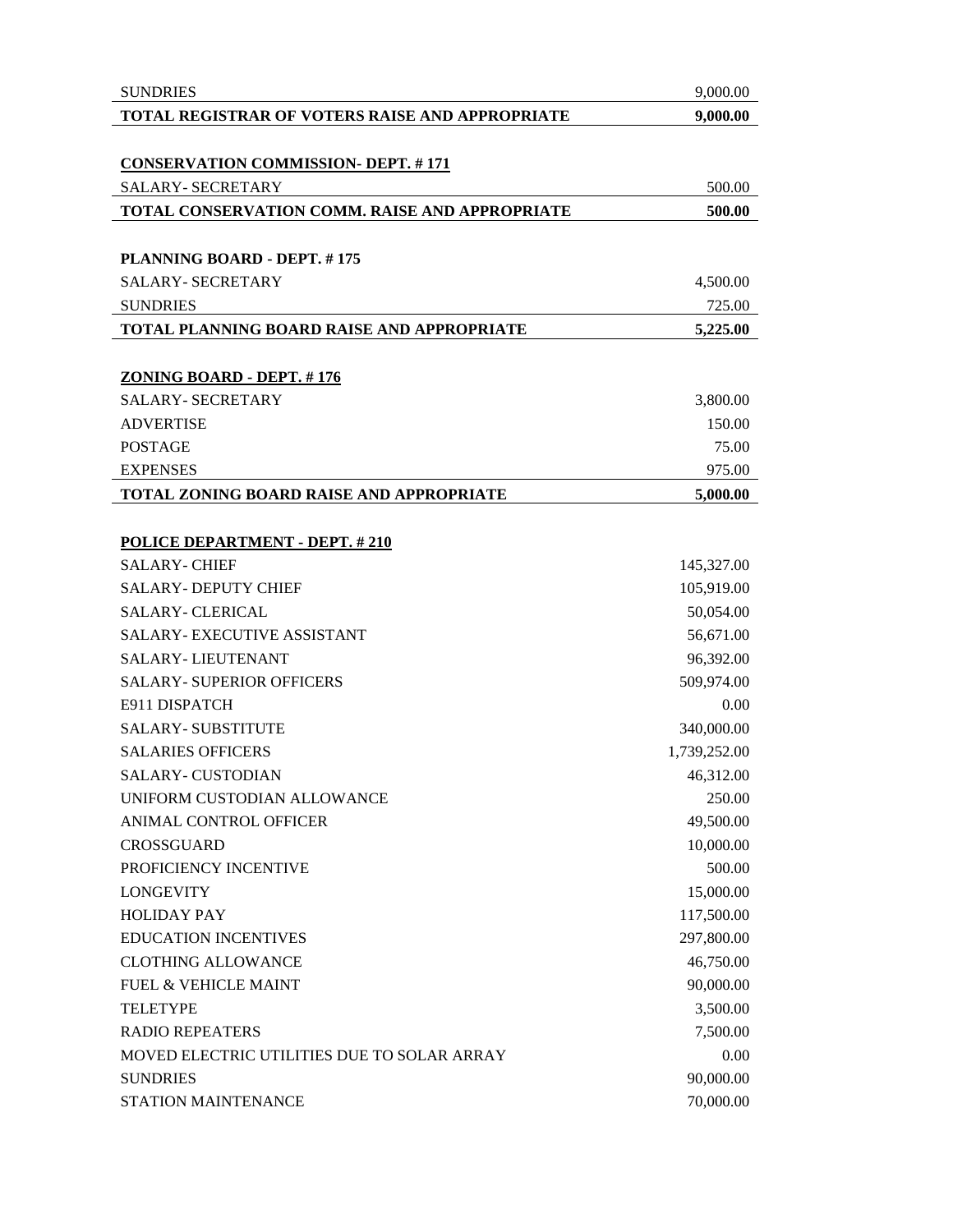| ANIMAL MEDICAL CARE                             | 1,500.00     |
|-------------------------------------------------|--------------|
| <b>SUNDRIES</b>                                 | 1,000.00     |
| <b>VEHICLE EXPENSE- ACO</b>                     | 1,500.00     |
| <b>OTHER</b>                                    | 7,500.00     |
| <b>AUX RADIO REPAIRS</b>                        | 800.00       |
| <b>AUX UNIFORMS</b>                             | 3,000.00     |
| <b>AUX VEHICLE MAINTENANCE</b>                  | 4,000.00     |
| <b>AUX VEHICLE FUEL</b>                         | 5,200.00     |
| <b>AUX EQUIPMENT</b>                            | 3,000.00     |
| <b>AUX TRAINING EXPENSES</b>                    | 3,000.00     |
| <b>TOTAL POLICE</b>                             | 3,918,701.00 |
| LESS TRANSFER FROM DOG FUND                     | $-10,000,00$ |
| <b>TOTAL POLICE DEPT. RAISE AND APPROPRIATE</b> | 3,908,701.00 |

#### **FIRE DEPARTMENT- DEPT. # 220**

| <b>SALARY-CHIEF</b>             | 147,000.00   |
|---------------------------------|--------------|
| <b>SALARY- DEPUTY CHIEF</b>     | 122,120.00   |
| <b>SALARY- CAPTAIN</b>          | 186,491.00   |
| SALARY- EXECUTIVE ASSISTANT     | 60,500.00    |
| <b>SALARY-LIEUTENANT</b>        | 238,353.00   |
| <b>CLOTHING ALLOWANCE</b>       | 38,750.00    |
| <b>SALARY PERMANENT</b>         | 1,681,781.00 |
| <b>CALL EMT</b>                 | 0.00         |
| <b>CALL PAYROLL</b>             | 0.00         |
| <b>COLLEGE CREDITS</b>          | 66,395.00    |
| <b>SALARY CALL FIREFIGHTERS</b> | 0.00         |
| <b>LONGEVITY</b>                | 12,600.00    |
| <b>SUBSTITUTE PAYROLL</b>       | 475,000.00   |
| <b>HOLIDAY PAY</b>              | 138,474.00   |
| <b>EMT INCENTIVE</b>            | 5,000.00     |
| <b>OVERTIME PAYROLL</b>         | 175,000.00   |
| <b>CALL CLOTHING</b>            | 0.00         |
| <b>TRAINING PAYROLL</b>         | 91,800.00    |
| <b>FIRE TRAINING PAYROLL</b>    | 47,507.04    |
| AMBULANCE BILLING CHARGES       | 30,000.00    |
| <b>NATURAL GAS</b>              | 15,000.00    |
| <b>DISPATCH</b>                 | 0.00         |
| <b>TELEPHONE</b>                | 9,000.00     |
| <b>TECHNOLOGY</b>               | 15,000.00    |
| <b>SUNDRIES OTHER</b>           | 1,200.00     |
| <b>EQUIP MAINT</b>              | 63,700.00    |
| <b>BLDG MAINT</b>               | 15,000.00    |
| <b>OFFICE SUPPLY</b>            | 4,500.00     |
| <b>AMB SUPPLIES</b>             | 30,000.00    |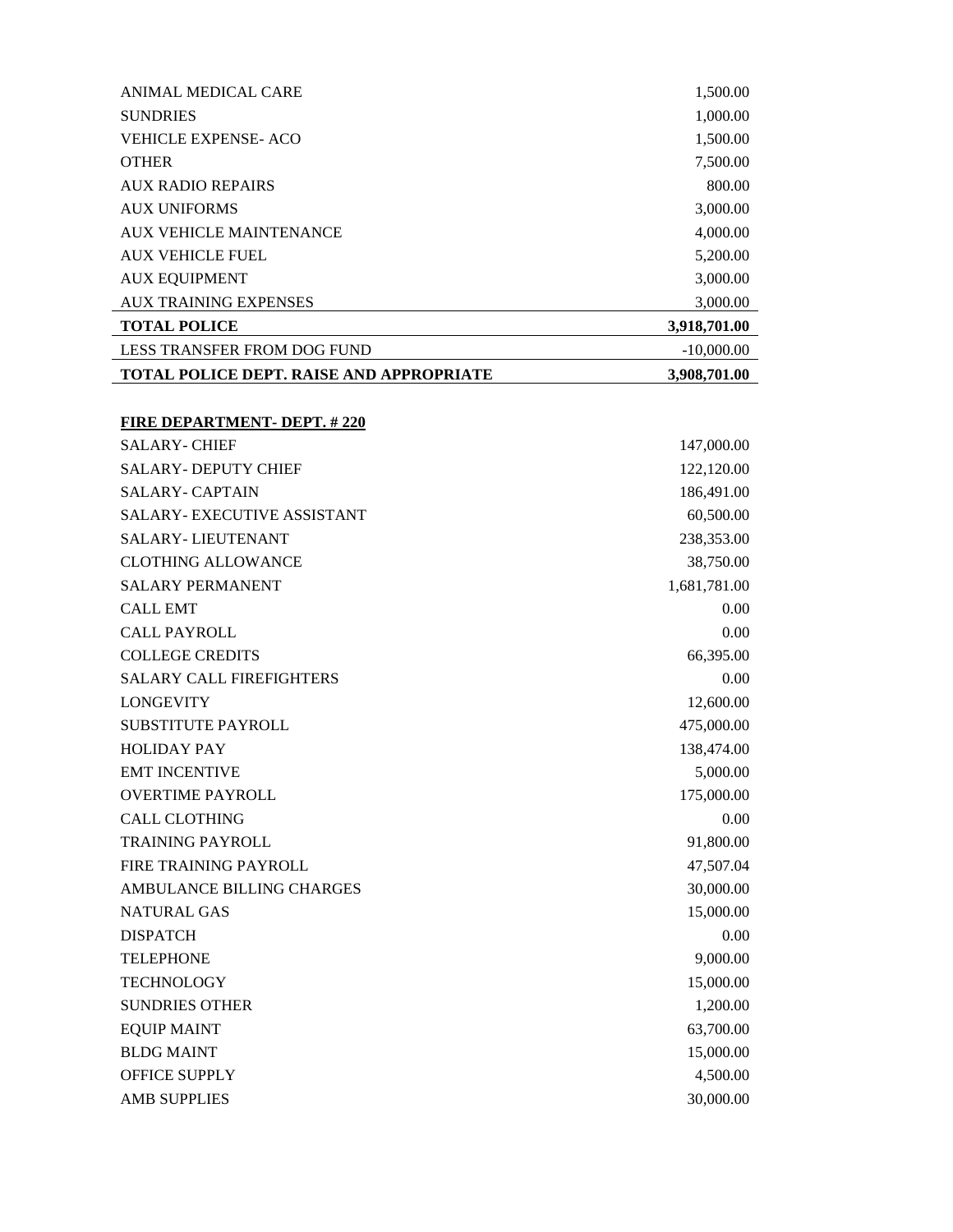| <b>GAS/DIESEL</b>                                     | 25,000.00    |
|-------------------------------------------------------|--------------|
| <b>EDUCATION MATERIAL</b>                             | 10,000.00    |
| <b>TOTAL FIRE DEPT. RAISE AND APPROPRIATE</b>         | 3,705,171.04 |
|                                                       |              |
| DISPATCH - DEPT. #205                                 |              |
| CONTRACTUAL DISPATCH                                  | 309,000.00   |
| SOFTWARE MAINTENANCE                                  | 50,000.00    |
| TOTAL DISPATCH RAISE AND APPROPRIATE                  | 359,000.00   |
|                                                       |              |
| <b>BUILDING DEPARTMENT - DEPT. #241</b>               |              |
| <b>SALARY-INSPECTOR</b>                               | 90,000.00    |
| SALARY- ADMINISTRATIVE ASSISTANT                      | 42,215.00    |
| <b>LOCAL INSPECTOR</b>                                | 13,728.00    |
| <b>EDUCATION - INSPECTOR</b>                          | 500.00       |
| <b>SALARY-JUNIOR CLERK</b>                            | 18,446.00    |
| <b>VACATION COVERAGE</b>                              | 798.00       |
| <b>SUNDRIES</b>                                       | 2,000.00     |
| <b>AUTO ALLOWANCE</b>                                 | 1,679.00     |
| <b>SEMINARS</b>                                       | 1,500.00     |
| <b>DUES MEETINGS</b>                                  | 300.00       |
| <b>TOTAL BUILDING DEPT. RAISE AND APPROPRIATE</b>     | 171,166.00   |
|                                                       |              |
| <b>GAS INSPECTOR- DEPT. #242</b>                      |              |
| <b>SALARY-INSPECTOR</b>                               | 5,215.00     |
| ON CALL COVERAGE                                      | 500.00       |
| <b>AUTO ALLOWANCE</b>                                 | 480.00       |
| TOTAL GAS INSPECTOR RAISE AND APPROPRIATE             | 6,195.00     |
|                                                       |              |
| PLUMBING INSPECTOR- DEPT. #243                        |              |
| <b>SALARY-INSPECTOR</b>                               | 8,812.00     |
| ON CALL COVERAGE                                      | 500.00       |
| <b>SEMINARS</b>                                       | 400.00       |
| <b>AUTO ALLOWANCE</b>                                 | 810.00       |
| <b>TOTAL PLUMBING INSPECTOR RAISE AND APPROPRIATE</b> | 10,522.00    |
|                                                       |              |
| <b>WEIGHTS/MEASURES - DEPT. #244</b>                  |              |
| <b>SALARY-INSPECTOR</b>                               | 5,000.00     |
| <b>SUNDRIES</b>                                       | 800.00       |
| <b>AUTO ALLOWANCE</b>                                 | 150.00       |
| <b>TOTAL WEIGHTS/MEASURES RAISE AND APPROPRIATE</b>   | 5,950.00     |
| <b>WIRING INSPECTOR - DEPT. #245</b>                  |              |
| <b>SALARY-INSPECTOR</b>                               | 25,083.00    |
| <b>CALL PAYROLL</b>                                   | 3,000.00     |
|                                                       |              |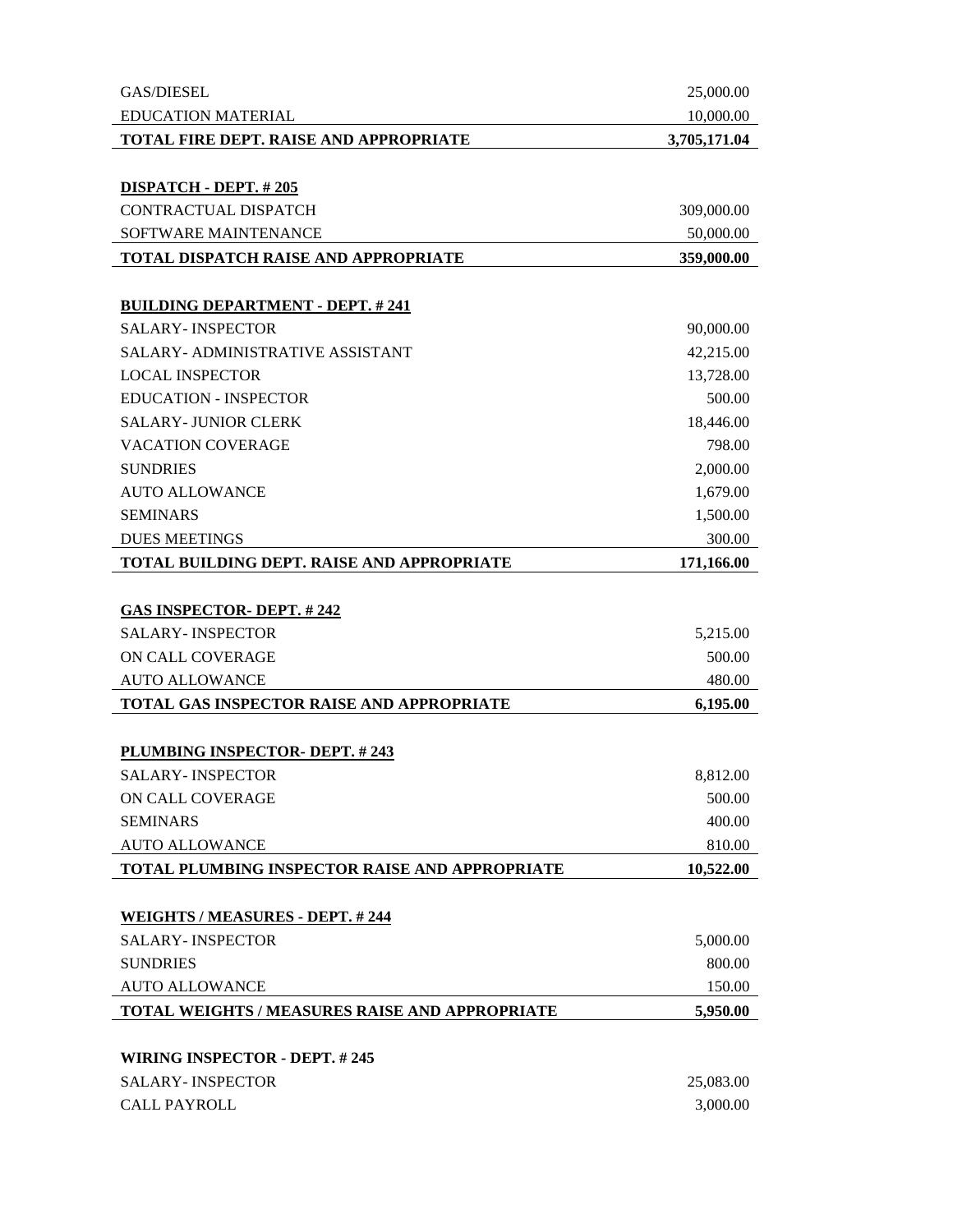| <b>SUNDRIES</b>                                  | 677.00        |
|--------------------------------------------------|---------------|
| <b>AUTO ALLOWANCE</b>                            | 400.00        |
| TOTAL WIRING INSPECTOR RAISE AND APPROPRIATE     | 29,160.00     |
|                                                  |               |
| <b>EMERGENCY MANAGEMENT - DEPT. #291</b>         |               |
| <b>SALARY- CLERICAL</b>                          | 1,200.00      |
| <b>TECHNOLOGY</b>                                | 5,000.00      |
| <b>RADIO REPAIRS</b>                             | 0.00          |
| <b>UNIFORMS AUXILARY</b>                         | 0.00          |
| <b>VEHICLE MAINTENANCE</b>                       | 0.00          |
| <b>GENERATOR MAINTENANCE</b>                     | 1,000.00      |
| <b>SUNDRIES</b>                                  | 500.00        |
| <b>VEHICLE FUEL</b>                              | 300.00        |
| <b>EQUIPMENT</b>                                 | 2,000.00      |
| <b>TRAINING EXPENSES</b>                         | 1,000.00      |
| TOTAL EMERGENCY MANAGEMENT RAISE AND APPROPRIATE | 11,000.00     |
|                                                  |               |
| <b>TREE DEPARTMENT - DEPT. #294</b>              |               |
| <b>TREE WARDEN</b>                               | 17,761.00     |
| <b>LABOR</b>                                     | 108,409.83    |
| PROFICIENCY INCENTIVE                            | 1,400.00      |
| <b>LICENSING</b>                                 | 2,000.00      |
| ON CALL COVERAGE                                 | 2,800.00      |
| <b>PESTICIDE LICENSE</b>                         | 500.00        |
| <b>VEHICLE MAINTENANCE</b>                       | 5,000.00      |
| HIRED EQUIPMENT                                  | 22,000.00     |
| SUPPLIES/CLOTHING /EQUIPMENT                     | 5,000.00      |
| <b>UNIFORMS</b>                                  | 2,000.00      |
| TOTAL TREE DEPT. RAISE AND APPROPRIATE           | 166,870.83    |
|                                                  |               |
| <b>SCHOOL DEPARTMENT - DEPT. #300</b>            |               |
| <b>ROCKLAND PUBLIC</b>                           | 25,857,226.00 |
| <b>SOUTH SHORE VOTECH</b>                        | 1,929,248.00  |
| NORFOLK COUNTY AGRICULTURAL HIGH SCHOOL          | 0.00          |
| NORFOLK COUNTY AGRICULTURAL HIGH-TRANSPORTATION  | 0.00          |
| <b>TOTAL SCHOOL</b>                              | 27,786,474.00 |
| LESS TRANSFER IN FROM PEG RECEIPTS RESERVE FUND  | 0.00          |
| <b>TOTAL SCHOOL RAISE AND APPROPRIATE</b>        | 27,786,474.00 |
|                                                  |               |
| <b>HIGHWAY - DEPT. #421</b>                      |               |
| <b>SALARY- SUPERINTENDENT</b>                    | 88,568.00     |
| SALARY- ADMINISTRATIVE ASSISTANT                 | 45,529.00     |
| <b>SALARY-LABOR</b>                              | 341,492.00    |
| POLICE DETAIL                                    | 15,000.00     |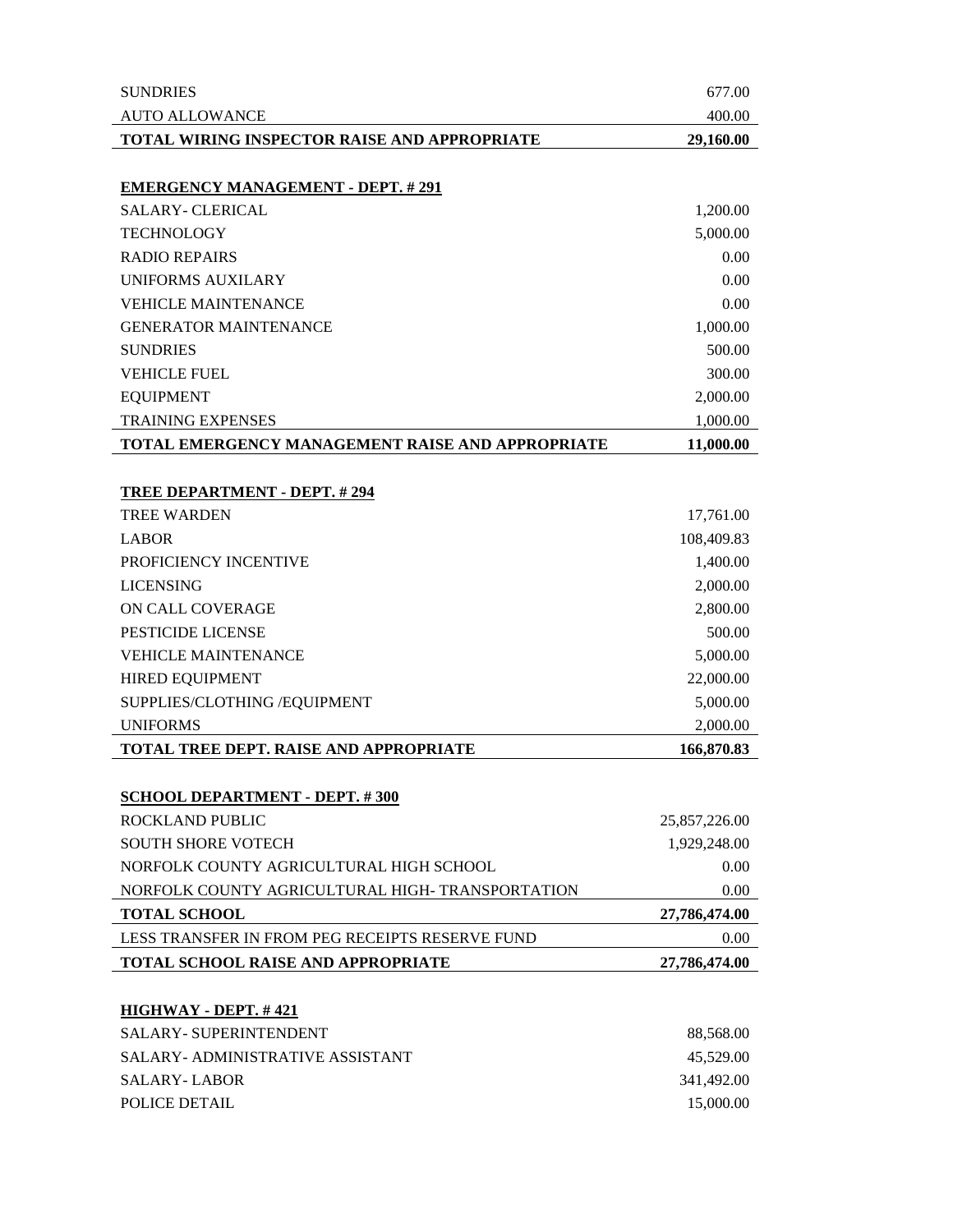| POLICE CALL                                                                                                                                                                                                                                                                                                                                                                                                                                                                                | 6,000.00                                                                                                                                                                                 |
|--------------------------------------------------------------------------------------------------------------------------------------------------------------------------------------------------------------------------------------------------------------------------------------------------------------------------------------------------------------------------------------------------------------------------------------------------------------------------------------------|------------------------------------------------------------------------------------------------------------------------------------------------------------------------------------------|
| <b>LONGEVITY</b>                                                                                                                                                                                                                                                                                                                                                                                                                                                                           | 3,400.00                                                                                                                                                                                 |
| <b>UNIFORMS</b>                                                                                                                                                                                                                                                                                                                                                                                                                                                                            | 7,500.00                                                                                                                                                                                 |
| <b>HOISTING LICENSE</b>                                                                                                                                                                                                                                                                                                                                                                                                                                                                    | 8,000.00                                                                                                                                                                                 |
| <b>ON CALL</b>                                                                                                                                                                                                                                                                                                                                                                                                                                                                             | 9,600.00                                                                                                                                                                                 |
| PESTICIDE LICENSE                                                                                                                                                                                                                                                                                                                                                                                                                                                                          | 500.00                                                                                                                                                                                   |
| <b>UTILITIES</b>                                                                                                                                                                                                                                                                                                                                                                                                                                                                           | 5,000.00                                                                                                                                                                                 |
| <b>RADIO REPAIRS</b>                                                                                                                                                                                                                                                                                                                                                                                                                                                                       | 2,000.00                                                                                                                                                                                 |
| <b>STREET STRIPING</b>                                                                                                                                                                                                                                                                                                                                                                                                                                                                     | 25,000.00                                                                                                                                                                                |
| <b>MACHINE MAINTENANCE</b>                                                                                                                                                                                                                                                                                                                                                                                                                                                                 | 13,000.00                                                                                                                                                                                |
| FUEL SYSTEM MAINTENANCE                                                                                                                                                                                                                                                                                                                                                                                                                                                                    | 3,000.00                                                                                                                                                                                 |
| MATERIALS & HIRED EQUIPMENT                                                                                                                                                                                                                                                                                                                                                                                                                                                                | 400,000.00                                                                                                                                                                               |
| <b>MISC TOOLS AND SUPPLIES</b>                                                                                                                                                                                                                                                                                                                                                                                                                                                             | 4,000.00                                                                                                                                                                                 |
| <b>BUILDING MAINTENANCE</b>                                                                                                                                                                                                                                                                                                                                                                                                                                                                | 2,500.00                                                                                                                                                                                 |
| <b>GAS OIL DIESEL</b>                                                                                                                                                                                                                                                                                                                                                                                                                                                                      | 30,000.00                                                                                                                                                                                |
| <b>OTHER PROJECTS</b>                                                                                                                                                                                                                                                                                                                                                                                                                                                                      | 0.00                                                                                                                                                                                     |
| <b>AUTO ALLOWANCE</b>                                                                                                                                                                                                                                                                                                                                                                                                                                                                      | 100.00                                                                                                                                                                                   |
| <b>TOTAL HIGHWAY</b>                                                                                                                                                                                                                                                                                                                                                                                                                                                                       | 1,010,189.00                                                                                                                                                                             |
| LESS TRANSFER FROM FREE CASH                                                                                                                                                                                                                                                                                                                                                                                                                                                               | 0.00                                                                                                                                                                                     |
|                                                                                                                                                                                                                                                                                                                                                                                                                                                                                            |                                                                                                                                                                                          |
|                                                                                                                                                                                                                                                                                                                                                                                                                                                                                            |                                                                                                                                                                                          |
| TOTAL HIGHWAY RAISE AND APPROPRIATE                                                                                                                                                                                                                                                                                                                                                                                                                                                        |                                                                                                                                                                                          |
|                                                                                                                                                                                                                                                                                                                                                                                                                                                                                            |                                                                                                                                                                                          |
| TOTAL SNOW/ICE CONTROL RAISE AND APPROPRIATE                                                                                                                                                                                                                                                                                                                                                                                                                                               | 1,010,189.00<br>150,000.00<br>150,000.00<br>150,000.00                                                                                                                                   |
| <b>STORM WATER - DEPT. #490</b><br>TOTAL STORM WATER RAISE AND APPROPRIATE                                                                                                                                                                                                                                                                                                                                                                                                                 |                                                                                                                                                                                          |
| <b>WASTE COLLECTION/DISPOSAL - DEPT. #433</b>                                                                                                                                                                                                                                                                                                                                                                                                                                              |                                                                                                                                                                                          |
| SALARY - LANDFILL ATTENDANT                                                                                                                                                                                                                                                                                                                                                                                                                                                                |                                                                                                                                                                                          |
|                                                                                                                                                                                                                                                                                                                                                                                                                                                                                            |                                                                                                                                                                                          |
|                                                                                                                                                                                                                                                                                                                                                                                                                                                                                            |                                                                                                                                                                                          |
|                                                                                                                                                                                                                                                                                                                                                                                                                                                                                            |                                                                                                                                                                                          |
|                                                                                                                                                                                                                                                                                                                                                                                                                                                                                            |                                                                                                                                                                                          |
|                                                                                                                                                                                                                                                                                                                                                                                                                                                                                            |                                                                                                                                                                                          |
|                                                                                                                                                                                                                                                                                                                                                                                                                                                                                            |                                                                                                                                                                                          |
|                                                                                                                                                                                                                                                                                                                                                                                                                                                                                            |                                                                                                                                                                                          |
|                                                                                                                                                                                                                                                                                                                                                                                                                                                                                            |                                                                                                                                                                                          |
|                                                                                                                                                                                                                                                                                                                                                                                                                                                                                            |                                                                                                                                                                                          |
|                                                                                                                                                                                                                                                                                                                                                                                                                                                                                            |                                                                                                                                                                                          |
|                                                                                                                                                                                                                                                                                                                                                                                                                                                                                            |                                                                                                                                                                                          |
| <b>DRAINAGE REPAIR</b><br><b>SNOW/ICE CONTROL- DEPT. #423</b><br>SALARY - PART TIME LANDFILL ATTENDANT<br>LANDFILL ATTENDANTS UNIFORM<br><b>LANDFILL MAINTENANCE</b><br><b>REFUSE COLLECTION</b><br><b>SOUTH SHORE RECLYING COOP</b><br><b>DISPOSAL FEE</b><br><b>HAZARD WASTE COLLECTION</b><br><b>BULKY RUBBISH PICK UP</b><br><b>DATA PROCESSING</b><br>PLEASANT STREET COMPLIANCE FEE<br>SUB-TOTAL WASTE COLLECTION/DISPOSAL<br>LESS 10% LANDFILL ATTENDANT DIRECT FROM REVOLVING FUND |                                                                                                                                                                                          |
| PART TIME LANDFILL ATTENDANT FROM REVOLVING FUND                                                                                                                                                                                                                                                                                                                                                                                                                                           | 36,629.00<br>19,878.00<br>500.00<br>7,500.00<br>1,040,000.00<br>4,850.00<br>315,000.00<br>5,500.00<br>35,000.00<br>10,500.00<br>40,000.00<br>1,515,357.00<br>$-3,662.90$<br>$-19,878.00$ |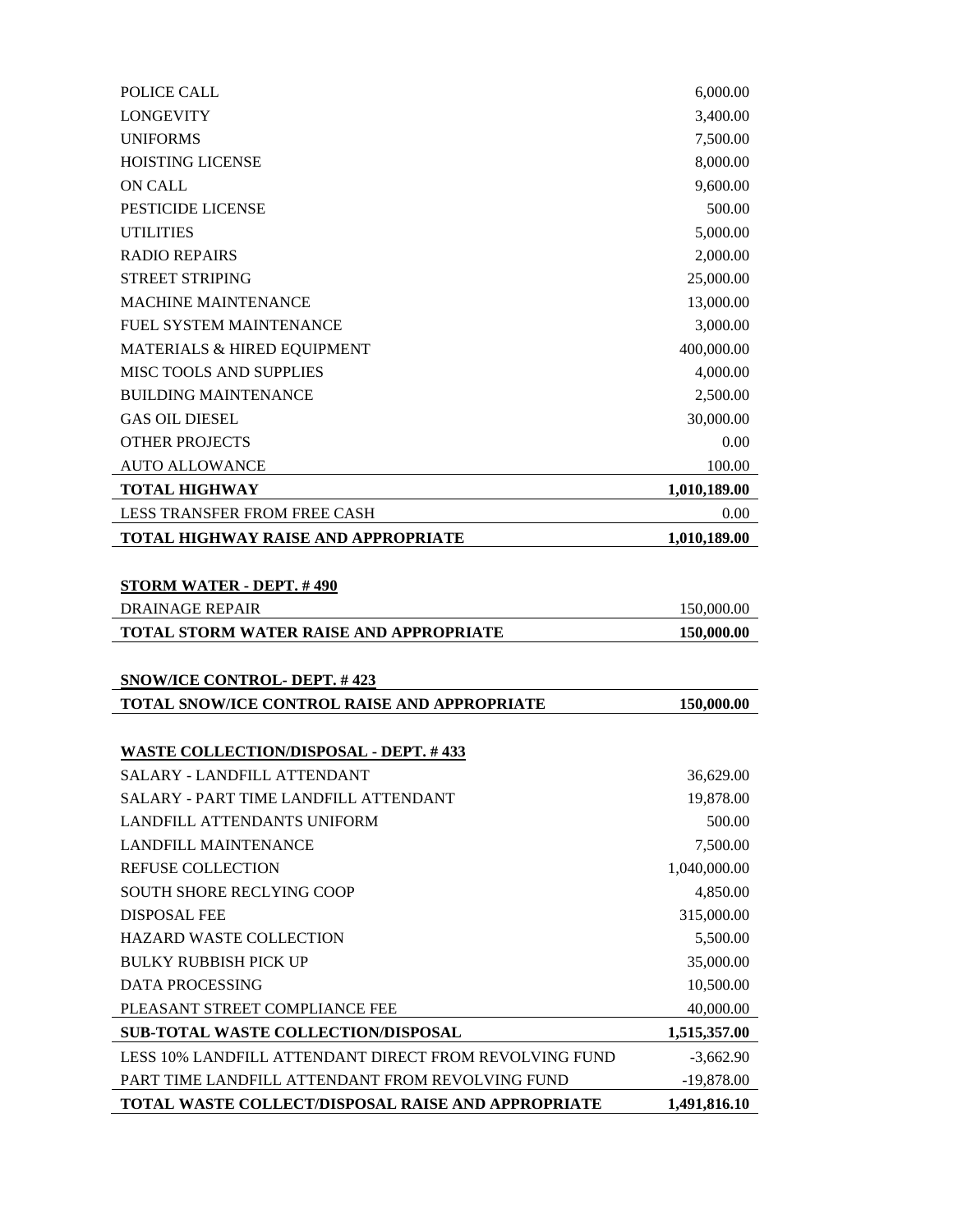|  |  | WATER DEPARTMENT - DEPT. #450 |  |
|--|--|-------------------------------|--|
|--|--|-------------------------------|--|

| <b>POLICE DETILS</b>                                              | 10,000.00    |
|-------------------------------------------------------------------|--------------|
| WATER INSURANCE AND RETIREMENT                                    | 0.00         |
| <b>ENGINEERING</b>                                                | 5,000.00     |
| <b>SYSTEMS MAINT. / DEVELOPMENT</b>                               | 100,000.00   |
| FIELD SUPPORT AND OVERHEAD                                        | 25,000.00    |
| <b>OFFICE SUPPLIES &amp; OVERHEAD</b>                             | 25,000.00    |
| <b>FREIGHT &amp; MISCELLANEOUS EXPENSES</b>                       | 500.00       |
| <b>JOINT EXPENSES (1/2)</b>                                       | 2,440,519.54 |
| <b>DEBT</b>                                                       | 505,578.72   |
| <b>INTEREST</b>                                                   | 177,800.64   |
| <b>ADMIN DEBT EXP</b>                                             | 3,371.75     |
| <b>INTERNAL SERVICE CHARGES</b>                                   | 0.00         |
| TOTAL WATER DEPARTMENT                                            | 3,292,770.65 |
| FROM WATER FUND BALANCE                                           | 0.00         |
| TOTAL WATER DEPT. RAISE AND APPROP. FROM WATER<br><b>RECEIPTS</b> | 3,292,770.65 |
|                                                                   |              |
| <b>SEWER DEPARTMENT - DEPT. #440</b>                              |              |
| SALARY - SUPERINTENDENT                                           | 100,000.00   |
|                                                                   |              |
| SALARY - ADMINISTRATIVE ASSISTANT                                 | 56,722.00    |
| <b>INSURANCE REIMBURSEMENT</b>                                    | 2,500.00     |
| <b>COMM. AUTO ALLOW</b>                                           | 675.00       |
| <b>RETIRE/INS</b>                                                 | 50,000.00    |
| <b>CONTRACT OPERATIONS</b>                                        | 2,000,000.00 |
| <b>COMPUTER SERVICES</b>                                          | 10,000.00    |
| <b>LEGAL SERV</b>                                                 | 3,000.00     |
| <b>DRAINAGE</b>                                                   | 80,000.00    |
| <b>INDUSTRIAL PRETREATMENT</b>                                    | 5,000.00     |
| <b>REPAIR &amp; MAINTENANCE</b>                                   | 140,000.00   |
| <b>SUNDRIES</b>                                                   | 20,000.00    |
| <b>INSURANCE</b>                                                  | 50,000.00    |
| DEBT&INT.                                                         | 45,000.00    |

| TRANS. OUT                                            | 0.00         |
|-------------------------------------------------------|--------------|
| <b>TOTAL SEWER DEPARTMENT</b>                         | 2,577,897.00 |
| <b>FROM SEWER FUND BALANCE</b>                        | $-40,000.00$ |
| <b>TOTAL SEWER DEPT. RAISE AND APPROP. FROM WATER</b> |              |
| <b>RECEIPTS</b>                                       | 2,537,897.00 |

#### **HEALTH DEPARTMENT - DEPT. # 510**

| SALARY - CLERICAL            | 14.828.00 |
|------------------------------|-----------|
| SALARY - ADMIN. ASST.        | 39.541.05 |
| FILL IN RE:INSP./PT CLERICAL | 3.000.00  |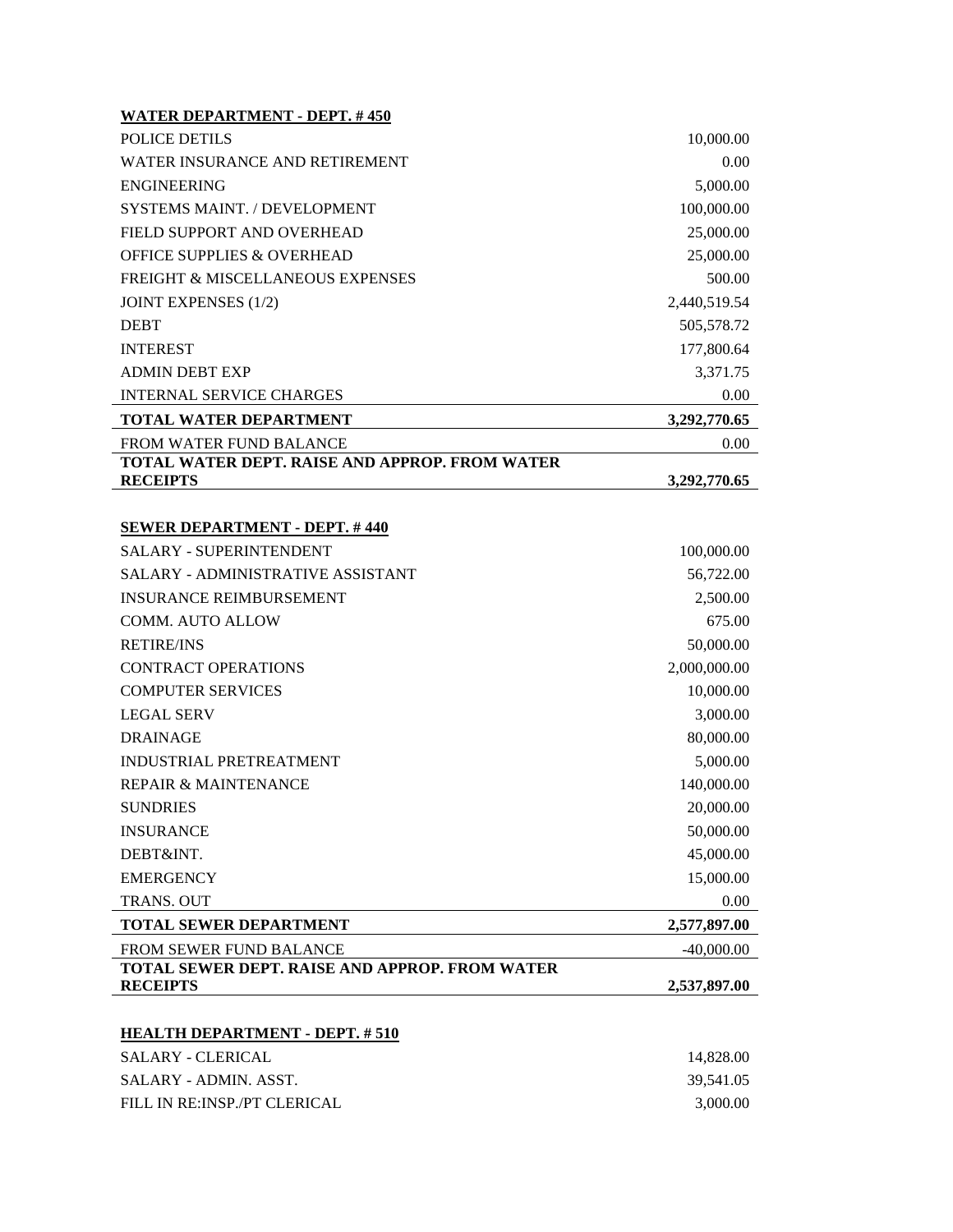| <b>SALARY - HEALTH AGENT</b>                         | 60,000.00    |
|------------------------------------------------------|--------------|
| <b>MILEAGE</b>                                       | 1,000.00     |
| <b>LONGEVITY</b>                                     | 0.00         |
| TOBACCO CONTROL PROGRAM                              | 0.00         |
| <b>HEALTH &amp; HOSPITAL</b>                         | 1,500.00     |
| <b>SUNDRIES - HEALTH AGENT</b>                       | 700.00       |
| <b>OFFICE SUPPLIES</b>                               | 700.00       |
| <b>COMMISSIONERS' AUTO ALLOW</b>                     | 600.00       |
| AUTO ALLOWANCE - HEALTH AGENT                        | 1,000.00     |
| <b>SUB-TOTAL HEALTH DEPARTMENT</b>                   | 122,869.05   |
| LESS 10% DIRECT FROM BOH REVOLVING ACCOUNT FOR HEATH |              |
| AGENT / ADMIN ASST. / CLERICAL                       | $-11,736.90$ |
| TOTAL BOARD OF HEALTH RAISE AND APPROPRIATE          | 111,132.15   |
|                                                      |              |
| <u>VISITING NURSE - DEPT. # 522</u>                  |              |
| TOTAL VISITING NURSE RAISE AND APPROPRIATE           | 10,599.76    |
|                                                      |              |
| <b>COUNCIL ON AGING - DEPT. 541</b>                  |              |
| <b>SALARY-DIRECTOR</b>                               | 70,000.00    |
| <b>SALARY-VAN DRIVERS</b>                            | 36,153.00    |
| <b>SALARY-RECEPTIONIST</b>                           | 41,688.00    |
| <b>OUTREACH</b>                                      | 0.00         |
| <b>SALARY-CUSTODIAN</b>                              | 38,780.00    |
| <b>KITCHEN MANAGER</b>                               | 16,731.00    |
| <b>KITCHEN AIDE</b>                                  | 13,299.00    |
| <b>UNIFORM</b>                                       | 250.00       |
| SERVICE CONTRACTS/MAINT                              | 16,000.00    |
| <b>VEHICLE MAINT</b>                                 | 1,600.00     |
| <b>SUPPLIES</b>                                      | 6,500.00     |
| <b>SUNDRIES</b>                                      | 5,000.00     |
| <b>UTILITIES</b>                                     | 5,000.00     |
| <b>COUNCIL ON AGING</b>                              | 251,001.00   |
|                                                      |              |
| YOUTH COMMISSION - DEPT. #542                        |              |
| <b>SALARY-DIRECTOR</b>                               | 58,000.00    |
| SALARY- SECRETARY                                    | 0.00         |
| TEEN CENTER STAFF                                    | 9,000.00     |
| STIPEND PARK STAFF                                   | 0.00         |
| <b>SUNDRIES</b>                                      | 7,400.00     |

MAINTANCE & SERVICE 7,000.00 SUPPLIES HARTSUFF PARK 9,000.00 HARTSTUFF PARK STAFF 35,000.00 **TOTAL YOUTH COMMISSION RAISE AND APPROPRIATE 125,400.00**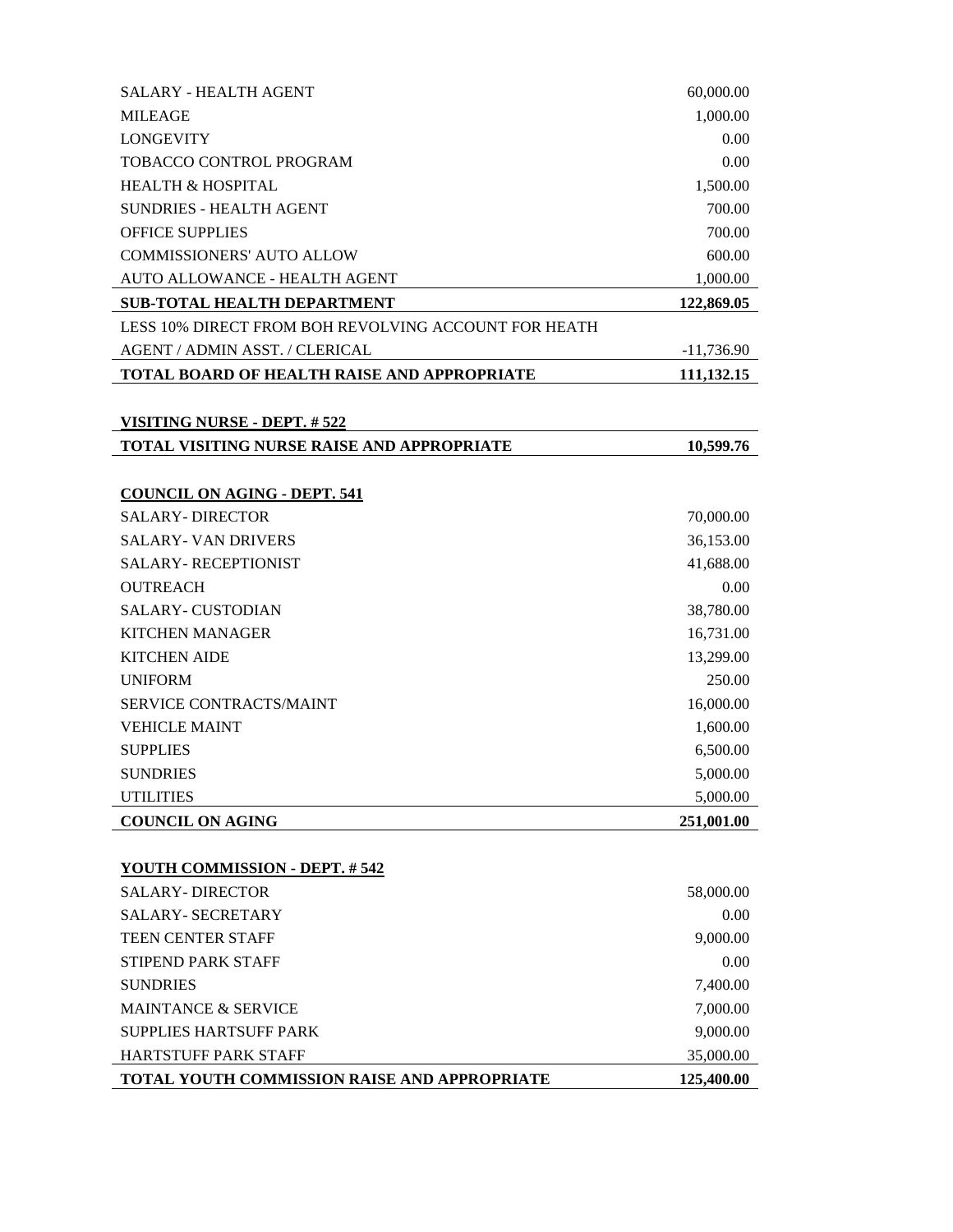|  | <b>VETERANS SERVICES - DEPT. # 543</b> |
|--|----------------------------------------|
|  |                                        |

| <b>AGENT</b>                                         | 53,000.00            |
|------------------------------------------------------|----------------------|
| <b>LONGEVITY</b>                                     | 0.00                 |
| <b>POSTAGE</b>                                       | 450.00               |
| <b>SUNDRIES</b>                                      | 250.00               |
| <b>AUTO ALLOWANCE</b>                                | 450.00               |
| <b>DUES MEETINGS</b>                                 | 625.00               |
| <b>BENEFITS</b>                                      | 350,000.00           |
| <b>TOTAL VETERANS SERVICES RAISE AND APPROPRIATE</b> | 404,775.00           |
|                                                      |                      |
| <b>CELEBRATIONS - DEPT. # 692</b>                    |                      |
| <b>SEC MEMORIAL DAY</b>                              | 150.00               |
| MEMORIAL DAY ANNUAL                                  | 3,000.00             |
| TRI TOWN BIANNUAL                                    | 0.00                 |
| TOTAL CELEBRATIONS RAISE AND APPROPRIATE             | 3,150.00             |
|                                                      |                      |
| <b>LIBRARY DEPARTMENT - DEPT. # 610</b>              |                      |
| <b>SALARY-DIRECTOR</b><br><b>SALARY-STAFF</b>        | 86,230.00            |
| <b>UNIFORMS</b>                                      | 379,683.00<br>250.00 |
| <b>OCLN</b>                                          |                      |
| <b>OPERATING</b>                                     | 22,000.00            |
| <b>SUPPLIES</b>                                      | 38,139.00            |
|                                                      | 11,000.00            |
| <b>BOOKS &amp; RELATED</b>                           | 88,000.00            |
| TOTAL LIBRARY RAISE AND APPROPRIATE                  | 625,302.00           |
| <b>PARK DEPARTMENT - DEPT. # 650</b>                 |                      |
| <b>MANAGER</b>                                       | 82,000.00            |
| <b>LABOR</b>                                         | 168,023.00           |
| PART TIME LABOR                                      | 15,680.00            |
| <b>OVERTIME</b>                                      | 11,000.00            |
| <b>LONGEVITY</b>                                     | 2,400.00             |
| <b>UNIFORMS</b>                                      | 4,000.00             |
| <b>LICENSING</b>                                     | 1,250.00             |
| <b>MAINTENANCE</b>                                   | 25,000.00            |
| <b>VEHICLE MAINTENANCE</b>                           | 10,000.00            |
| <b>HEAT</b>                                          | 10,000.00            |
| RAIL TRAIL MAINTENANCE                               | 5,000.00             |
| <b>MATERIAL</b>                                      | 18,000.00            |
| <b>SUNDRIES</b>                                      | 6,000.00             |
| TOTAL PARK DEPT. RAISE AND APPROPRIATE               | 358,353.00           |
|                                                      |                      |
| HISTORICAL COMMISSION - DEPT. # 691                  | 400.00               |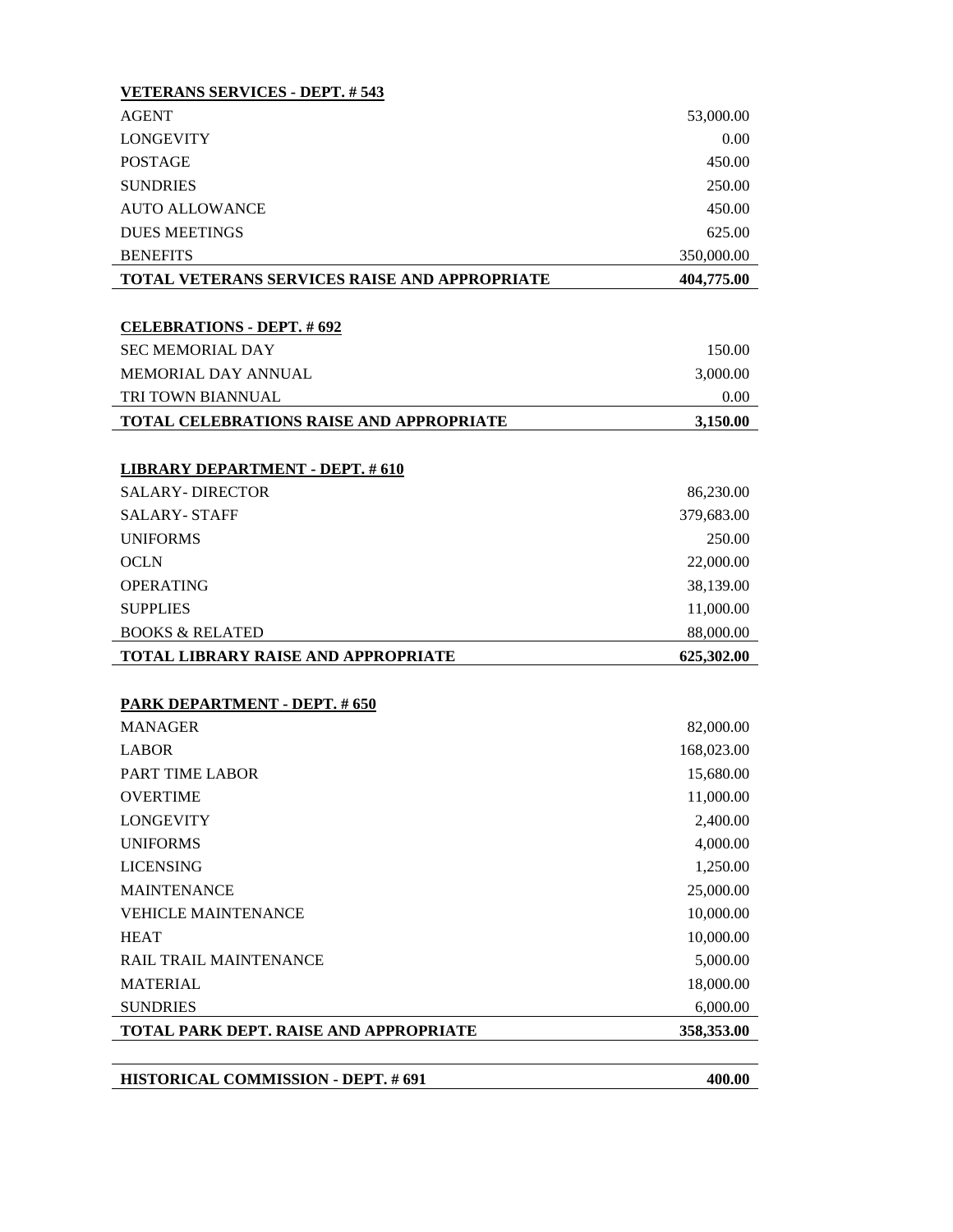#### **INT. & MAT. DEBT - DEPT. # 710**

| PRINCIPAL LONG TERM DEBT                                                 | 2,470,000.00  |
|--------------------------------------------------------------------------|---------------|
| PRINCIPAL NON EXCLUDED                                                   | 235,000.00    |
| <b>INTEREST LONG TERM DEBT</b>                                           | 1,517,375.00  |
| <b>INTEREST L.T. NON EXCLUDED</b>                                        | 107,318.76    |
| <b>SHORT TERM - OTHER</b>                                                | 25,000.00     |
| <b>SOUTHFIELD BOND ASSESSMENT</b>                                        | 8,100.00      |
| <b>DEBT SERVICE</b>                                                      | 4,362,793.76  |
| LESS FB RESERVE BOND PREMIUMS                                            | $-89,371.18$  |
| TOTAL INT. & MAT. DEBT RAISE AND APPROPRIATE                             | 4,273,422.58  |
|                                                                          |               |
| <b>RETIREMENT CONTRIBUTION - DEBT. #911</b>                              |               |
| PLYMOUTH COUNTY                                                          | 3,616,876.80  |
| <b>PENSIONS</b>                                                          | 3,000.00      |
| TOTAL RETIREMENT CONTRIBUTIONS RAISE AND APPROPRIATE                     | 3,619,876.80  |
|                                                                          |               |
| <b>HEALTH INSURANCE - DEBT. #914</b>                                     |               |
| <b>HEALTH INS - ACTIVE</b>                                               | 6,420,000.00  |
| HEALTH INS - RETIREES *                                                  | 1,227,164.00  |
| TOTAL HEALTH INSURANCE RAISE AND APPROPRIATE                             | 7,647,164.00  |
| *Amendment made from floor to remove wording OPEB Transfer to Trust Fund |               |
|                                                                          |               |
| <b>MEDICARE EXPENSE - DEPT. #916</b>                                     |               |
| TOTAL MEDICARE EXPENSE RAISE AND APPROPRIATE                             | 465,885.00    |
|                                                                          |               |
| <b>LIABILITY INSURANCE - DEPT. #945</b>                                  |               |
| <b>LIABILITY</b>                                                         | 900,000.00    |
| UNEMPLOYMENT INSURANCE                                                   | 30,000.00     |
| TOTAL LIABILITY INSURANCE RAISE AND APPROPRIATE                          | 930,000.00    |
|                                                                          |               |
| <b>GRAND TOTAL</b>                                                       | 70,708,317.09 |
| <b>LESS OTHER FUNDS</b>                                                  | $-144,371.18$ |
| TOTAL RAISE AND APPROPRIATE GENERAL, WATER, SEWER                        | 70,563,945.91 |

**Proposed by the Board of Selectmen Finance Committee Recommended as Presented**

**\*\*\*\*\*\*\*\*\*\*\*\*\*\*\*\*\*\*\*\*\*\*\*\*\*\*\*\*\*\*\*\*\*\*\*\*\*\*\*\*\*\***

# *ARTICLE # 5*

The Town voted to authorize and/or reauthorize revolving funds for Fiscal 2020, pursuant to M.G.L. Chapter 44, Section 53 E 1/2 as amended for the following purposes:

**Department Receipt Type Use of Fund Spending Limit**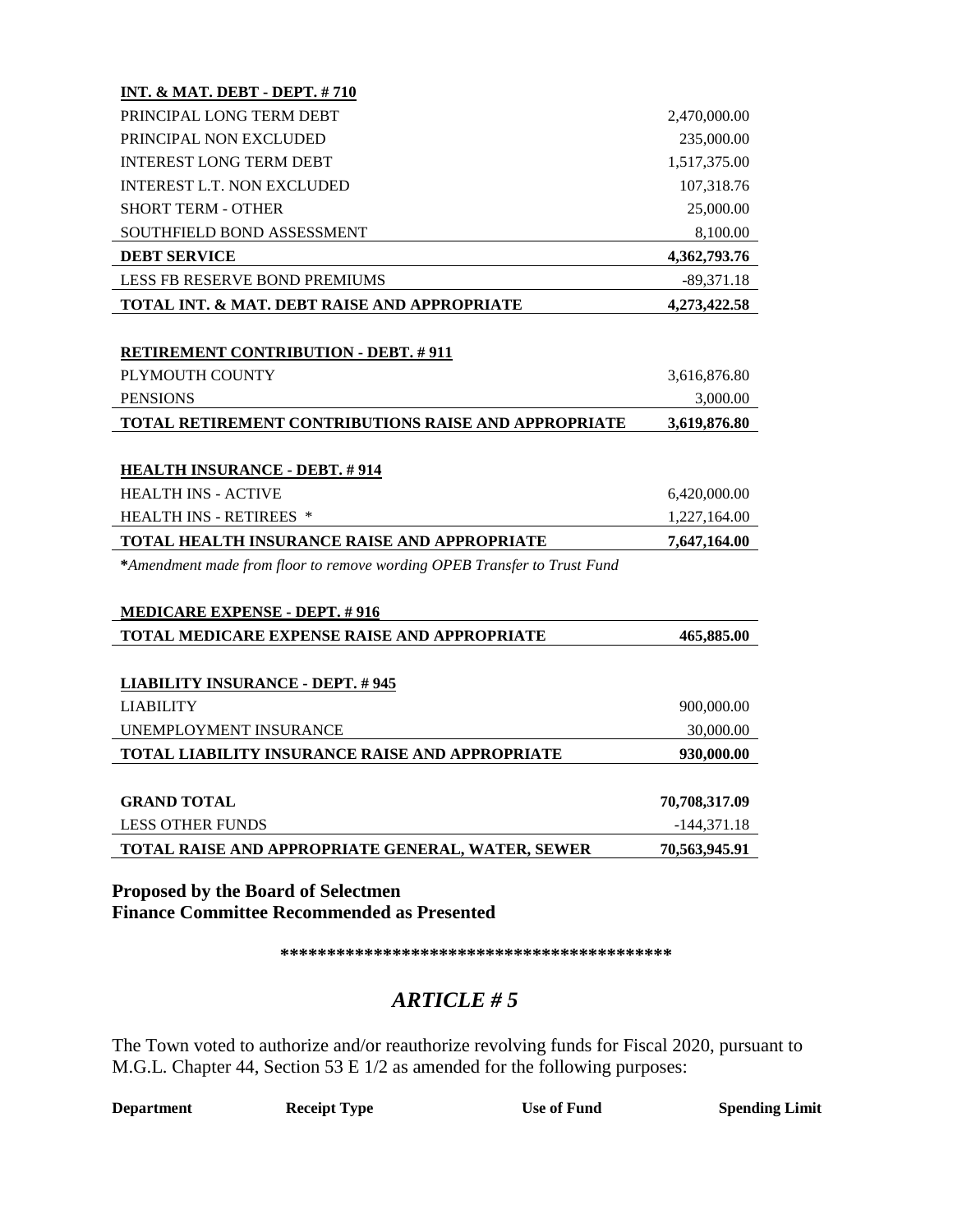#### **REAUTHORIZATIONS**

| Board of Health (#2104)     | Recycling Fees                               | <b>Recycle Center Operations</b> | 60,000.00<br>S  |
|-----------------------------|----------------------------------------------|----------------------------------|-----------------|
| Conservation (#2114)        | <b>Project Applicant Fees</b>                | <b>Consultants Fees</b>          | 75,000.00<br>S. |
| Community Center (#2109)    | <b>Building Use Fees</b>                     | <b>Building Operations</b>       | \$175,000.00    |
| Fire Department (#2115)     | Permit Fees                                  | Town Wide Alarm System           | 60,000.00<br>S  |
| Highway Department (#2108)  | Department Allocations Purchase Gas & Diesel |                                  | \$175,000.00    |
| Police Department (#2120)   | <b>Cruiser Detail Fees</b>                   | <b>Cruiser Maintenance</b>       | 25,000.00<br>S  |
| Police Department (#2119)   | <b>Insurance Claims</b>                      | <b>Insurance Repairs</b>         | \$100,000.00    |
| Rent Control Board (#2117)  | <b>Rent Control Fees</b>                     | Legal Fees                       | 15,000.00<br>S  |
| Road Work Revolving (#2125) | Road Repair Fees                             | Repair of Roads                  | \$100,000.00    |
| Rockland Day (#2124)        | Sponsorship                                  | Celebrations                     | 50,000.00       |
| School Committee (#1211)    | <b>Transportation Fees</b>                   | <b>Student Transportation</b>    | 80,000.00       |
| Teen Center $(\#2123)$      | Program Fees                                 | <b>Teen Activities</b>           | 50,000.00<br>S  |
| Youth Commission (#2110)    | Program Fees                                 | <b>Youth Activities</b>          | \$225,000.00    |
| Youth Commission (#1212)    | Program Fees                                 | <b>Youth Activities</b>          | \$100,000.00    |
| Youth Commission (#1212)    | Program Fees                                 | <b>Tot Enrichment Program</b>    | \$100,000.00    |
| Zoning (#2113)              | <b>Application Fees</b>                      | <b>Consultant Fees</b>           | 15,000.00       |
| *Council on Aging           | Program Fees                                 | <b>Activities and Programs</b>   | 45,000.00       |
|                             |                                              |                                  |                 |

#### **TOTAL \$ 1,450,000.00**

(\* Amended on the floor by the Finance Committee to include omitted figure for Council on Aging for Program fees to be used for activities and programs)

#### **Submitted by the Town Accountant Finance Committee Recommended as Presented**

#### **\*\*\*\*\*\*\*\*\*\*\*\*\*\*\*\*\*\*\*\*\*\*\*\*\*\*\*\*\*\*\*\*\*\*\*\*\*\*\*\*\*\*\*\***

### *ARTICLE # 6*

The Town voted to transfer from available funds the sum of Forty Thousand and 00/100 Dollars (\$40,000.00), in combination with any matching grant funding, for the Master Plan Development including any related work.

#### **Submitted by the Board of Selectmen Finance Committee Recommended funding from Free Cash**

**\*\*\*\*\*\*\*\*\*\*\*\*\*\*\*\*\*\*\*\*\*\*\*\*\*\*\*\*\*\*\*\*\*\*\*\*\*\*\***

# *ARTICLE # 7*

#### *The Town Voted to Pass Over the following Article upon advice from Town Counsel. This Article was voted previously and is presently in effect.*

The Town voted to accept Section 3A of c. 337 of the Acts of 2018 ((Section 3A of Gen. L. c. 64G) authorizing the imposition of a local excise tax upon the transfer of occupancy of a room in a bed and breakfast establishment, hotel, lodging house, short-term rental or motel at a rate of 6% of the total amount of rent for each such occupancy, or to act on anything relative thereto?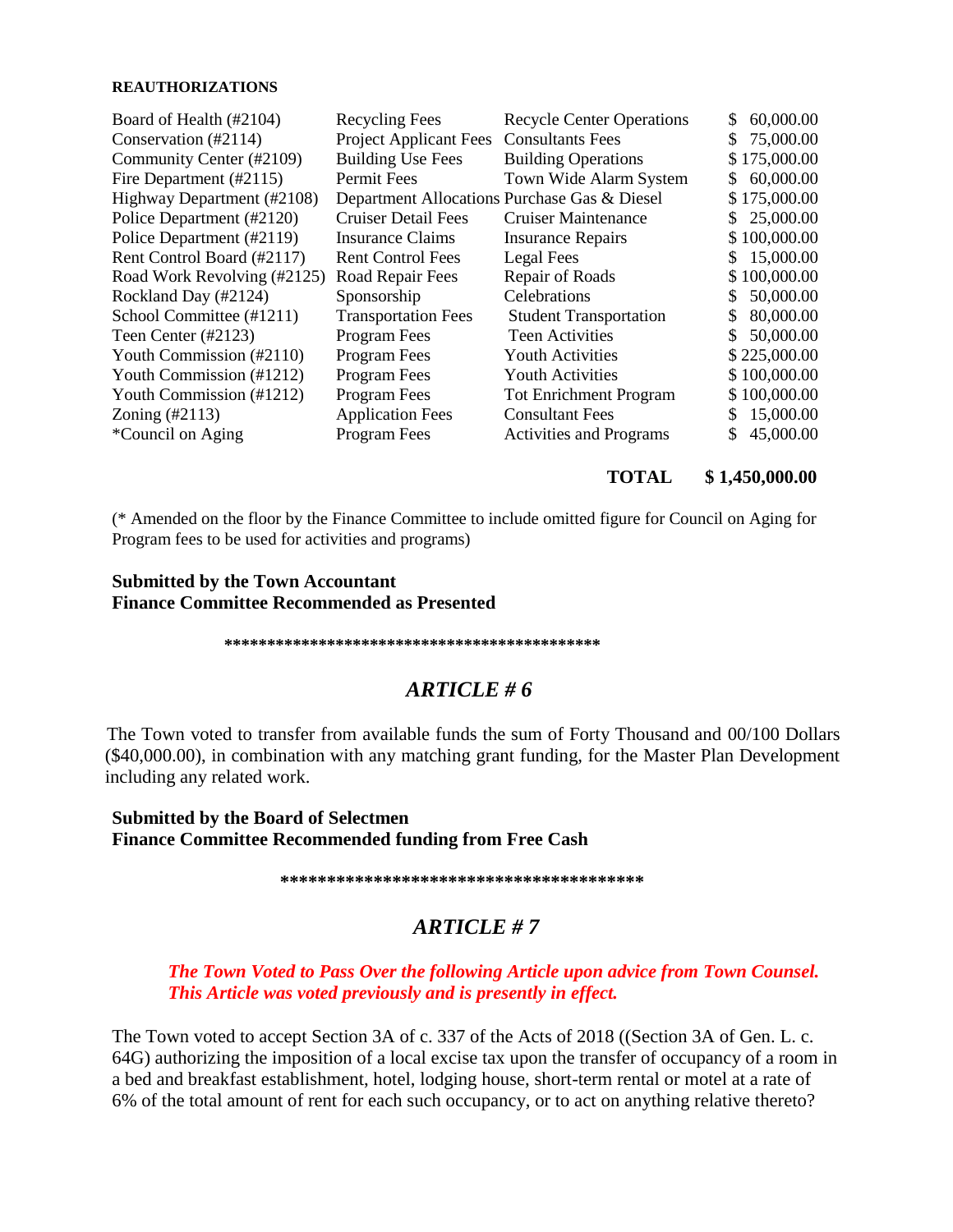Explanation: This article authorizes the imposition of a local excise tax of not more than 6% on a transfer of occupancy of various types of short-term rentals now authorized by c. 337 of the Acts of 2018 effective on July 1, 2019.

#### **Proposed by the Board of Selectmen Finance Committee Recommended Passing Over**

**\*\*\*\*\*\*\*\*\*\*\*\*\*\*\*\*\*\*\*\*\*\*\*\*\*\*\*\*\*\*\*\*\*\*\*\*\*\*\*\*\*\*\*\*\***

# *ARTICLE # 8*

The Town voted to accept the provisions of G.L. c. 64G, §3D(a), effective July 1, 2019, authorizing the imposition of a community impact fee on the transfer of occupancy of a "professionally managed unit", defined as 1 of 2 or more short-term rental units in the same town, operated by the same operator and which are not located within a single-family, twofamily or three-family dwelling that includes the operator's primary residence, at the rate of 3% of the total amount of rent for each transfer of occupancy.

Explanation: This article authorizes the imposition of a local community impact fee of 3% on the total amount of rent for each transfer of occupancy of short-term rentals of professionallymanaged unit(s). The community impact fee is paid monthly by the operator to the Town and the Town is required to dedicate not less than 35% of the community impact fees it receives to affordable housing or local infrastructure projects.

#### **Submitted by the Board of Selectmen Finance Committee Recommended as Presented**

**\*\*\*\*\*\*\*\*\*\*\*\*\*\*\*\*\*\*\*\*\*\*\*\*\*\*\*\*\*\*\*\*\*\*\*\*\*\*\*\*\***

# *ARTICLE # 9*

The Town voted to accept the provisions of G.L. c. 64G, §3D(b), effective July 1, 2019, authorizing the imposition of a community impact fee on the transfer of occupancy of a shortterm rental unit that is located within a two-family or three-family dwelling that includes the operator's primary residence, at the rate of 3% of the total amount of rent for each transfer of occupancy.

Explanation: This article authorizes the imposition of a local community impact fee of 3% on the total amount of rent for each transfer of occupancy of short-term rentals of an owneroccupied two-family or three-family dwelling. The community impact fee is paid monthly by the operator to the Town and the Town is required to dedicate not less than 35% of the community impact fees it receives to affordable housing or local infrastructure projects.

#### **Submitted by the Board of Selectmen Finance Committee Recommended as Presented**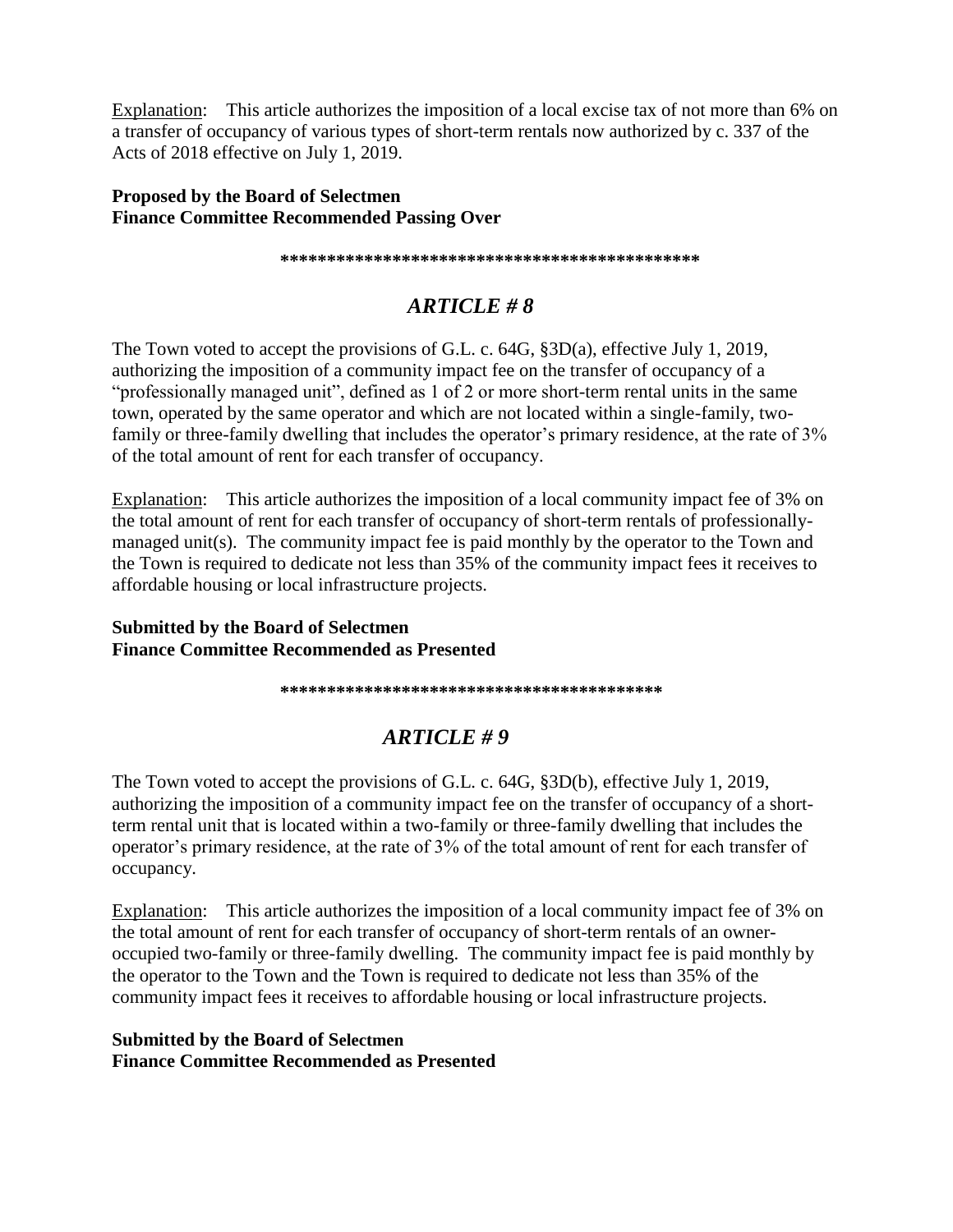### *ARTICLE # 10*

The Town voted to adopt the provisions of Mass. Gen. L. c. 39 Section 23D, or any other enabling authority, to enable any member of any municipal board, committee or commission of the town when holding an adjudicatory hearing not to be disqualified from voting in the matter solely due to that member's absence from no more than a single session of the hearing at which testimony or other evidence is received provided that before any such vote, the member shall certify in writing that he has examined all evidence received at the missed session, which evidence shall include an audio or video recording of the missed session or a transcript thereof and the written certification shall be part of the record of the hearing.

Explanation: This article will authorize the implementation of the so-called Mullin Rule allowing a member of a town board to miss a single session but to participate in future sessions and in subsequent voting provided the member certifies that he/she has examined all evidence and that certification becomes a part of the record. This rule has been adopted in numerous South Shore communities.

**Proposed by the Zoning Board of Appeals & Planning Board Finance Committee Recommended deferring to the Planning Board Planning Board Recommended Approval** 

\*\*\*\*\*\*\*\*\*\*\*\*\*\*\*\*\*\*\*\*\*\*\*\*\*\*\*\*\*\*\*\*\*\*\*\*

# *ARTICLE # 11*

The Town unanimously voted to amend Article IV §415-19 of the Rockland General Code Zoning By-laws entitled H-1 Industrial Park-Hotel District, by deleting paragraph D concerning "Uses requiring special permit from Planning Board" in its entirety and inserting a new "Use requiring special permit" under paragraph C, as follows:

C. Uses requiring special permit.

\*(19) Marijuana establishment pursuant to §415-38.5.

Explanation: The proposed zoning change will make the Zoning Board of Appeals the special permit granting authority for recreational marijuana establishments in place of the Planning Board. The Zoning Board of Appeals is already the special permit granting authority for medical marijuana establishments.

\* As Amended on Town Meeting Floor by the Planning Board- Number change from (18) to (19)

**Proposed by the Zoning Board of Appeals & Planning Board Finance Committee Recommended Deferring to the Planning Board Planning Board Recommended Passage**

**\*\*\*\*\*\*\*\*\*\*\*\*\*\*\*\*\*\*\*\*\*\*\*\*\*\*\*\*\*\*\*\*\*\*\***

# *ARTICLE # 12*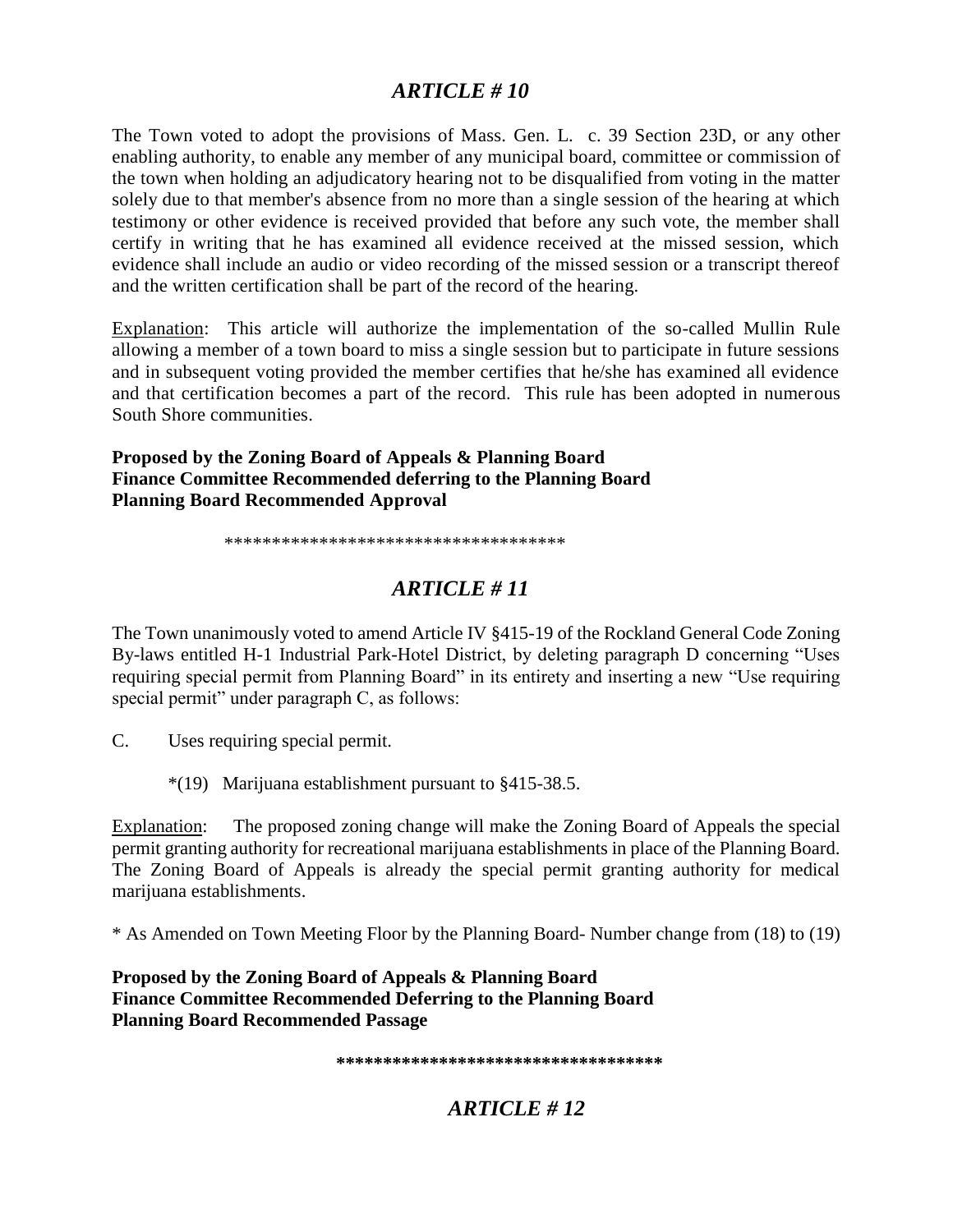The Town unanimously voted to amend Article V, §415-38.5 of the Rockland General Code Zoning By-laws entitled "Marijuana Establishment", by deleting S415-38.5 in its entirety and inserting a new §415-38.5, as follows:

### **415-38.5 Marijuana Establishment**

- A. Purpose
	- 1. To provide for the placement of marijuana establishments in appropriate places under conditions in accordance with the provisions of Massachusetts General Law Chapter 94G and in compliance with any state regulations issued thereunder.
	- 2. To minimize the adverse impacts of marijuana establishments on adjacent properties, residential neighborhoods, schools, other places where children congregate and other sensitive land uses.
	- 3. To regulate the siting, design, placement, security, safety, monitoring, modification and discontinuance of marijuana establishments.
- B. Applicability
	- 1. Marijuana establishments shall not be established except in compliance with the provisions of §415-19.D. and this §415-38.5.
	- 2. Nothing in this section shall be construed to supersede federal or state laws governing the sale and distribution of narcotic drugs.
	- 3. If any provision of this section or the application of any such provision to any person or circumstances shall be held invalid, the remainder of this section, to the extent it can be given effect, or the application of those provisions to persons or circumstances other than those held invalid, shall not be affected thereby, and to this end the provisions of this section are severable.
- C. General Requirements
	- 1. All marijuana establishments shall be contained within a secure building or structure.
	- 2. The hours of operation of marijuana establishments shall be set by the Zoning Board.
	- 3. No marijuana establishments shall be located within 300 feet of a property boundary line of any lot in use as a private or public school, college, licensed day-care facility, library, park, playground, recreational or athletic fields or facility or similar place where children typically congregate. The distance shall be measured in a straight line from nearest exterior wall of the marijuana establishment/facility or accessory structure associated with said use to the nearest property boundary line of any property in use as a private or public school, college, licensed day-care facility, library, park, playground, recreational or athletic fields or facility or similar place where children typically congregate.
	- 4. No smoking, burning or consumption of any product containing marijuana or marijuana-related products shall be permitted on the premises.
	- 5. Marijuana establishments shall not be located inside a building containing residential units, including transient housing such as motels and dormitories, or inside a movable or mobile structure such as a car, van, truck, trailer cargo container.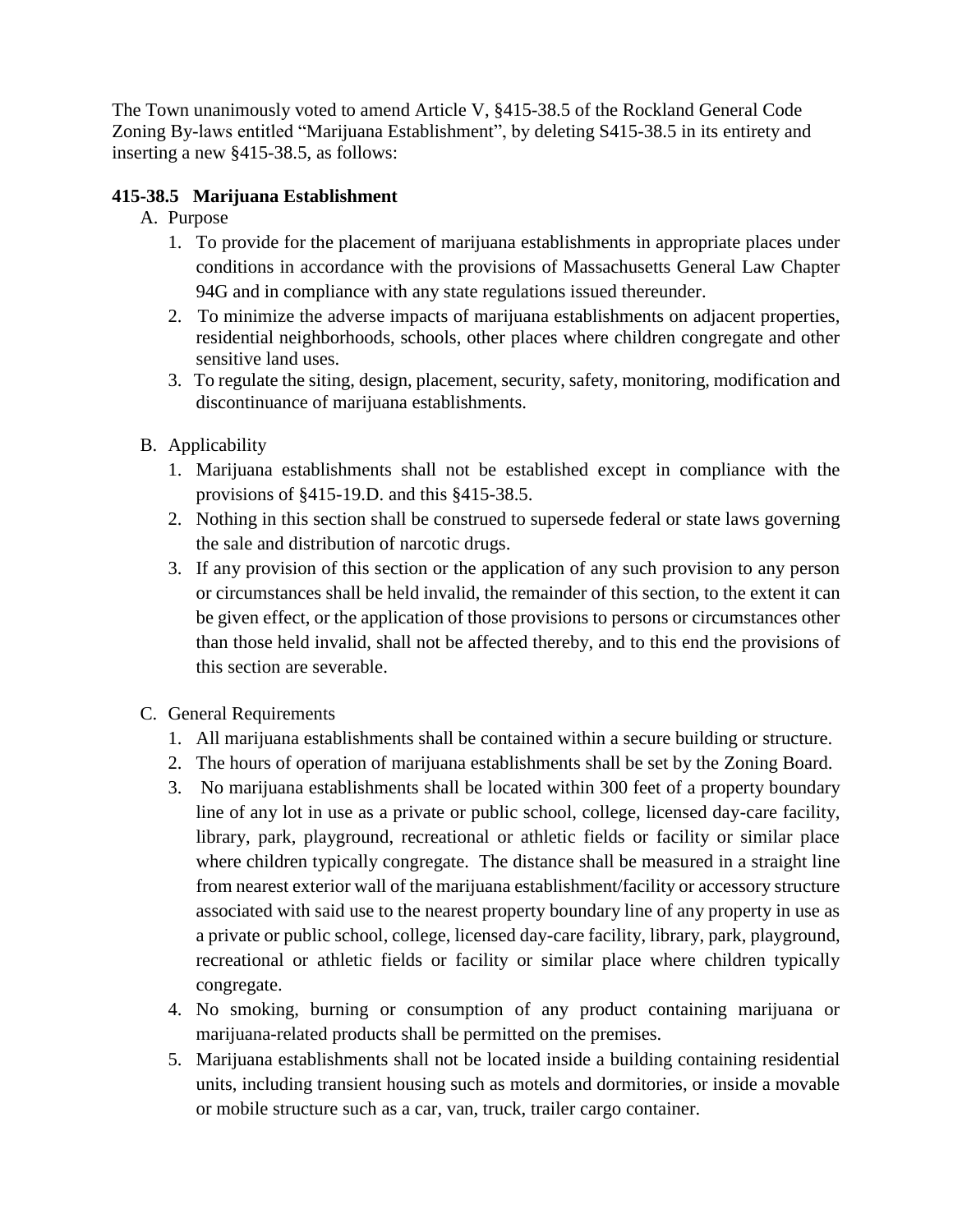- 6. Marijuana establishments shall not have drive-thru service.
- 7. No signage shall be permitted that contain designs or symbols that depict or display in any way marijuana products, equipment or plants, or other similar materials.
- 8. No outside displays or storage of marijuana, related supplies or promotional materials are allowed.
- 9. All marijuana establishments shall be ventilated in such a manner that no;
	- a. Pesticides, insecticides, or other chemicals or products used in cultivation or processing are dispersed into the outside atmosphere.
	- b. Odor from marijuana cannot be detected by a person with a normal sense of smell at the exterior of the building.
- D. Special Permit Requirements
	- 1. A marijuana establishment shall only be allowed by special permit from the Zoning Board in accordance with Mass. Gen. L. c. 40A, section 9, these Zoning Bylaws, including §415-89, and subject to the following regulations, requirements and conditions.
	- 2. No special permit shall be issued without a site plan approval by the Planning Board pursuant to Article VIII, §§415-58 and 415-89. At a minimum said site plan shall meet all dimensional, parking, landscaping and signage requirements.
	- 3. Any applicant for a special permit shall have first executed a so-called "host community agreement" with the town governing the responsibilities of the town and the marijuana establishment and may include a community impact fee of up to 3% of gross sales to be paid to the town.
	- 4. The special permit shall limit marijuana establishments to one or more of the following uses:
		- a. Marijuana retailer
		- b. Marijuana product manufacturer
		- c. Marijuana transportation or distribution facility as conditioned by the Zoning Board with review by the Police Department.
	- 5. In addition, an application for a marijuana establishment shall include the following:
		- a. Name and address with contact phone number and email of owner/applicant of the facility.
		- b. Copies of all approved required licenses and permits (to said same owner of the facility) by the Commonwealth of Massachusetts Cannabis Control Commission and any of its other agencies for the facility.
		- c. Evidence of the applicant's right to use the site as a marijuana establishment by means of a purchase and sales agreement, deed, owner's authorization or lease.
		- d. Proposed security measures for the non-medical marijuana establishments including; lighting, fencing, gates, alarms, surveillance cameras etc., to ensure the safety of persons and products from theft. A letter from the Rockland Police Chief, or designee, acknowledging review and approval of the recreational marijuana retailer facility and its security is required. To extent allowed by law, all such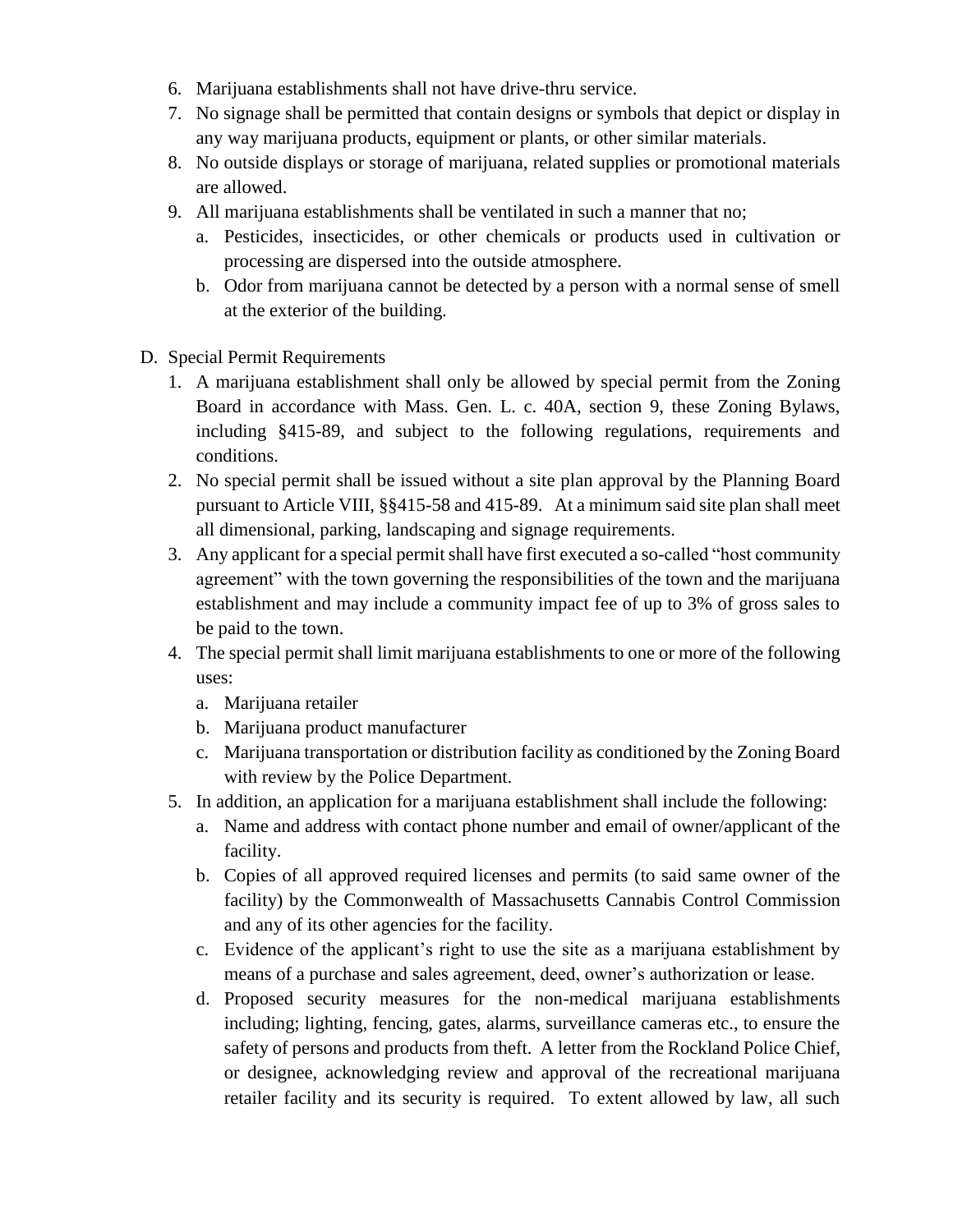documents submitted by the applicant to the Rockland Police Chief shall be confidential.

- e. All application requirements for Site Plan approval as specified in §§415-58 and 415-59 unless waived by the Planning Board.
- f. Provide the Police Department with the names, phone numbers and email addresses of all management staff and keyholders to whom one can provide notice if there are operating problems associated with the establishment and update that list whenever there is any change in management staff or keyholders.
- E. Findings

The Zoning Board shall not issue a Special Permit to/for a recreational marijuana establishment unless it finds the following:

- a. The establishment is designed to minimize any adverse impacts on abutters and other parties of interest, as defined in Mass. Gen. L. c. 40A, section 11.
- b. The establishment demonstrates that it will meet all the permitting requirements of all applicable agencies within the Commonwealth of Massachusetts and will comply with all applicable state and local laws and regulations.
- c. The applicant has satisfied all of the conditions, findings and requirements set forth herein.
- F. Transfer of Special Permit

A special permit granted under this section shall have a term limited to the duration of the applicant's ownership of the marijuana establishment. A special permit may be transferred only by the approval of the Zoning Board after a public hearing and supported by all updated information required herein.

G. Abandonment or Discontinuance of Use

A special permit shall lapse if not exercised within one year of issuance. A marijuana establishment shall be required to remove all materials, plants, equipment and other paraphernalia within three months of ceasing operations.

Explanation: The proposed zoning change will make the necessary changes in the zoning bylaw providing that Zoning Board of Appeals will be the special permit granting authority for recreational marijuana establishments in place of the Planning Board.

#### **Zoning Board of Appeals & Planning Board Finance Committee Recommended Deferring to the Planning Board Planning Board Recommended Passage**

**\*\*\*\*\*\*\*\*\*\*\*\*\*\*\*\*\*\*\*\*\*\*\*\*\*\*\*\*\*\*\*\*\*\*\*\*\*\*\***

# *ARTICLE # 13*

The Town unanimously voted amend Article V, §415-38.5 of the Rockland General Code Zoning By-laws entitled "Marijuana Establishment", by inserting a new paragraph D.6, as follows: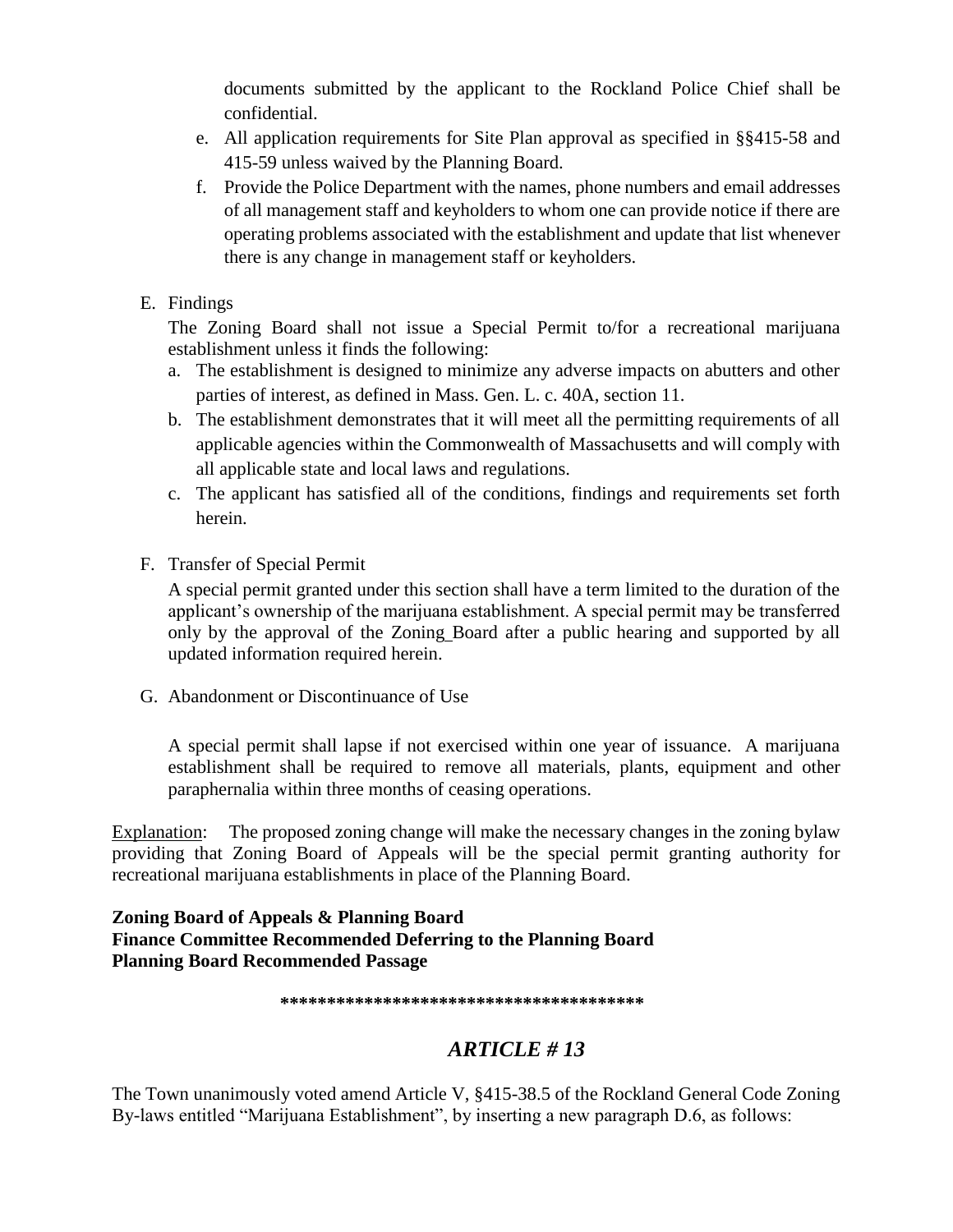Special Permit Requirements

6. A marijuana establishment shall only be permitted hereunder if the proposed marijuana establishment has been properly licensed by the Commonwealth of Massachusetts, maintains compliance with all state licensure requirements during its operations, and is operated in compliance with all state laws and regulations, including without limitation, 950 CMR 500., et seq., which are incorporated herein by reference to the extent that the same do not conflict with permissible local regulations.

Explanation: The proposed zoning change incorporates state licensing requirements, laws and regulations.

**Proposed by the Zoning Board of Appeals & Planning Board Finance Committee Recommended Deferring to the Planning Board Planning Board Recommended Passage**

**\*\*\*\*\*\*\*\*\*\*\*\*\*\*\*\*\*\*\*\*\*\*\*\*\*\*\*\*\*\*\*\*\*\*\*\*\*\*\*\*\*\*\*\*\*\*\*\*\***

# *ARTICLE # 14*

The Town unanimously voted to amend Article V, §415-25 of the Rockland General Code Zoning By-laws entitled "Definitions and word usage", by amending the existing definition of LOTS THAT FRONT ON MULTIPLE ROADWAYS by adding a new subparagraph F and attachment 2, as follows:

Section 415 Attachment 2

D. Figure 6. Triangular Lot – see attachment 2 at the end of Chapter 415.



Figure 1.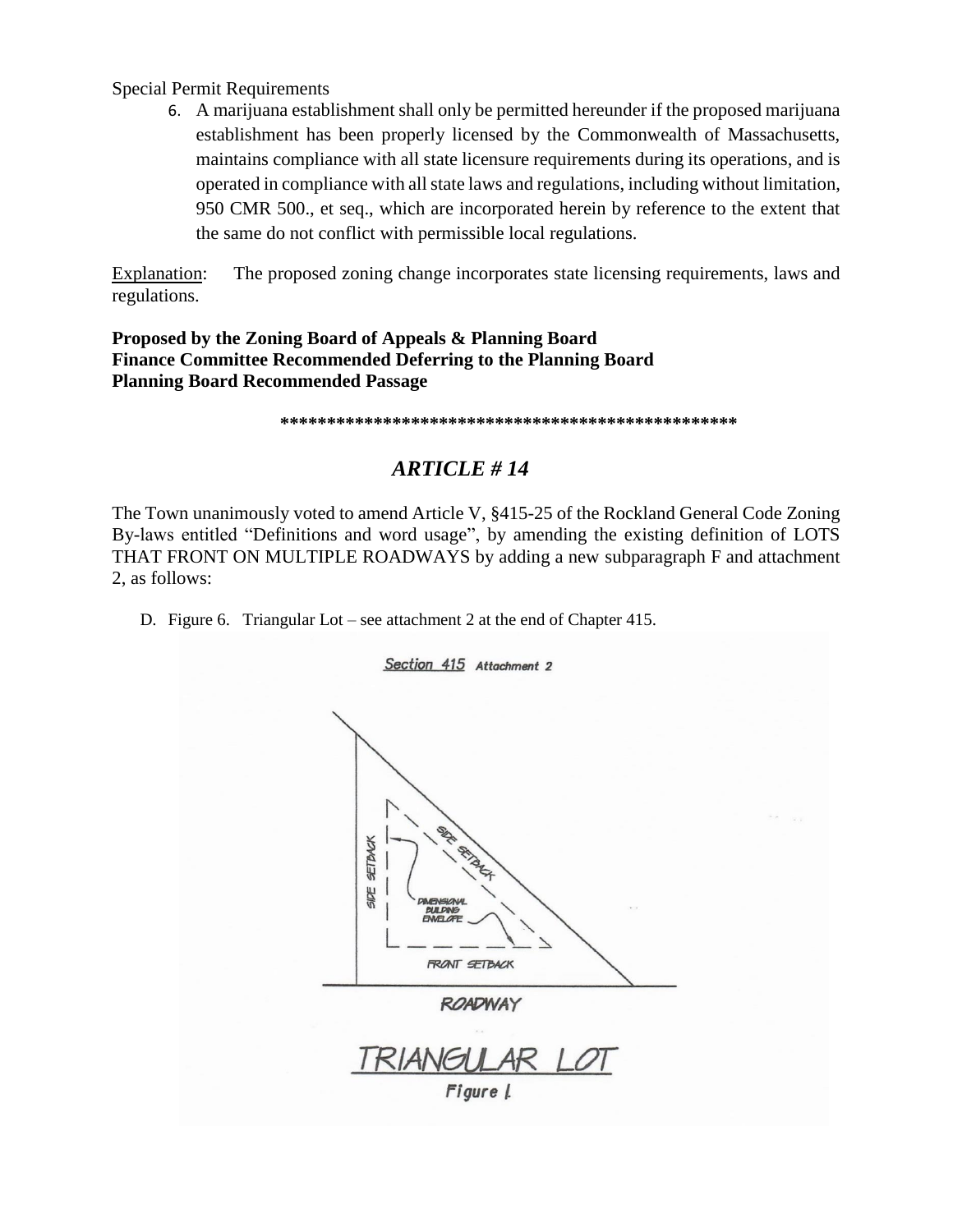Explanation: The Zoning and Planning Boards are proposing adding a new figure depicting a sixth type of lot that fronts on multiple roadways.

#### **Zoning Board of Appeals & Planning Board Finance Committee Recommended Deferring to the Planning Board Planning Board Recommended Passage**

#### \*\*\*\*\*\*\*\*\*\*\*\*\*\*\*\*\*\*\*\*\*\*\*\*\*\*\*\*\*\*\*\*\*\*\*

### *ARTICLE # 15*

The Town unanimously voted to amend Article V, §415-22.B. of the Rockland General Code Zoning By-laws by deleting the existing subparagraph (4)(b) and inserting a new subparagraph  $(4)(b)$  as follows:

(b) A detached accessory structure less than 24 feet in height and under 400 square feet may only be erected in the side or rear yard no closer than 5 feet from a side or rear lot line and in conformance with the front yard requirement of the district in which it is located. A detached accessory structure equal to or greater than 24 feet in height or equal to or greater than 400 square feet may only be erected in the side or rear yard no closer than 15 feet from a side or rear lot line and in conformance with the front yard requirement of the district in which it is located. In no event shall any detached accessory structure be located in the front yard area of a lot between the front boundary line of the property at the street and the principal building in an area equal to the width of the principal building facing the street which serves as its primary access to the property.

Explanation: The Zoning and Planning Boards are proposing a change to aid in access to and visibility of the principal buildings and preventing accessory buildings in front yard setback areas. The Boards have been advised that accessory structures and sheds have been erected in front yards and are looking to require them to be located in such a manner that they are not located front of principal buildings between the street providing access and the front of the principal building.

### **Proposed by the Zoning Board of Appeals & Planning Board Finance Committee Recommended Deferring to the Planning Board Planning Board Recommended Passage**

\*\*\*\*\*\*\*\*\*\*\*\*\*\*\*\*\*\*\*\*\*\*\*\*\*\*\*\*\*\*\*\*\*\*\*\*\*\*\*\*\*\*\*\*\*\*\*\*\*\*\*

# *ARTICLE # 16*

The Town unanimously voted to amend Article V, §415-32 of the Rockland General Code Zoning By-laws entitled "Accessory apartment within a single family dwelling", by deleting subsection H thereof in its entirety and replacing it with a new subsection H, as follows:

A. The occupants of the accessory apartment shall be either:

(1). An individual or two or more persons related by blood or marriage living together as a single housekeeping unit and including necessary domestic help such as nurses or aides, service assistants, but not more than 4 occupants; or,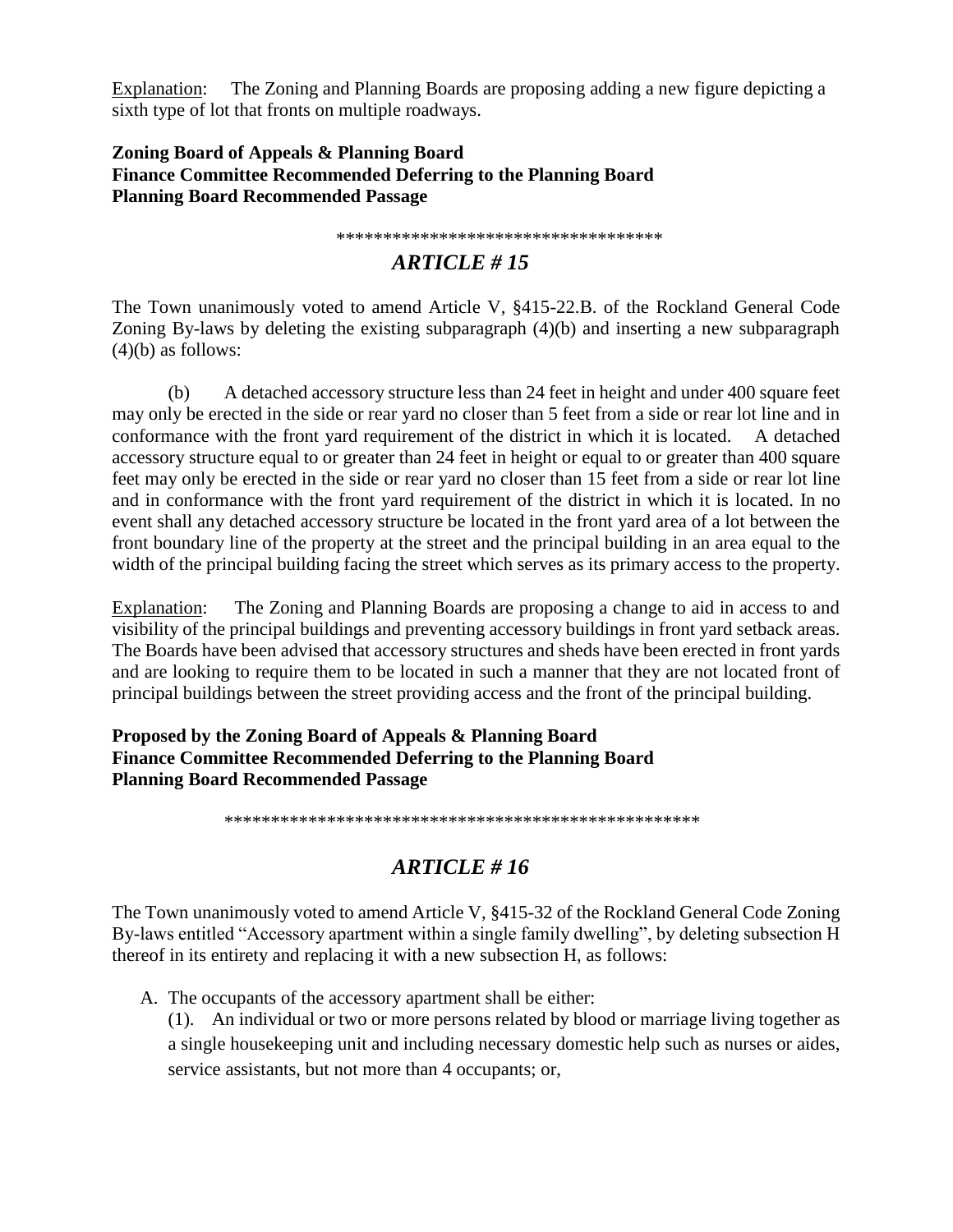A group of individuals not related by blood or marriage but living together as a single  $(2)$ housekeeping unit may constitute a family and including necessary domestic help such as nurses or aides, service assistants but not more than 4 occupants. For purposes of controlling residential density in accessory apartments, residents of rooming, boarding or lodging houses shall not be considered a family.

Explanation: The Zoning and Planning Boards are proposing a change in the definition of family as a result of an opinion received from the Attorney General warning of potential infirmity with the existing definition of family.

Proposed by the Zoning Board of Appeals & Planning Board **Finance Committee Deferred to the Planning Board Planning Board Recommended Passage as Written** 

# **ARTICLE #17**

The Town unanimously voted to amend Article V, §415-32M of the Rockland General Code Zoning By-laws entitled "Limitations on Accessory apartments permitted by right" by deleting subsection  $M(1)$  and replacing it with a new subsection  $M(1)$  as follows:

All accessory apartments permitted by right in the R-2 Residence District, R-3 Residence M. District, and R-4 Residence District shall be subject to and conditioned upon the following conditions and limitations:

Adherence to the provisions of the existing  $\S$ §415-32 C., D., E., F., G., and the provisions  $(1)$ of §415-32.H.

Explanation: The Zoning and Planning Boards are proposing a change in the definition of family as a result of an opinion received from the Attorney General warning of potential infirmity with This further change allows accessory apartments that are the existing definition of family. permitted by right to have the same type of occupants as those proposed by special permit.

Proposed by the Zoning Board of Appeals & Planning Board **Finance Committee Deferred to the Planning Board Planning Board Recommended Passage as Written** 

#### **ARTICLE #18**

The Town unanimously voted to amend Article V, §415-35 of the Rockland General Code Zoning By-laws by deleting the existing section  $A(5)$  and replacing it with the following:

 $(5)$ Accessory apartment: at least two additional parking spots in addition to the parking required for the existing dwelling unit.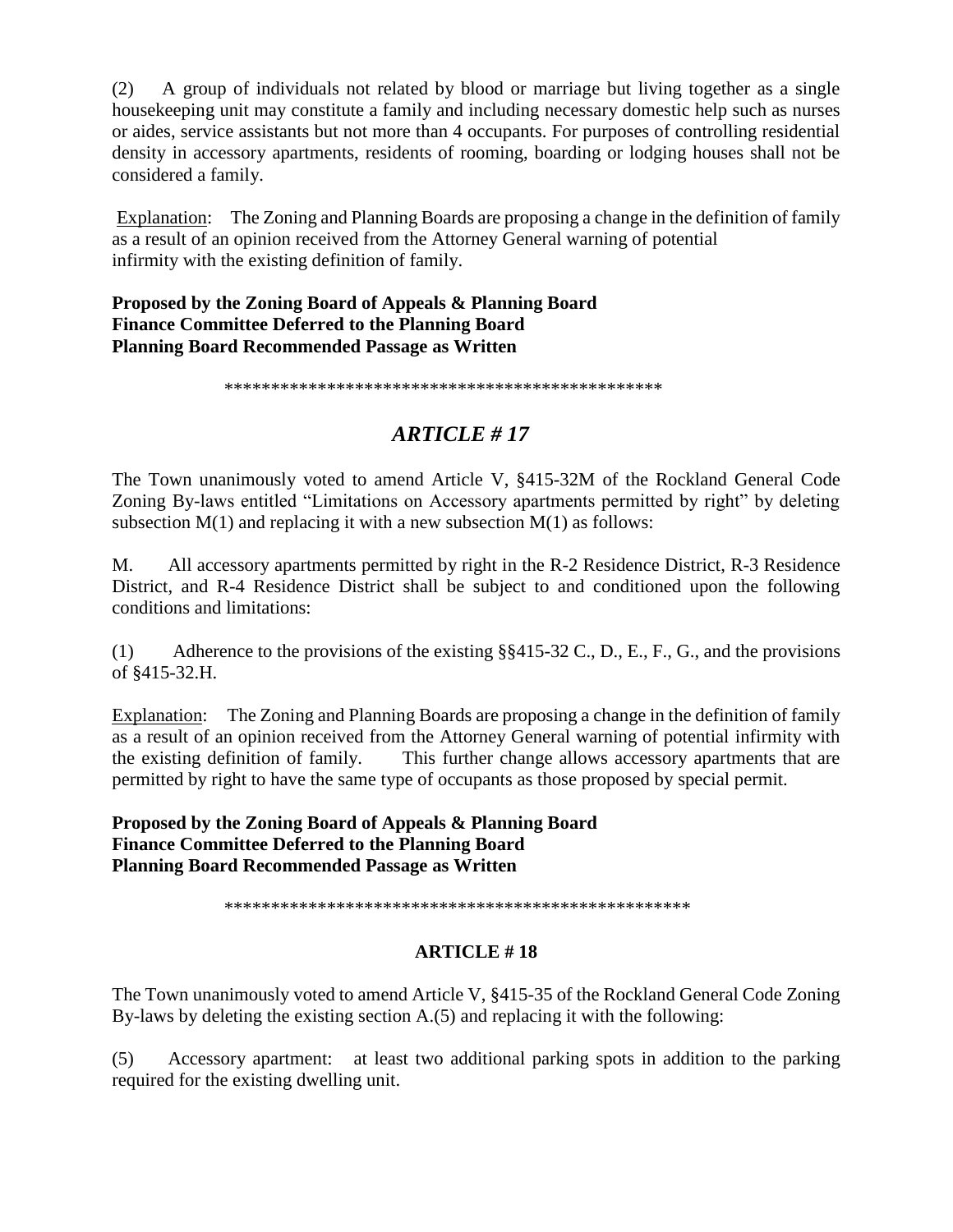Explanation: The Zoning and Planning Boards are proposing a change to add additional on-site parking for accessory apartments to lessen the congestion in the streets

#### **Proposed by the Zoning Board of Appeals & Planning Board Finance Committee Deferred to the Planning Board Planning Board Recommended Passing as Written**

\*\*\*\*\*\*\*\*\*\*\*\*\*\*\*\*\*\*\*\*\*\*\*\*\*\*\*\*\*\*\*\*\*\*\*\*\*\*\*\*

# *ARTICLE # 19*

The Town voted to transfer from available funds the sum of Fifteen Thousand and 00/100 Dollars (\$15,000.00), for training and professional development expenses for the Town Administrator or staff in the Board of Selectmen's office.

#### **Submitted by the Board of Selectmen Finance Committee Recommended funding from Free Cash Finance Committee Recommends funding from Free Cash**

**\*\*\*\*\*\*\*\*\*\*\*\*\*\*\*\*\*\*\*\*\*\*\*\*\*\*\*\*\*\*\*\*\*\*\*\*\*\*\***

# *ARTICLE # 20*

The Town voted to transfer from available funds the sum of Twenty-Five Thousand and 00/100 Dollars (\$25,000.00), for technical assistance to support a comprehensive Town Charter review.

#### **Submitted by the Board of Selectmen Finance Committee Recommended funding from Free Cash**

**\*\*\*\*\*\*\*\*\*\*\*\*\*\*\*\*\*\*\*\*\*\*\*\*\*\*\*\*\*\*\*\*\*\*\*\*\*\*\***

# *ARTICLE # 21*

The Town voted to raise and appropriate and/or transfer from available funds the sum of Forty-Five Thousand and 00/100 Dollars (\$45,000.00), in combination with any matching grant funding if available, for capital projects and repairs.

#### **Submitted by the Board of Selectmen Finance Committee Recommended funding from Free Cash**

**\*\*\*\*\*\*\*\*\*\*\*\*\*\*\*\*\*\*\*\*\*\*\*\*\*\*\*\*\*\*\*\*\*\*\*\*\*\*\***

*Upon the recommendation of the Finance Committee, the Town voted to Pass this Article Over*

# *ARTICLE # 22*

Will the Town vote to transfer from available funds a sum of money to purchase 201 Market Street, Parcel ID 51-97-0 or take any action relative thereto?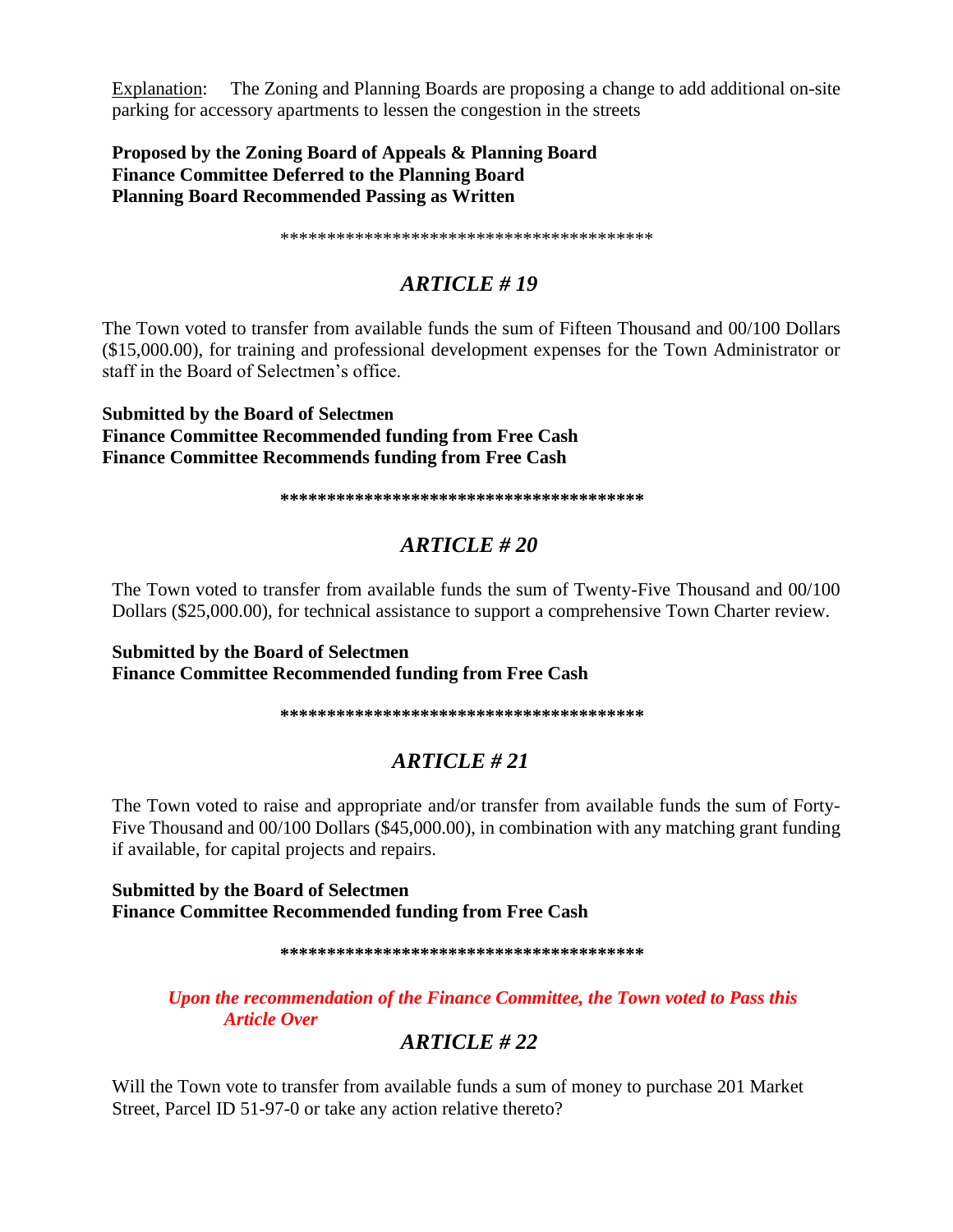#### **Submitted by the Board of Selectmen Finance Committee Recommended PASSING OVER**

#### **\*\*\*\*\*\*\*\*\*\*\*\*\*\*\*\*\*\*\*\*\*\*\*\*\*\*\*\*\*\*\*\*\*\*\*\*\*\*\***

#### *ARTICLE # 23*

The Town unanimously voted to transfer the care, custody, management and control of a certain parcel of park land as shown on a plan entitled "F2 - Article 97 Land Transfer" dated 3/13/19 comprising 7.49 acres, more or less, being a portion of lot 1B on a plan entitled Plan of Land, 52 MacKinlay Way, Rockland, MA, Scale 1" to 100' on file with the Town Clerk, held by the Board of Park Commissioners to the School Committee for school purposes; and further, to transfer the care, custody, management and control of two parcels of land held by the School Committee, comprising 11.34 acres, more or less, as follows (1) a certain parcel of land as shown on a plan entitled "F1 - Article 97 Land Transfer" dated 3/13/19 and currently used as the site of the existing Memorial School and adjoining parking area comprising 5.54 acres, more or less; and (2) a certain parcel of land as shown on a plan entitled "F3 - Article 97 Land Transfer" dated 3/13/19 also shown on the Town of Rockland Assessor's Maps as Parcel 52-006 and currently used as the site of the existing Jefferson School and adjoining access and parking areas comprising 5.8 acres, more or less to the Board of Park Commissioners to be held in perpetuity for public park and open space purposes; such transfers being undertaken as mitigation for the proposed transfer of property subject to the protections of Article 97 of the Amendments of the Massachusetts Constitution to the School Committee for the siting of the new Memorial School Building and in order to satisfy the Executive Office of Energy and Environmental Affairs' "no net loss policy" which states that the loss of Article 97 land shall be compensated for by the designation of other land of at least equal park land or open space value; and further, to vote to authorize, if required, the Board of Selectmen to petition the General Court consistent with the requirements of Article 97 of the Amendments to the Massachusetts Constitution to enact special legislation to authorize the transfer, conveyance or otherwise disposition of that certain parcel of park land under the care, custody, management and control of the Board of Park Commissioners to the School Committee, as described in more detail above.

**Submitted by the Board of Park Commissioners and School Committee Finance Committee Recommended Deferring to the School Committee The School Committee and Park Commissioners Recommended Passage as written**

\*\*\*\*\*\*\*\*\*\*\*\*\*\*\*\*\*\*\*\*\*\*\*\*\*\*\*\*\*\*\*\*\*\*\*

#### **ARTICLE # 24**

The Town voted to create a Town Charter Review Committee, consisting of up to nine (9) members, which shall consist of the three (3) members of the Charter Maintenance Committee and six (6) additional members appointed by the Board of Selectmen. The Charter Review Committee shall conduct a comprehensive review of the Town Charter, and report back to Town Meeting no later than May, 2021 with proposed modifications to the Charter. The nine (9) member Town Charter Review Committee shall be disbanded upon its final report to Town Meeting, with the exception of the three (3) members of the Charter Maintenance Committee, whose appointments shall continue pursuant to Section 7.01 of the Town Charter. Or take any other action relative thereto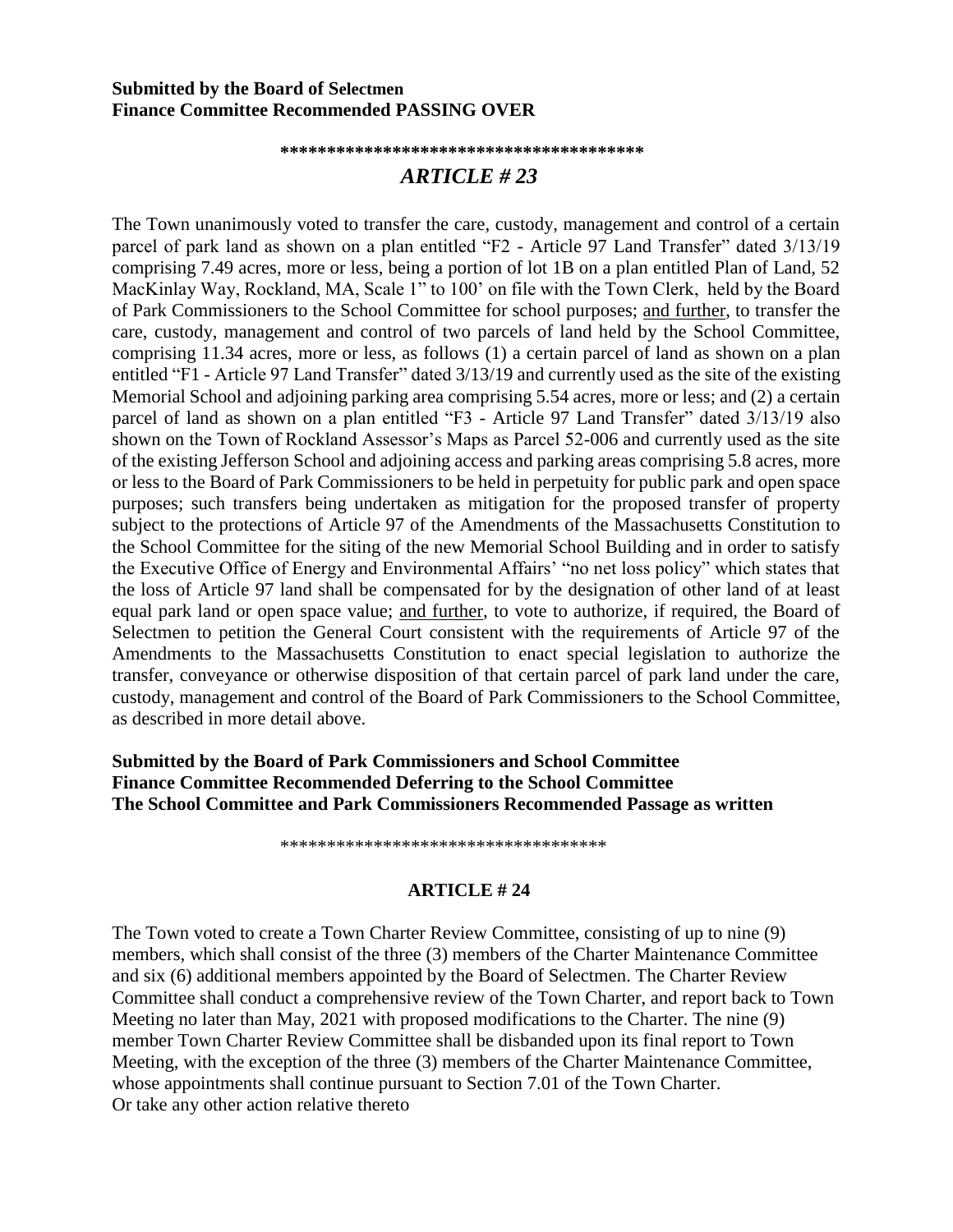#### **Proposed by the Board of Selectman Finance Committee Deferred to the Board of Selectman Board of Selectman Recommended as Presented**

#### 

#### $ARTICLE # 25$

The Town voted to amend Article III, Establishment of Districts, §415-3 of the Rockland General Code Zoning By-laws by adding a new district entitled the Route 3 Corridor Sign Overlay District to the existing list of zoning districts as follows:

O. Route 3 Corridor Sign Overlay District.

The Board of Selectmen are proposing a change to the town's zoning bylaws to *Explanation:* permit billboards that are compliant with state laws and regulations in a new sign overlay district adjoining Route 3 which will be subject to special permit regulations. This article creates the district.

**Submitted by the Board of Selectmen Finance Committee Deferred to the Planning Board Planning Board Recommended Passage** 

#### **ARTICLE #26**

The Town unanimously voted to amend Article III, Establishment of Districts, §415-4, Zoning Map of the Rockland General Code Zoning By-laws that depicts the boundary lines of the enumerated zoning districts by adding the zoning district entitled the Route 3 Corridor Sign Overlay District to the Official Zoning District Map, as shown on the proposed Official Zoning Map, on file with the Town Clerk.

#### **Proposed by the Board of Selectmen**

*Explanation:* The Board of Selectmen are proposing a change to the town's zoning bylaws to permit billboards that are compliant with state laws and regulations in a new sign overlay district adjoining Route 3 which will be subject to special permit regulations. This article amends the official zoning map of the town to show the newly proposed zoning overlay district.

#### **Finance Committee Deferred to the Planning Board Planning Board Recommended as Presented**

\*\*\*\*\*\*\*\*\*\*\*\*\*\*\*\*\*\*\*\*\*\*\*\*\*\*\*\*\*\*\*\*\*\*\*\*

#### **ARTICLE #27**

The Town unanimously voted to amend Article IV, Permitted Uses, by inserting a proposed new zoning overlay district, as follows: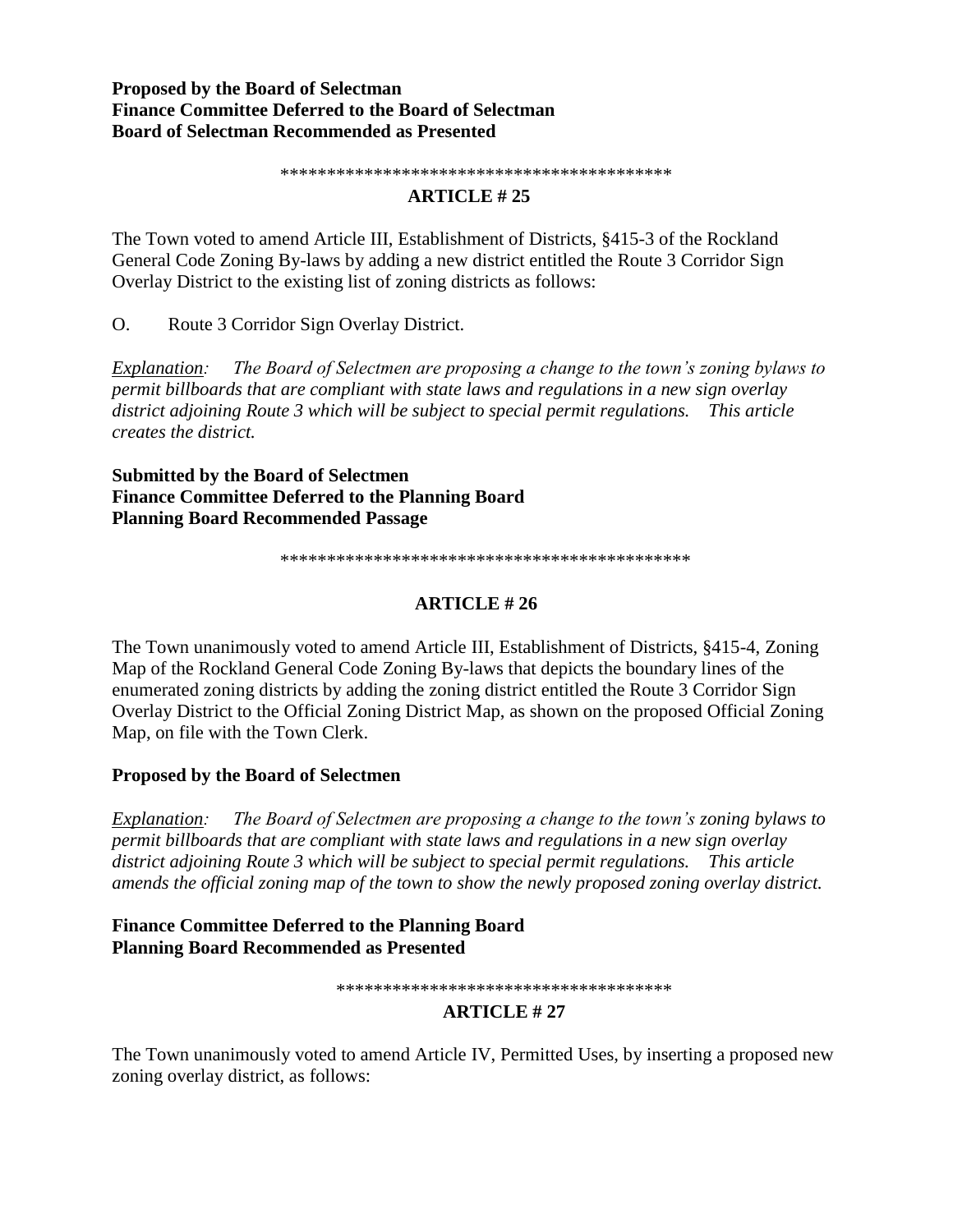### §**415-21.3 Route 3 Corridor Sign Overlay District**.

A. Purpose. The Route 3 Corridor Sign Overlay District is established to create an overlay district that provides for the development and construction of electronic billboards in a planned manner by allowing for the construction of electronic billboards within the overlay district to provide visibility and benefit the viability of new and existing businesses subject to reasonable controls that govern the placement, design, construction, operation, monitoring, modification and removal of such signs and minimize impacts on public safety, scenic, natural and historic resources.

B. Description. Description of area included in the Route 3 Corridor Sign Overlay District is shown on the Official Zoning District Map, as amended. Route 3 Corridor Sign Overlay District shall be construed as an overlay district with regard to said locations. All requirements of the underlying zoning district shall remain in full force and effect, except as may be specifically superseded herein.

C. Definitions. For purposes of this section, the following definitions shall apply:

BILLBOARD - An advertising sign or other commercial sign which directs attention to a business, commodity, service or attraction sold, offered or existing elsewhere than upon the same lot where such sign is displayed.

D. Route 3 Corridor Sign Overlay District.

- (1) Special Permit Uses. Off-Premise billboard signs, non-accessory commercial signs, and On-Premise billboard signs (hereinafter also referred to as "billboards" in this Section shall be permitted in the Route 3 Corridor Overlay Districts only by grant of a Special Permit issued by the Zoning Board of Appeals. Special Permits may be limited to a term of years specified by the Zoning Board of Appeals. Any person desiring a Special Permit under this section shall submit a Special Permit application to the Zoning Board of Appeals together with a filing fee of \$1,000.00 and thirteen (13) copies of the application materials as outlined below:
	- (a) Site Plan and area maps identifying the following features: (i) Location of any existing buildings, parking spaces and traffic circulation pattern on the subject parcel; (ii) Proximity of nearest residentially used and residentially zoned property utilizing current area photographs and Rockland Assessors Maps; (iii) Specific location of proposed billboard; (iv) Details of proposed buffer/landscaping area around billboards including species and caliper of trees and/or shrubbery; (v) Location of an existing billboard(s) on the parcel, including any billboards on a building; and (vi) Photographs or architectural depiction of proposed billboard.
	- (b) Billboard details shall include the following information: (i) Detailed dimensions and area of any proposed single or multi-faced billboard; (ii) Detail sheet of any proposed support structure specifying dimensions and construction type. Upon request by the Zoning Board of Appeals or the Building Commissioner, the Applicant shall provide a structural analysis of the support structure stamped by a licensed structural engineer; and, (iii) Lighting proposal, including cut sheets of all proposed lighting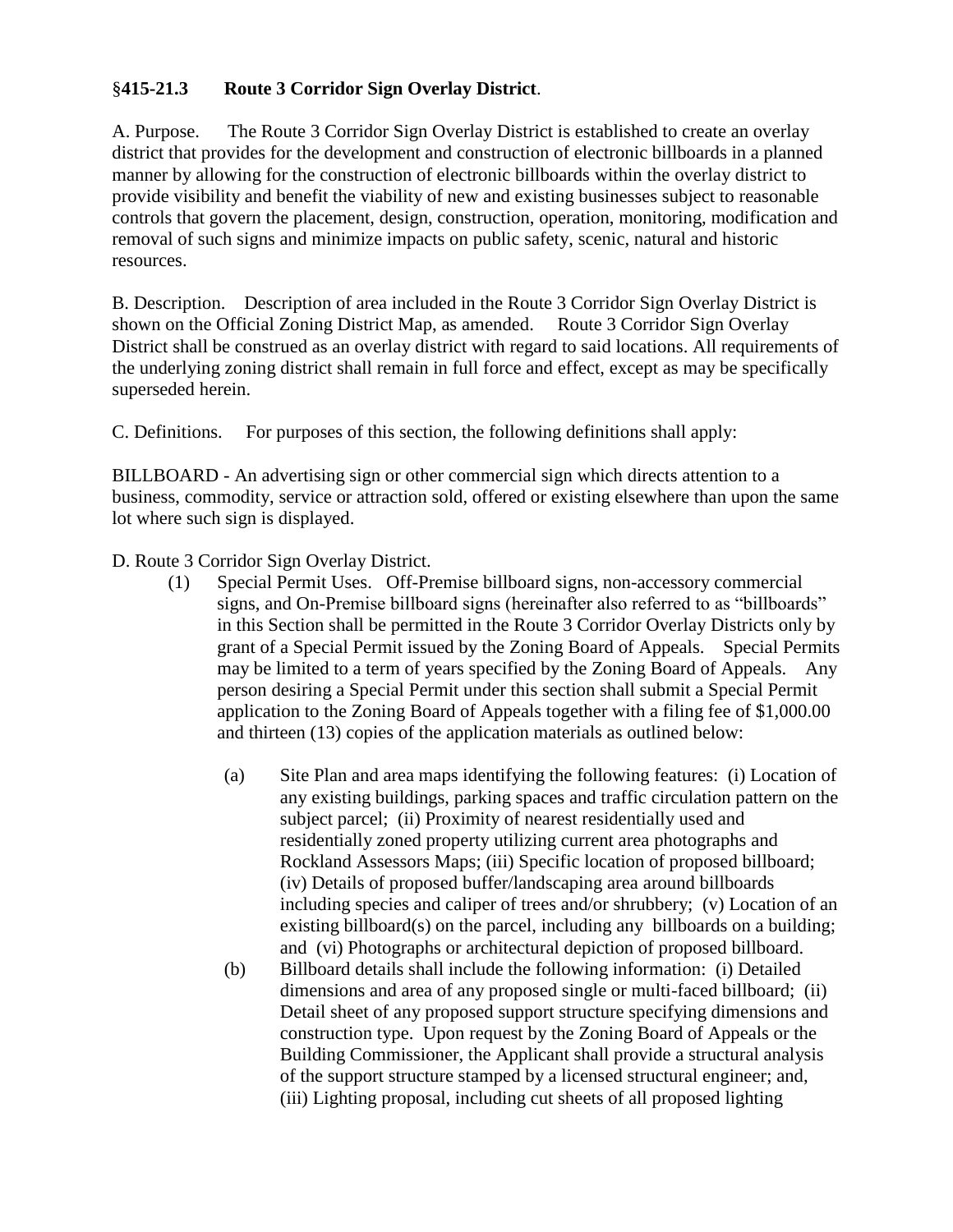fixtures to be either attached to the billboard, structure or affixed to the ground.

(c) Additional Requirements: (i) Authorization from the property owner (i.e., lease, etc.) granting permission to install the proposed billboard and (ii) Any additional information as may be required by the Zoning Board of Appeals to assist the Board in determining whether the application complies with the intent and requirements of this Section.

E. Restrictions and Design Guidelines: In order to be eligible for a Special Permit, any billboard shall be in compliance with the following requirements:

- (1) Billboards shall be permitted in the Route 3 Corridor Sign Overlay District, provided, however, that no billboards shall be located further than 100' from any state highway layout;
- (2) Billboards shall not create a material visual impact to any abutting or adjacent residentially zoned and used property in the Town of Rockland;
- (3) All billboards must be permanently affixed to a main support structure. No portable billboards shall be permitted.
- (4) Billboards shall not have excessive lighting. Electronic billboards shall use automatic level controls to reduce light levels at night and under cloudy or other darkened conditions.
- (5) Exposed back of billboards, poles and other support structures must be painted in a color and finished so as to present an attractive and finished appearance which will blend with the natural surroundings.
- (6) The following types of billboards are prohibited:
	- (a) Animated, projected, moving or giving the illusion of movement (including any moving parts), scrolling, flashing, revolving, and blinking, and intermittently illuminated billboards, beacons (or any light directed at any location other than the billboard itself), searchlights, pennants, and inflatable billboards, including balloons;
	- (b) Billboards with physical movements of any kind;
	- (c) Changeable copy or message billboards that change at intervals of more than once every eight (8) seconds. Changes of image shall be instantaneous as seen to the human eye and shall not use fading, rolling, window shading, dissolving or similar effects;
	- (d) Tri-vision billboards;
	- (e) Video billboards or billboards that otherwise give the illusion of video or moving images;
	- (f) Billboards with sound;
	- (g) Billboards with pyrotechnics;
	- (h) Billboards which by reason of position, wording, illustration, size, shape or color obstruct, impair, obscure, interfere with the view of, or may be confused with any traffic control signal or device or which may otherwise obstruct or interfere with traffic.
- (7) Limitations on Number of Billboards. There shall be no more than two billboards in the Route 3 Corridor Sign Overlay District.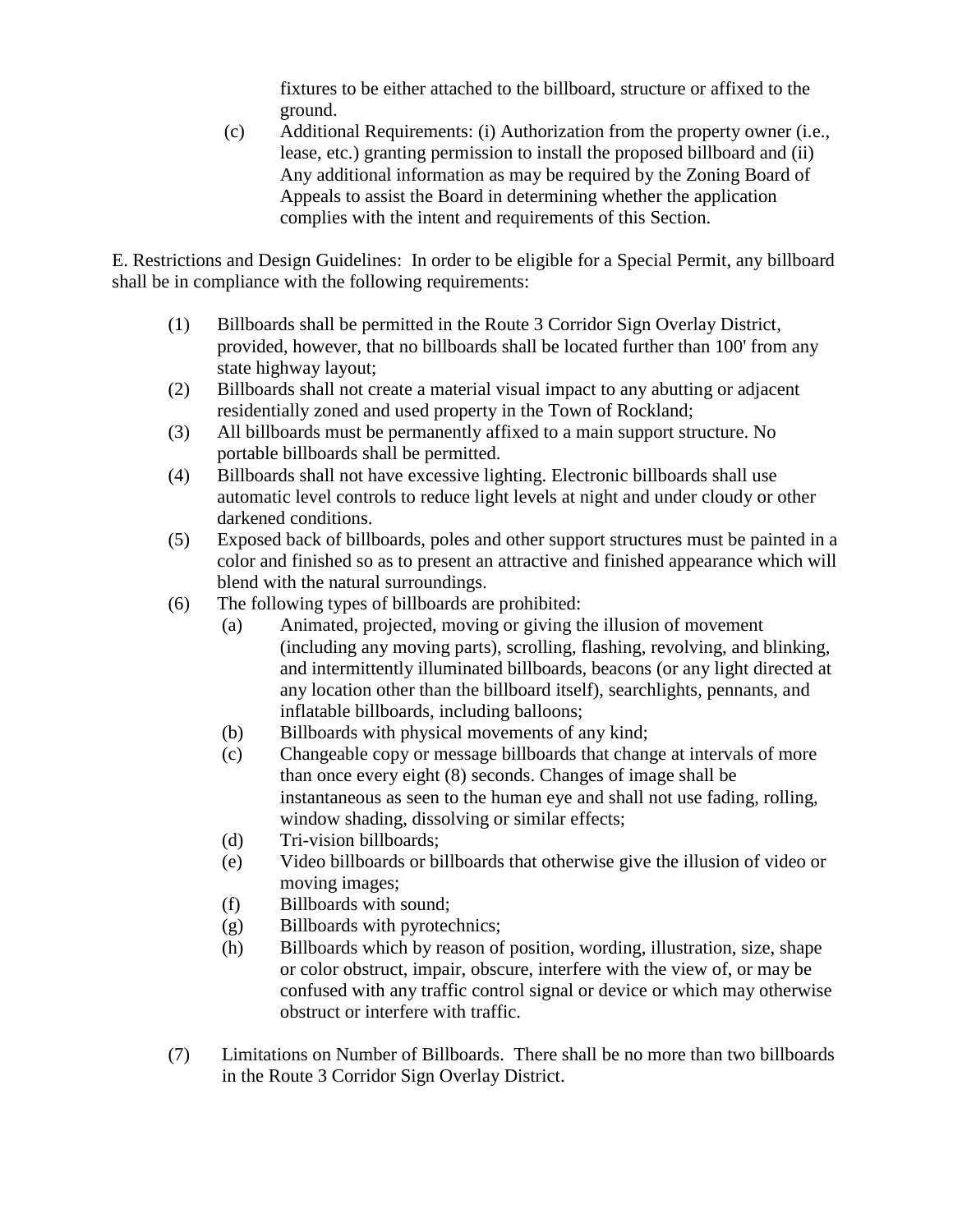- (8). A billboard may be double sided. An individual billboard or billboard face shall not exceed six hundred seventy-two (672) square feet in total area on each side and shall not exceed fourteen (14) feet in height by forty-eight (48) feet in width, as calculated pursuant to these Zoning Bylaws;
- (9) A billboard shall be mounted on a pedestal or other support structure. The top of the billboard shall not exceed fifty (50) feet in height from the elevation of the State Highway, Route 3 immediately adjacent thereto. The bottom of the billboard shall not exceed seventy (70) feet in height from the normal grade as calculated pursuant to these Zoning Bylaws;
- (10). There shall be no billboard, including a roof billboard, on any building, whether erected or otherwise placed or painted on the building;
- (11). No billboard shall be on or otherwise attached to a tree, utility pole, fence or rock;
- (12). Lighting or other illumination related to the proposed billboard shall not project, glare or negatively impact abutting properties and shall not shine onto abutting roadways;
- (13). The Applicant shall provide a 10' wide landscaped buffer around the base of the support structure to minimize its visual impact.

F. Criteria for Approval: The Zoning Board of Appeals shall not approve any applications for a Special Permit under this Section unless it finds that all of the following conditions are met and/or are incorporated into any Special Permit decision:

- (1) The specific site is an appropriate location for the proposed billboard and the design and layout complies with the standards and requirements set forth in this Bylaw;
- (2) The proposed billboard will not adversely affect the abutting neighborhood or have the effect of causing a hazard to motorists;
- (3) Any Special Permit decision shall require compliance with requirements relating to the provision and maintenance of insurance;
- (4) Any Special Permit decision shall require billboards to have their permit numbers on them.
- (5) Any Special Permit decision shall require compliance with maintenance and inspection requirements.
- (6) All permits are subject to any necessary approvals, restrictions and conditions required and/or issued by the Commonwealth of Massachusetts and/or the federal Government;
- (7) The Zoning Board, in granting the special permit, shall attach such additional conditions and safeguards as it deems necessary; and,
- (8) There shall be in place a valid Host Community Agreement entered into by and between the Board of Selectmen governing the operation of the sign and/or to mitigate the impacts of the proposed billboard.

G. Sign Maintenance/Removal:

(1) All billboards and supporting structures shall be kept in good repair and free from tear, rust, and other indices of deterioration.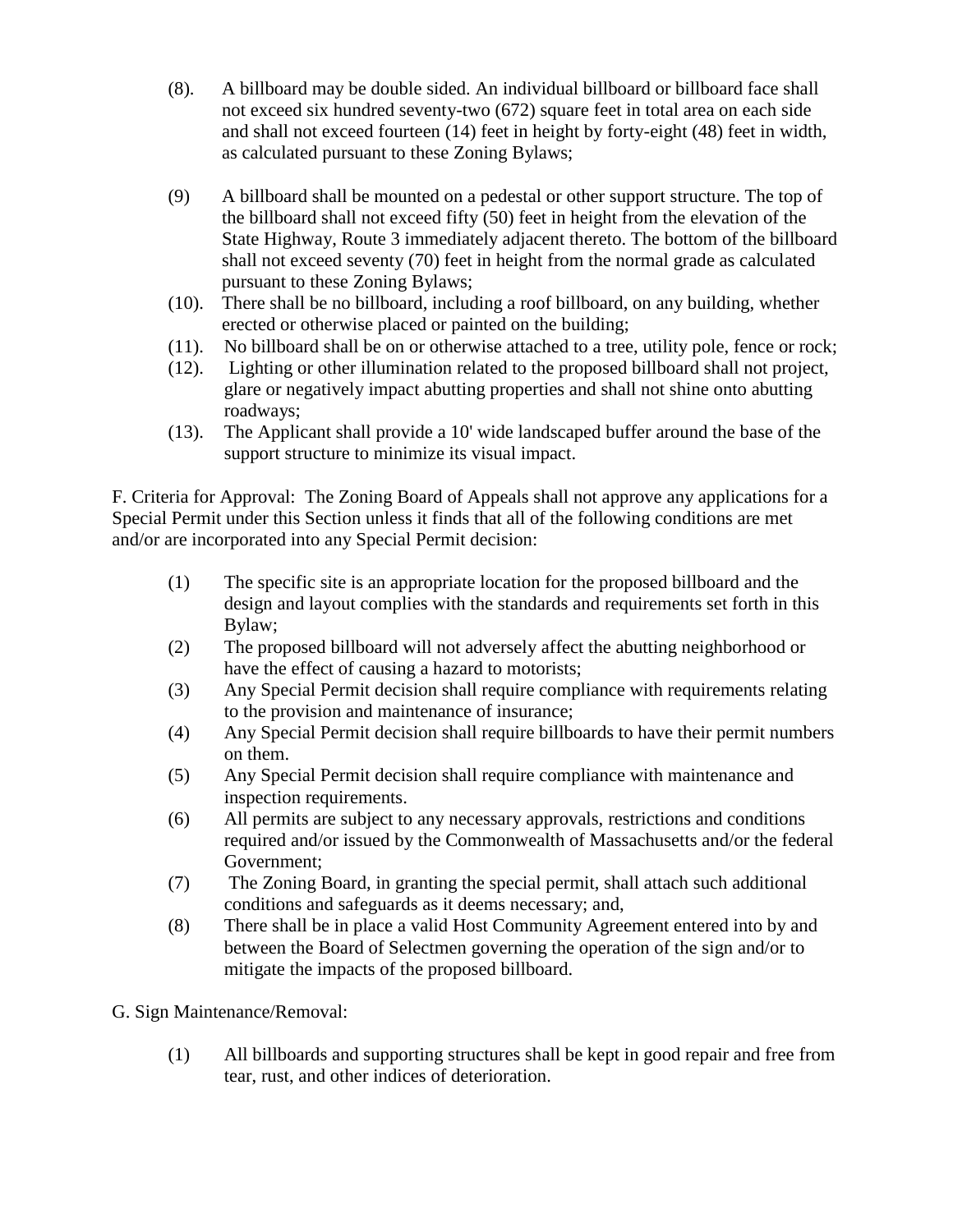- (2) If a billboard permitted under this Section is abandoned, discontinued, blank, or is in disrepair for a period of ninety (90) days, it shall be cause for its removal. (For purposes of this section, a billboard is "blank" if: (i) there is no advertising copy paid for by a person other than the billboard owner or advertising an interest other than the rental of the for said ninety (90) day period; (ii) it advertises a business or service, enterprise or activity that is no longer operating or being offered or conducted; or (iii) the advertising message it displays becomes illegible in whole or substantial part.) The Building Commissioner shall notify the owner and/or manager of the billboard and property owner in writing, specifying a forty-five (45) day period to remove or repair. If the billboard has not been removed or repaired within the time period to the satisfaction of the Building Commissioner, the Building Commissioner may revoke the billboard permit and cause the billboard to be removed forthwith. All expenses for the removal shall be borne by the billboard owner and/or property owner as determined by the Building Commissioner.
- (3) If the Building Commissioner determines that a billboard is an immediate threat to public safety irrespective of any stays granted to the billboard and/or property owner, the Building Commissioner may cause any billboard, abandoned or not, and any portion of its support structure if deemed part of the public threat, to be immediately removed, and/or the threatened public area cordoned off. All expenses for protecting the public, including the removal of said billboard or stabilization of the public safety threat, shall be borne by the billboard owner and/or property owner as determined by the Building Commissioner. A billboard which is not abandoned may be returned to its original position, but only after repairs have been made and the public safety threat abated, to the satisfaction of the Building Commissioner.

(4)

H. Surety: The Applicant shall provide a financial surety to the Town which will cover the full cost of the removal of any billboard which is found to be abandoned, discontinued, blank or is in disrepair. The Applicant shall deposit with the Town Accountant a surety in an amount which shall be determined by the Zoning Board of Appeals. Upon removal of the billboard, any remaining funds shall be returned to the Applicant without interest.

I. Nothing in this Section shall be applicable to On-Premise Signs, also known as accessory signs.

See Addendum C and D as follows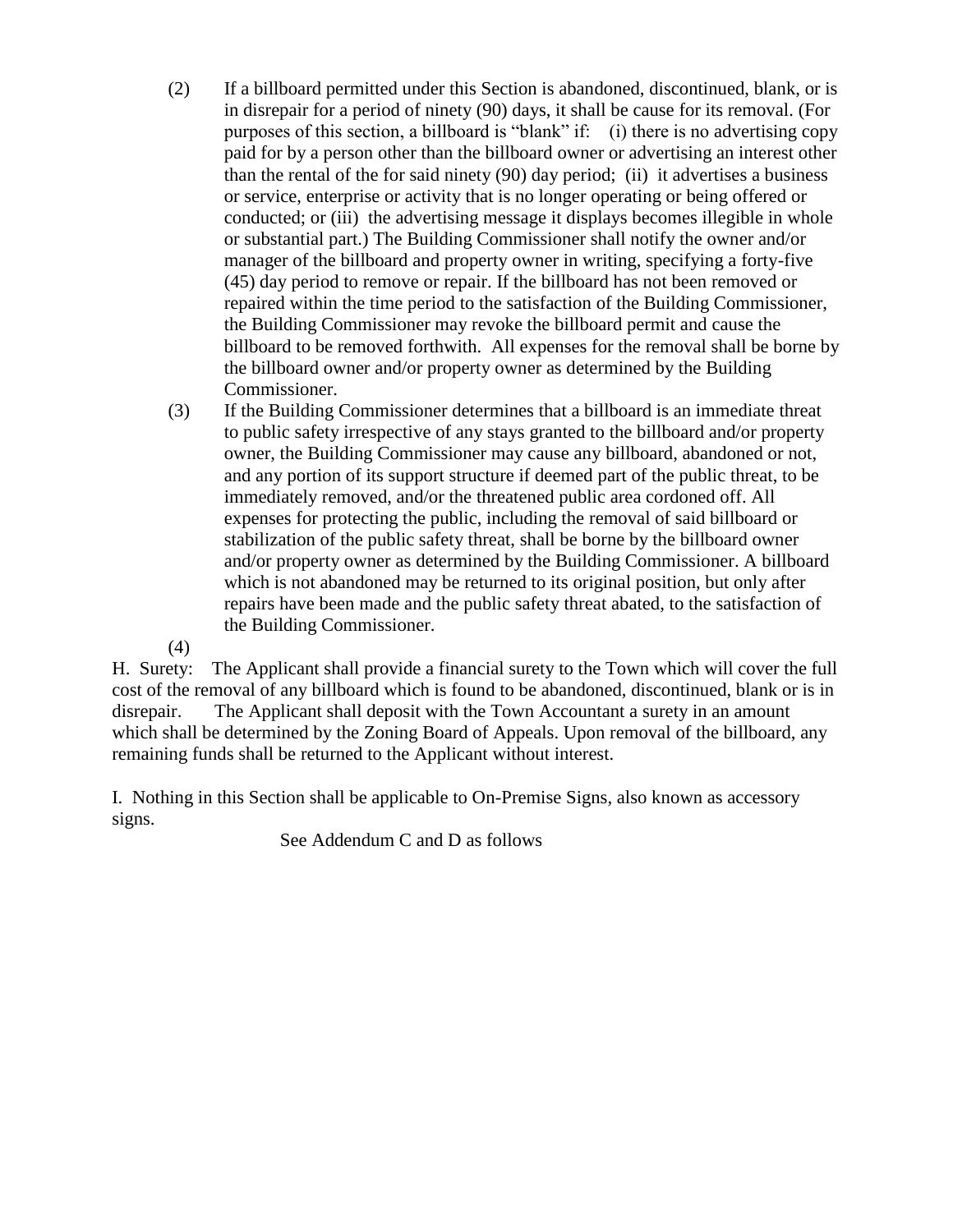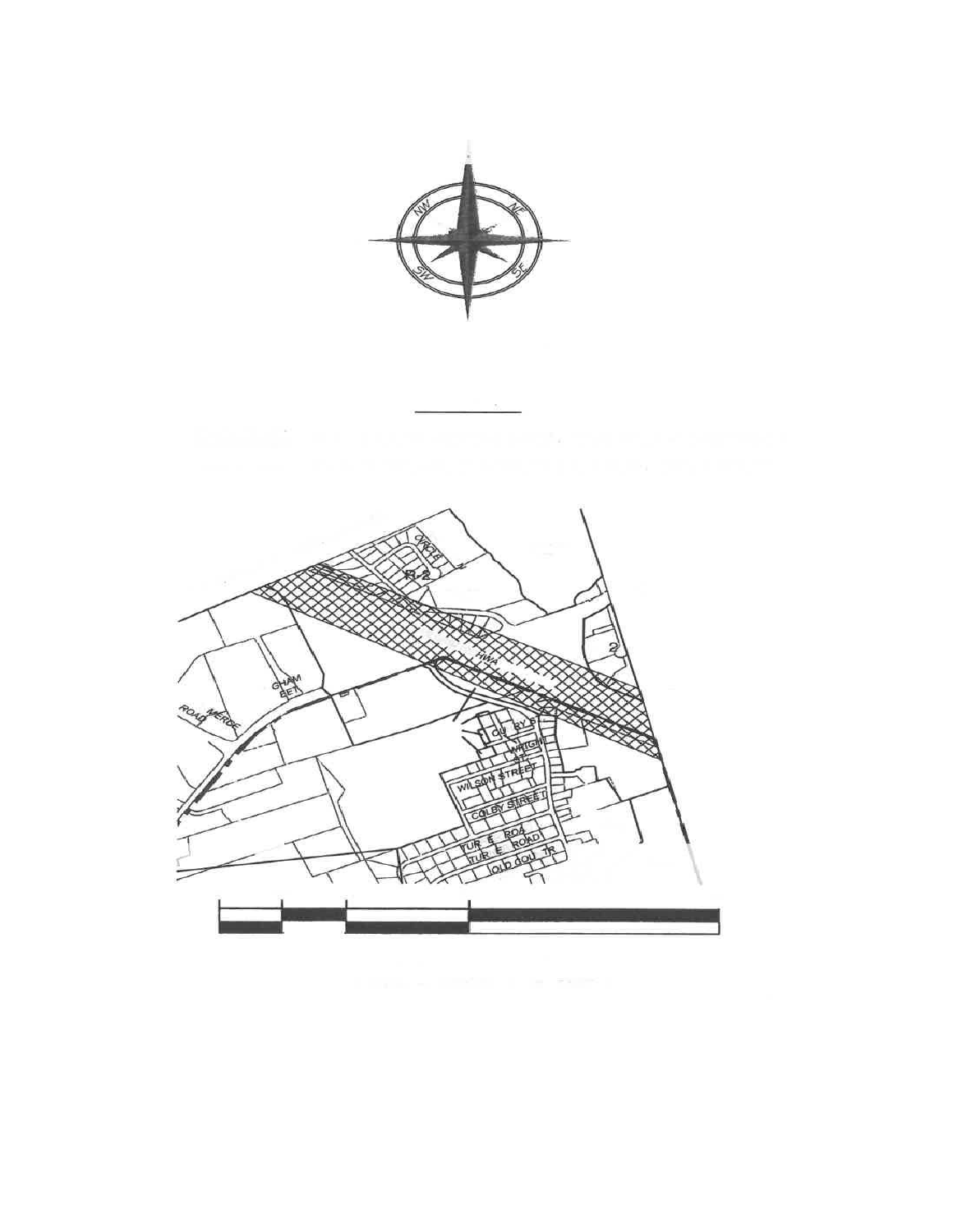

The Board of Selectmen are proposing a change to the town's zoning bylaws to *Explanation:* permit billboards that are compliant with state laws and regulations in a new sign overlay district adjoining Route 3 which will be subject to special permit regulations. This article sets forth the criteria, design guidelines and restrictions for the proposed billboards.

Proposed by the Board of Selectmen Finance Committee Deferred to the Planning Board **Planning Recommended Passage as Presented** 

\*\*\*\*\*\*\*\*\*\*\*\*\*\*\*\*\*\*\*\*\*\*\*\*\*\*\*\*\*\*\*\*\*\*\*\*\*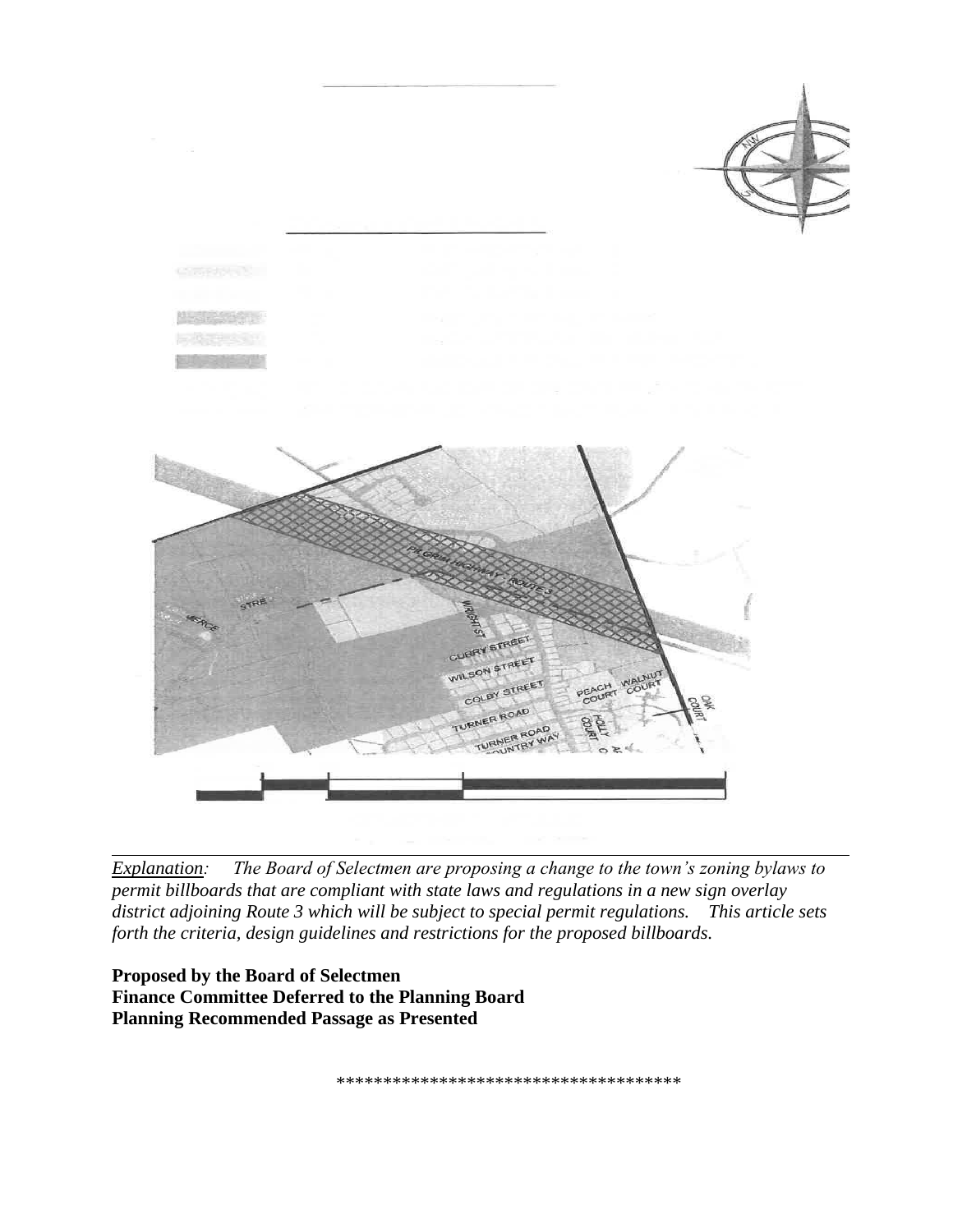#### $ARTICLE # 28$

The Town voted to increase the maximum abatement that a senior citizen can earn under the Senior Citizen Work -Off Program (adopted Annual Town Meeting 5/3/2010) to \$750 in accordance with Chapter 184 Section 52 of the Acts of 2002 as it amends G.L. Ch. 59 Section 5K for property taxes assessed for any fiscal year beginning on or after July 1, 2019, or take any other action relative thereto?

Explanation: The Board of Assessors has approved up to \$7,500 per year (10 workers  $\omega$  \$750) for the Senior Citizen Work-Off Program to be funded from Overlay.

**Proposed by Board of Assessors Finance Committee Recommended funding from Overlay** 

#### **ARTICLE #29**

The town voted to increase the gross receipts that seniors may have in the prior calendar year to be eligible to defer property taxes under G. L. c.59 Section 5 Clause 41A from \$20,000 to \$40,000, with such increase to be effective for deferrals granted for property taxes assessed for any fiscal year beginning on or after July 1, 2019.

**Submitted by the Board of Assessors Finance Committee Recommended Passage as Presented** 

#### **ARTICLE #30**

**WITHDRAWN** 

#### **ARTICLE #31**

**WITHDRAWN** 

#### **ARTICLE #32**

The Town voted to accept the provisions of MGL Chapter 59 Section 5 Clause 54 to allow the Town to exempt certain personal property and to establish a minimum value of \$5,000 for personal property subject to taxation.

**Submitted by the Board of Assessors Finance Committee Recommended Passage as Presented**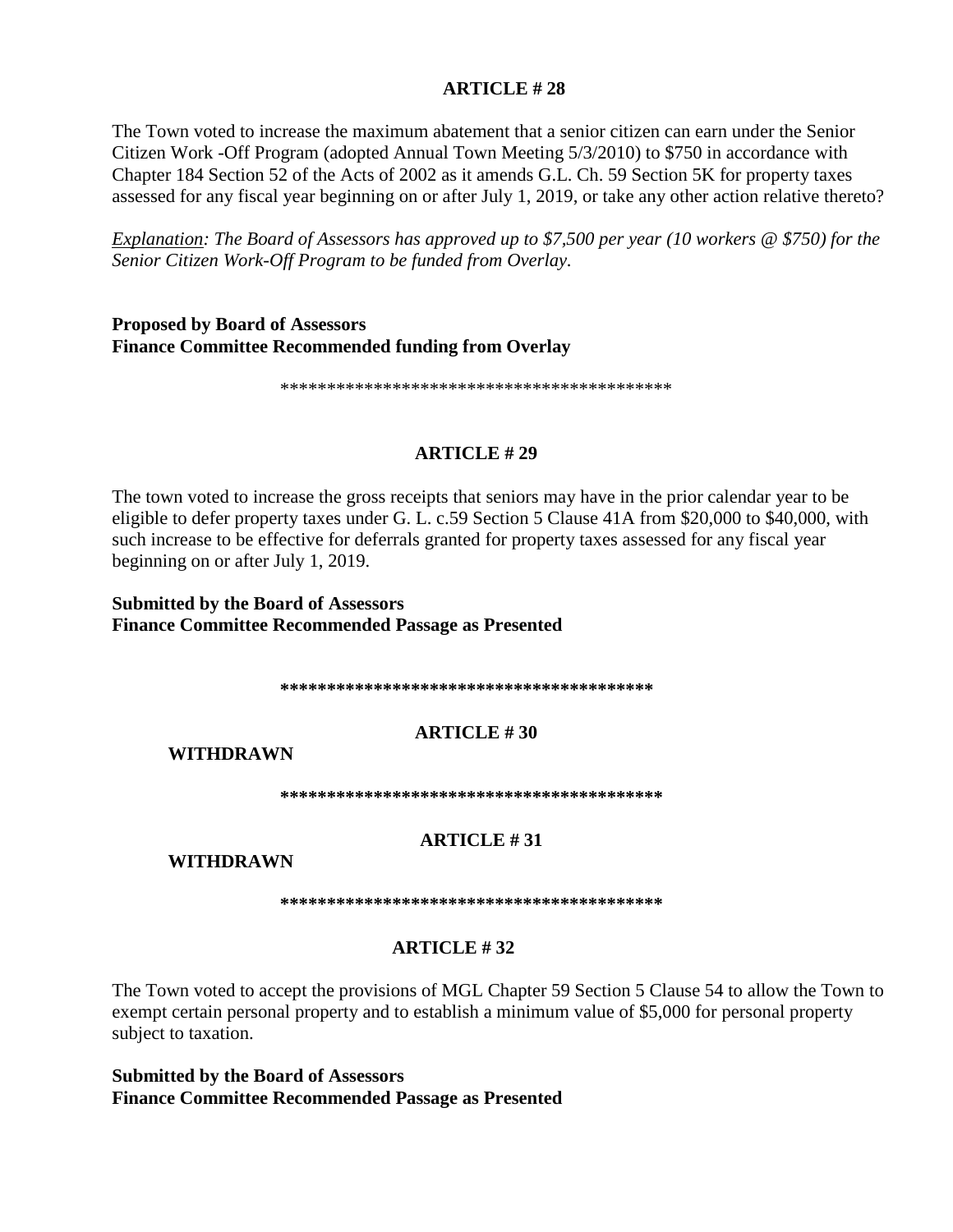#### **ARTICLE # 33**

The Town voted to transfer Nineteen Thousand One Hundred Sixty and 00/100 Dollars (\$19,160.00) from the Community Preservation Fund Administration account, into the Community Preservation Undesignated Fund, following state Department of Revenue standards.

#### **Submitted by the Community Preservation Committee Finance Committee Recommends Deferring to the Community Preservation Committee**

#### **\*\*\*\*\*\*\*\*\*\*\*\*\*\*\*\*\*\*\*\*\*\*\*\*\*\*\*\*\*\*\*\*\*\*\*\*\*\***

#### **ARTICLE # 34**

The Town voted to approve and expend, from the Community Preservation Fund \*Balance, the sum of Twenty Thousand Nine Hundred and 00/100 Dollars (\$20,900.00) for the restoration and rehabilitation of the "Tramp House" property, located at 198 Spring St., a National Register of Historic Places building.

\*Amended from floor by the Community Preservation Committee to include the word balance.

#### **Proposed by the Community Preservation Committee Finance Committee Deferred to the Community Preservation Committee Community Preservation Committee Recommended Passage as Amended**

**\*\*\*\*\*\*\*\*\*\*\*\*\*\*\*\*\*\*\*\*\*\*\*\*\*\*\*\*\*\*\*\*\*\*\*\*\*\*\*\*\*\***

#### **ARTICLE # 35**

The Town voted to appropriate or reserve from the Community Preservation Fund Balance annual revenues in the amounts recommended by the Community Preservation Committee for committee administrative expenses, community preservation projects and other expenses in fiscal year 2020, with each item to be considered a separate appropriation:

| <b>Appropriations:</b>                                                |     |           |
|-----------------------------------------------------------------------|-----|-----------|
| From FY 2020 estimated revenues for Committee Administrative Expenses |     | \$22,250  |
| <b>Reserves:</b>                                                      |     |           |
| From FY 2020 estimated revenues for Historic Resources Reserve        | SS. | 44,500    |
| From FY 2020 estimated revenues for Community Housing Reserve         | SS. | 44,500    |
| From FY 2020 estimated revenues for Open Space Reserve                |     | \$44,500  |
| From FY 2020 estimated revenues for Budgeted Reserve                  |     | \$289,250 |

**\***Amended from the floor by the Community Preservation Committee to include the word balance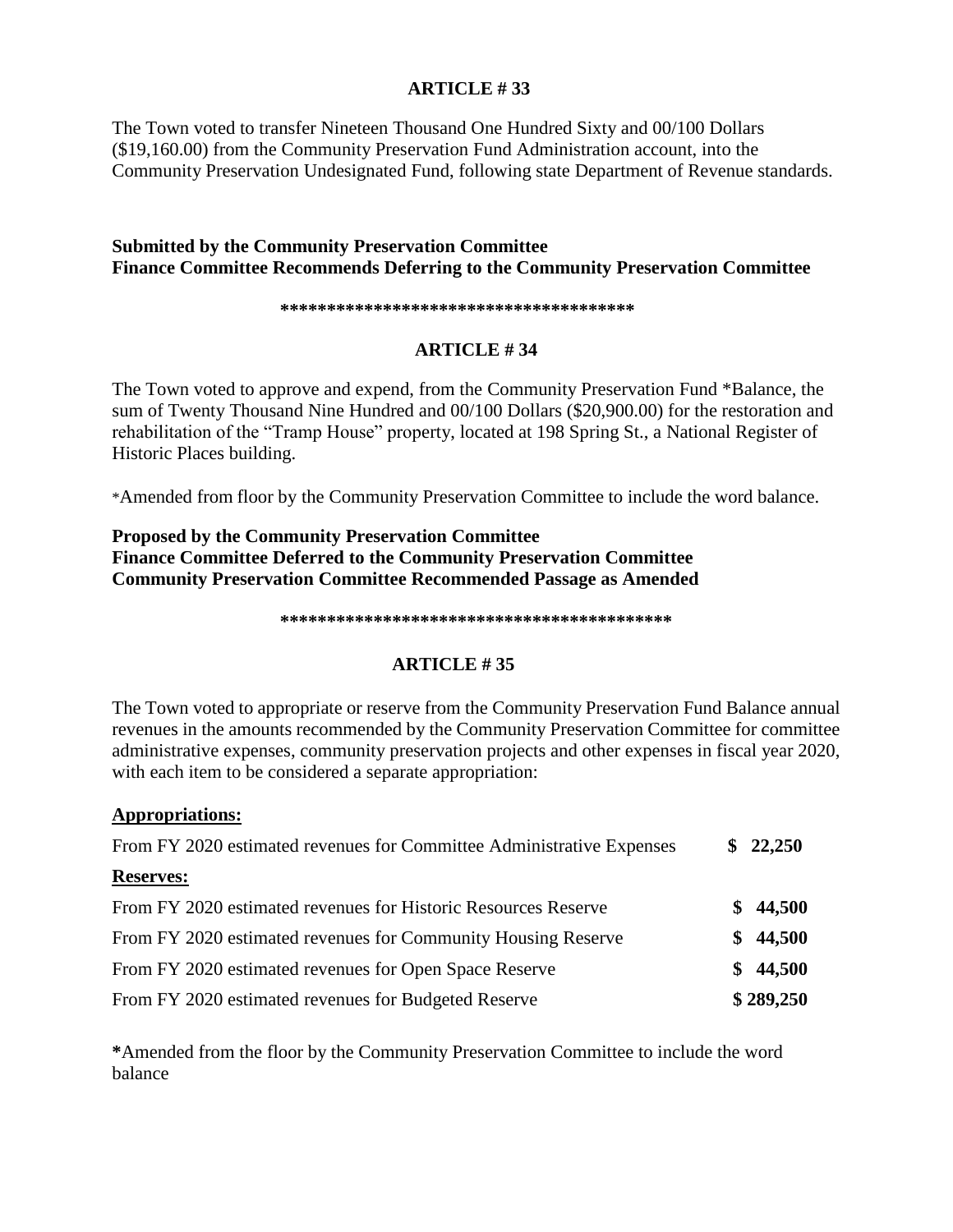#### **Proposed by the Community Preservation Committee Finance Committee Recommends Deferring to Community Preservation Committee**

#### **\*\*\*\*\*\*\*\*\*\*\*\*\*\*\*\*\*\*\*\*\*\*\*\*\*\*\*\*\*\*\*\*\*\*\*\*\*\*\***

#### **ARTICLE # 36**

The Town voted to approve and expend, from the Community Preservation Fund \*Balance, the sum of Seventy-Seven Thousand and 00/100 Dollars (\$77,000.00) for the restoration and rehabilitation of the King Phillip hand tub firefighting apparatus.

\*Amendment made on the floor by the Community Preservation Board of Selectman Committee to include the word balance.

**Submitted by the Community Preservation Committee Finance Committee Deferred to the Community Preservation Committee Community Preservation Committee Recommended as Amended Capital Planning Committee Recommended Passage**

**\*\*\*\*\*\*\*\*\*\*\*\*\*\*\*\*\*\*\*\*\*\*\*\*\*\*\*\*\*\*\*\*\*\*\*\*\*\*\*\*\*\*\*\***

#### **ARTICLE # 37**

\*The Town voted to transfer and borrow the total sum of \*Four Hundred Fifty-Nine Thousand and 00/100 Dollars (\$ 459,000.00) to pay for repairs necessary to comply with building and fire codes at the Rockland Community Center. Motion was made to transfer \$159,000.00 from the Undesignated Fund Balance, and to meet the remainder of said appropriation, the Town Treasurer, with the approval of the Board of Selectmen, is authorized to borrow \$300,000.00 under M.G.L. Chapter 44 or any enabling authority, and that the Board of Selectmen and any other Town Official is authorized to take any action necessary to carry out this action.

**\***Amended on the floor by the Board of Selectmen to reflect the amount of \$459,000.00. Figures were not available until after the inspection of the existing sprinkler system had been completed and the warrant had been prepared and published. This amount was based on the ability to reopen the basement, first and second floors, with the third floor being closed off until future work can be determined and voted on.

**Submitted on behalf of the Community Center Building Committee Finance Committee Recommended Passage as Amended Board of Selectmen Recommended Passage as Amended**

**\*\*\*\*\*\*\*\*\*\*\*\*\*\*\*\*\*\*\*\*\*\*\*\*\*\*\*\*\*\*\*\*\*\*\*\*\*\***

#### **ARTICLE # 38**

The town voted to \*transfer from Undesignated Fund Balance the sum of Thirty Thousand Dollars and 00/100 (\$30,000.00) for a feasibility study at the Rockland Community Center.

\*Amended on the floor by the Board of Selectmen to reflect the ongoing commitment to preservation of the building.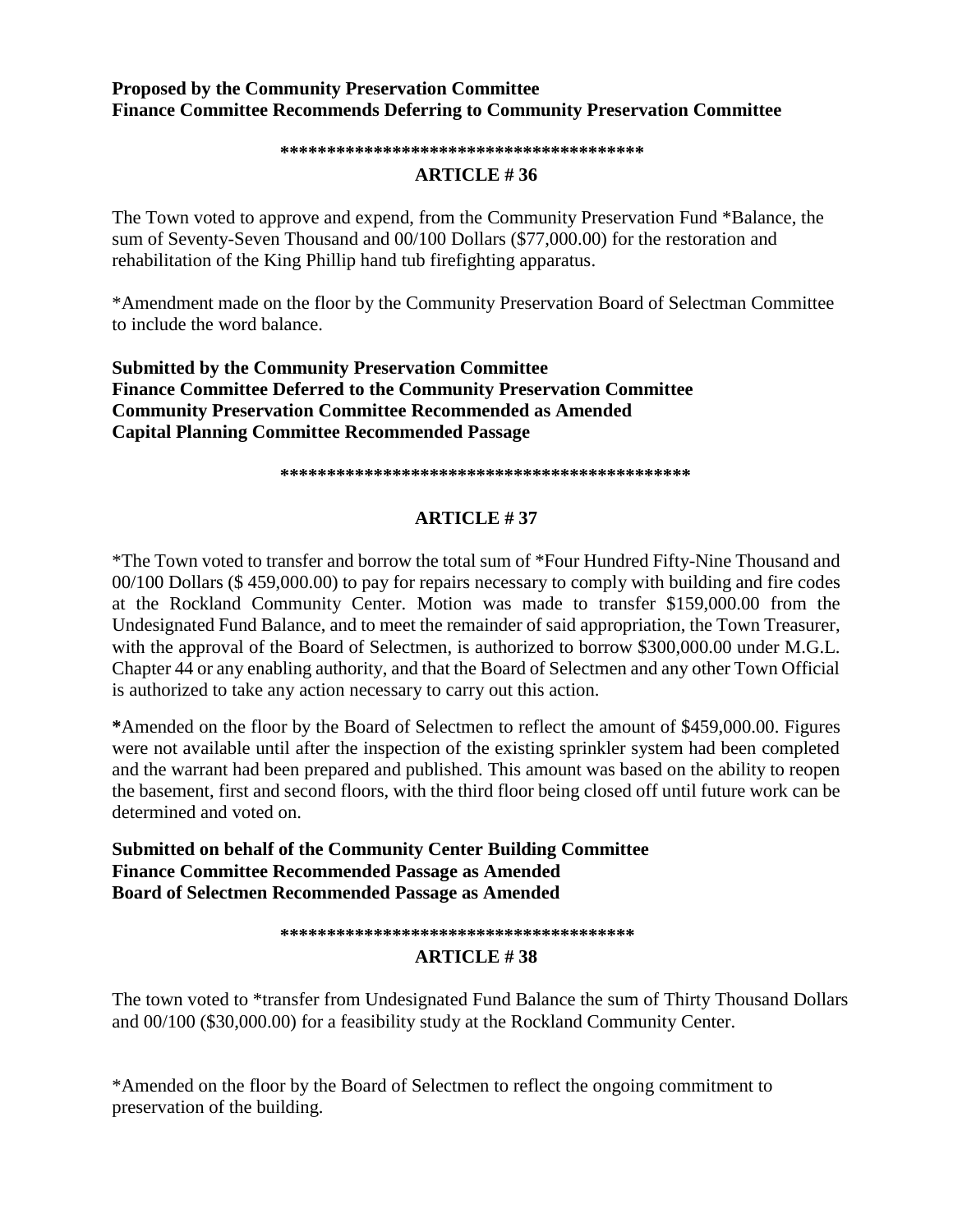**Submitted by the Community Center Building Committee Board of Selectmen Recommended Passage as Amended Finance Committee Recommended Passage as Amended**

\*\*\*\*\*\*\*\*\*\*\*\*\*\*\*\*\*\*\*\*\*\*\*\*\*\*\*\*\*\*\*\*\*\*\*\*\*

*The voters of the Town of Rockland voted to Pass Over this Article*

#### **ARTICLE # 39**

Will the Town vote to raise and appropriate or transfer from available funds, the sum of Forty-Seven Thousand and 00/100 Dollars (\$47,000.00) to remove asbestos tiles and adhesive that will allow us to replace the vinyl covering on the interior stairs of the Rockland Community Center or take any other action relative thereto?

#### **Submitted by the Community Center Building Committee Finance Committee Recommended Passing Over**

**\*\*\*\*\*\*\*\*\*\*\*\*\*\*\*\*\*\*\*\*\*\*\*\*\*\*\*\*\*\*\*\*\*\*\*\***

 *The voters of the Town of Rockland voted to Pass Over this Article*

#### **ARTICLE # 40**

Will the Town vote to raise and appropriate or transfer from available funds, the sum of One Hundred Twenty-Two Thousand and 00/100 Dollars (\$122,000.00) to rehabilitate the elevator including installing automatic back up power, a new tank unit, and 4 landing doors of the Rockland Community Center or take any other action relative thereto?

**Submitted by the Community Center Building Committee Finance Committee Recommended Passing Over**

**\*\*\*\*\*\*\*\*\*\*\*\*\*\*\*\*\*\*\*\*\*\*\*\*\*\*\*\*\*\*\*\*\*\*\*\*\*\*\*\*\*\*\*\***

*The Voters of the Town of Rockland Voted to Pass Over this Article*

#### **ARTICLE # 41**

Will the Town vote to raise and appropriate or transfer from available funds, the sum of Two Hundred Thirty-Five Thousand and 00/100 Dollars (\$235,000.00) to pay for the creation of bid documents for work to be done on the exterior of the Rockland Community Center. This document would examine and outline what needs to be done to the exterior of the building so that the town would know exactly what information to provide contractors when going out to bid or take any other action relative thereto?

**Submitted by the Community Center Building Committee Finance Committee Recommended Passing Over**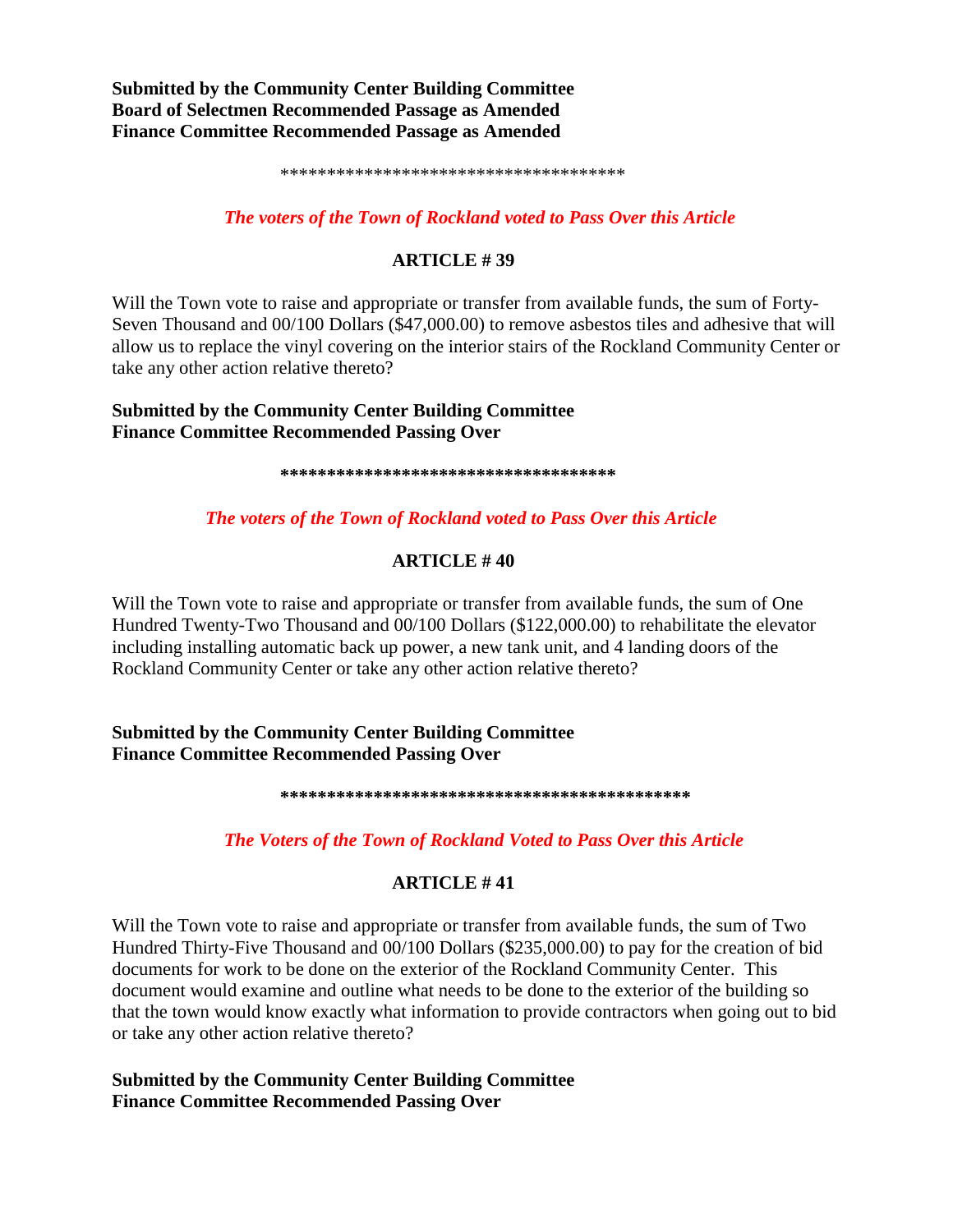### **ARTICLE # 42**

The Town voted to amend Rockland General Code, Chapter 407, Wetlands, by deleting the existing §§ 407-1 to Sec. 407-9 and inserting the following new §§ 407-1 to 407-12, as follows:

#### **Chapter 407 Wetlands Protection Bylaw**

#### **§ 407-1. Purpose.**

The purpose of this bylaw is to protect the wetlands of the Town of Rockland by controlling activities deemed to have a significant effect upon wetland values, including but not limited to the following: public or private water supply, groundwater, flood control, erosion control, storm damage prevention, water pollution, fisheries, shellfish, wildlife, recreation and aesthetics (collectively, the "interests protected by this bylaw").

### **§. 407-2. Definitions.**

The following definitions shall apply in the interpretation and implementation of this bylaw.

A. The term "person" shall include any individual, group of individuals, association, partnership, corporation, company, business organizations, trust, estate, the Commonwealth or political subdivision thereof to the extent subject to town by-laws, administrative agencies, public or quasi-public corporations of bodies, the Town of Rockland, and any other legal entity, its legal representatives, agents or assigns.

B. The term "alter" shall include, without limitation, the following actions when undertaken in areas subject to this bylaw:

- 1. (a) Removal, excavation or dredging of soil, sand, gravel, or aggregate materials of any kind;
- 2. (b) Changing drainage characteristics, flushing characteristics, salinity distributions, sedimentation patterns, flow patterns and flood retention characteristics;
- 3. (c) Drainage or other disturbances of water level or water table;
- 4. (d) Dumping, discharging or filing with any material which may degrade water quality;
- 5. (e) Driving of piles, erection of buildings or structures of any kind;
- 6. (f) Placing of obstructions whether or not they interfere with the flow of water;
- 7. (g) Destruction of plant life, including cutting of trees;
- 8. (h) Changing of water temperature, biochemical oxygen demand or other physical or chemical characteristics of the water;
- 9. (i) Placement of a Title V sub-surface disposal system for new construction within 100 feet of any area subject to protection under the By-law.

C. The term "banks" shall mean that part of land adjoining any body of water which confines the water.

D. The term "vernal pool" shall include, in addition to scientific definitions found in the regulations under the Wetlands Protection Act, any confined basin or depression not occurring in existing lawns, gardens, landscaped areas or driveways which, at least in most years, holds water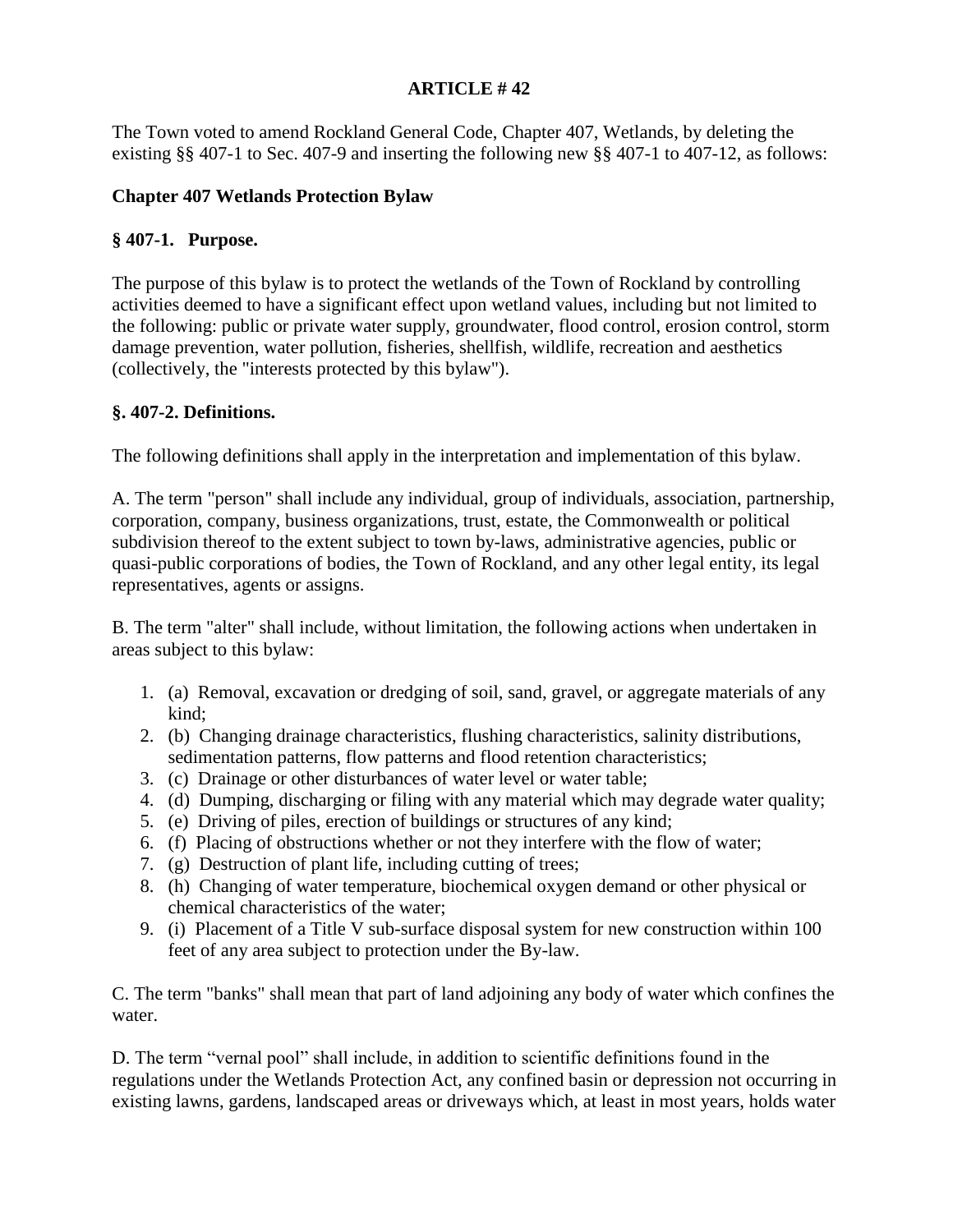for a minimum of two continuous months during the spring and/or summer, contains at least 200 cubic feet of water at some time during most years, is free of adult predatory fish populations, and provides essential breeding and rearing habitat functions for amphibian, reptile or other vernal pool community species, regardless of whether the site has been certified by the Massachusetts Division of Fisheries and Wildlife. The boundary of the resource area for vernal pools shall be 100 feet outward from the mean annual high- water line defining the depression, but shall not include existing lawns, gardens, landscaped or developed areas.

E. The Commission may adopt additional definitions not inconsistent with this Section 2 in its regulations promulgated pursuant to Section 12 of this By-Law.

### **§ 407-3. Application For Permit and Request For Determination**

A. Application for Permit. No person shall remove, fill dredge, alter or build upon or within one hundred (100) feet of any bank, fresh water wetland, including isolated land subject to flooding, coastal wetlands, beach, dune flat, marsh, meadow, bog, swamp, or upon or within one hundred (100) feet of any estuary, creek, river, stream, pond or lake, or upon or within one hundred (100) feet of any land under said waters or upon or within one hundred (100) feet of any land subject to tidal action, coastal storm flowage, flooding or inundation, or within one hundred (100) feet of the 100-year storm line, other than in the course of maintaining, repairing or replacing but not substantially changing or enlarging, an existing and lawfully located structure or facility used in the service of the public and used to provide electric, gas, water, telephone, telegraph and other telecommunication services, without filing written application for a permit so to remove, fill dredge, alter or build upon, including such plans as may be necessary to describe such proposed activity and its effect on the environment, and receiving and complying with a permit issued pursuant to this bylaw.

B. Form of Application. Such application may be identical in form to a Notice of Intention filed pursuant to Mass. Gen. Laws, Chapter 131, Section 40, shall be sent by certified mail to the Rockland Conservation Commission (the "Commission"), and must be filed concurrently with or after applications for all other variances and approvals required by the Zoning Bylaw, the Subdivision Control Law or any other bylaw or regulation have been obtained. Sufficiently in advance of the public hearing, the applicant shall be expected to submit, (1) receipts of mailings to abutters; (2) vested interest in the property information, such as a deed, purchase and sale agreement, notarized statement from owner, and plans and water calculations with a P.E. or R.L.S. stamp if applicable.

C. Request for Determination. Upon written request of any person, the Commission shall, within twenty-one (21) days, make a written determination as to whether this bylaw is applicable to any land or work thereon. When the person requesting a determination is other than the owner, notice of the determination shall be sent to the owner as well as to the requesting person.

D. Filing Fees. The Commission shall set a filing fee by regulation, but no filing fee is required when the Town of Rockland or its officers, boards, departments and/or commissions file an application for a permit.

E. Exceptions. The provisions of this section shall not apply to work performed for normal maintenance or improvement of land in agricultural use.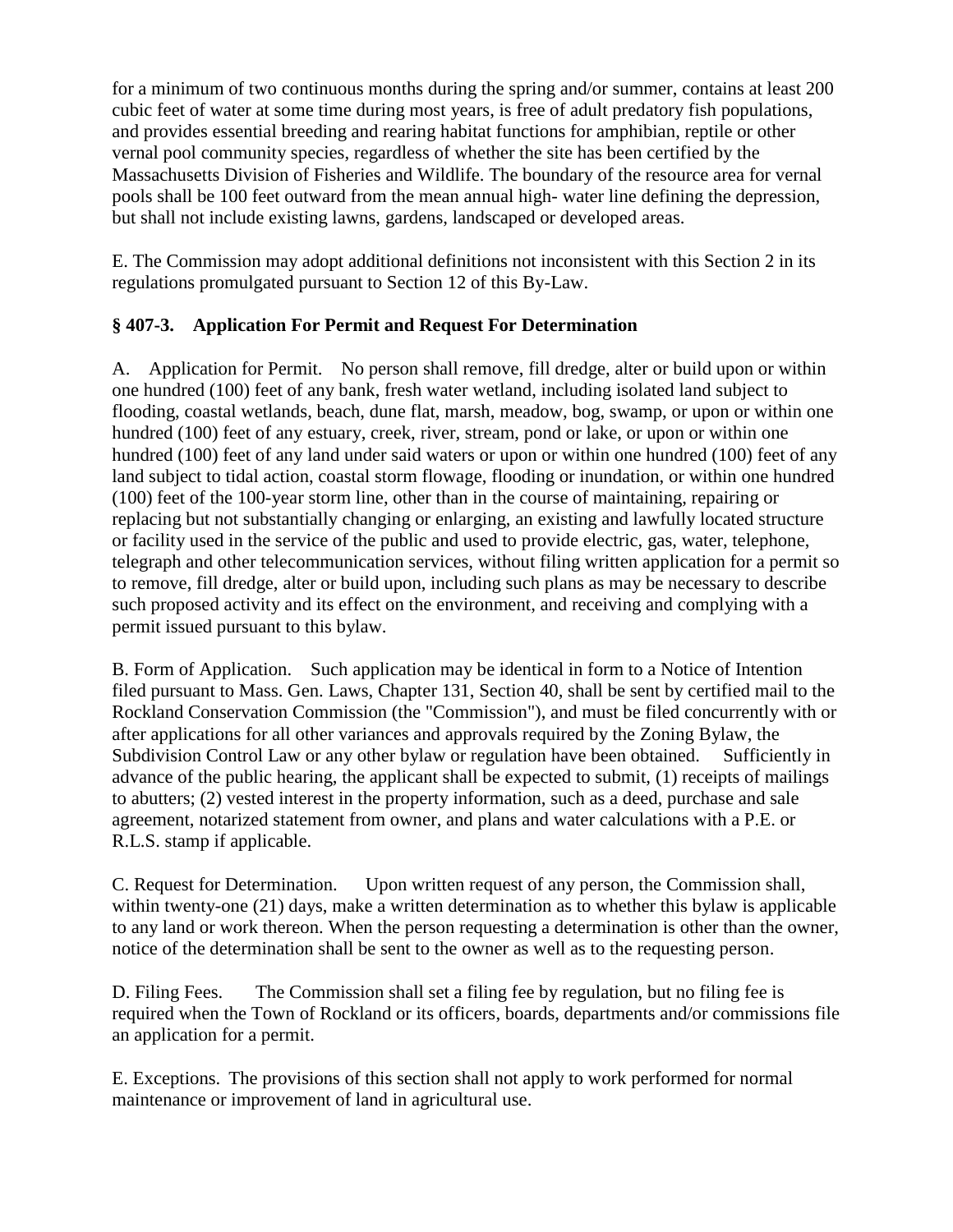#### **§ 407-4. Notice and Hearing.**

The Commission shall hold a public hearing on the application within twenty-one (21) days of its receipt. Notice of the time and place of the hearing shall be given by the Commission at the expense of the applicant, not less than five (5) days prior to the hearing, by publication in a newspaper of general circulation in Rockland and by mailing a notice to the applicant, the Board of Health, Board of Selectmen, Planning Board and to such other persons as the Commission may by regulation determine. The applicant at his expense shall mail notice of the time and place of hearing to all abutters of the land on which the proposed work is to be done by certified mail, at least 7 days prior to the hearing and shall present to the Commission proof in the form of receipts of such mailing at the time of the hearing. The Commission, its agents, officers, and employees, may enter upon privately owned land for the purpose of performing their duties under this by-law. The Commission is authorized to establish a schedule of fees and costs as may be reasonably required to process applications.

#### **§ 407-5. Permit and Conditions.**

A. If after the public hearing, the Commission determines that the area which is the subject of the application is significant to the interest protected by this bylaw, the Commission shall, within twenty-one (21) days of such hearing, issue or deny a permit for the work requested. If it issues a permit after making such determination, the Commission shall impose such conditions as it determines are necessary or desirable for protection of those interests, and all work shall be done in accordance with those conditions.

B. The Commission is empowered to deny a permit for failure to meet the requirements of this chapter; for failure to submit necessary information and plans requested by the Commission; for failure to meet the design specifications, performance standards, and other requirements in regulations of the Commission; for failure to avoid or prevent unacceptable significant or cumulative effects upon the wetland values protected by this chapter and where no conditions are adequate to protect those values. Due consideration shall be given to any demonstrated hardship on the applicant by reason of denial, as presented at the public hearing.

C. Lands within 100 feet of the specified resource areas, and within 200 feet of rivers, streams, and creeks, are presumed important to the protection of these resources because activities undertaken in close proximity to resource areas have a high likelihood of adverse effect upon them either immediately, as a consequence of construction, or over time, as a consequence of daily operation or existence of the activities. These adverse impacts from construction and use can include, but not be limited to, erosion, siltation, loss of groundwater recharge, poor water quality, and loss of wildlife habitat. In order to protect such areas, there shall be a strip of continuous, undisturbed vegetative cover within twenty-five feet of the specified resource areas shall not be disturbed and treated as a no disturbance area. The Commission therefore may also require that the applicant maintain a strip of continuous, undisturbed vegetative cover within the aforementioned one-hundred-foot or two-hundred-foot area, unless the applicant convinces the Commission that the area or part of it may be disturbed without harm to the values protected by this chapter. In the case of areas within 200 feet of rivers, streams, and creeks, no permit issued hereunder shall permit any activities unless the applicant, in addition to meeting the otherwise applicable requirements of the chapter, has proved by a preponderance of the evidence that there is no practicable alternative to the proposed project with less adverse effects, and should there be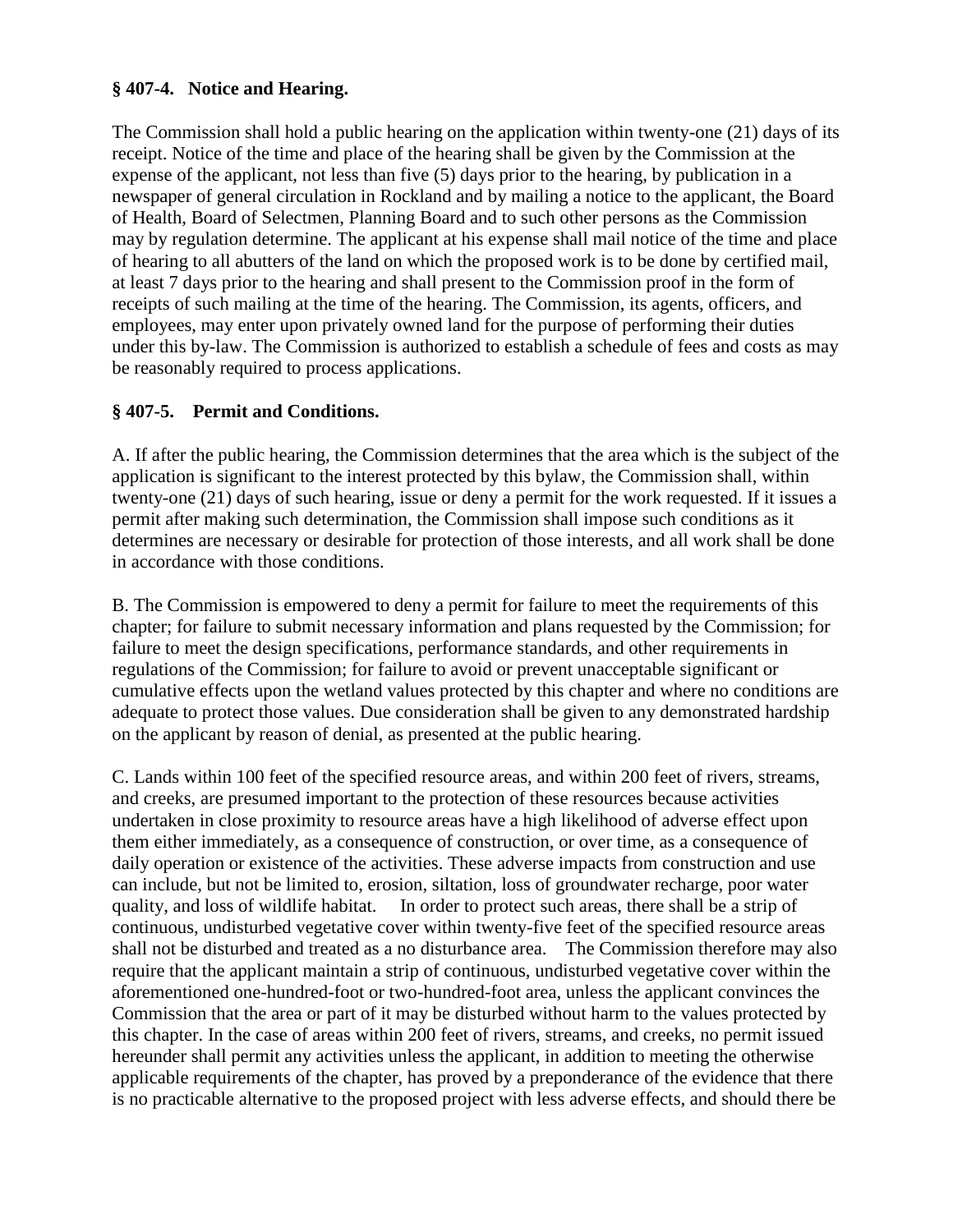no practicable alternative, that such activities, including proposed mitigation measures, will have no significant adverse impact on the areas or values protected by this chapter. The Commission shall regard as practicable an alternative which is reasonably available and capable of being done after taking into consideration the proposed property use, overall project purposes, logistics, existing technology, costs of the alternatives and overall project cost.

D. Permits shall expire three (3) years from the date of issuance, unless renewed prior to expiration, and all work shall be completed prior to expiration. No proposal which has been unfavorably acted upon by the Commission shall be considered within two years after the date of such unfavorable action unless by a 4/5 vote of the Commission.

### **§ 407-6. Emergency Projects.**

This bylaw shall not apply to any emergency project as defined in Mass. General Laws, Chapter 131, Section 40.

### **§ 407-7. Pre-Acquisition Violation.**

Any person who purchases, inherits or otherwise acquires real estate upon which work has been done in violation of the provisions of this By-Law or in violation of any permit issued pursuant to this byaw shall forthwith comply with any such order or restore such land to its condition prior to any such violation; provided, however, that no action, civil or criminal, shall be brought against such person unless commenced within three (3) years following date of acquisition of the real estate by such person.

#### **§ 407-8. Security.**

The Commission may require, as a permit condition, that the performance and observance of other conditions be secured by one or both of the following methods:

(a) By a bond or deposit of money or negotiable securities in an amount determined by the Commission to be sufficient and payable to the Town of Rockland;

(b) By a conservation restriction, easement or other covenant running with the land, executed and properly recorded (or registered, in the case of registered land).

#### **§ 407-9. Burden of Proof.**

The applicant shall have the burden of proving by a preponderance of the credible evidence that the work proposed in the application will not harm the interests protected by this bylaw. Failure to provide adequate evidence to the Commission supporting a determination that the proposed work will not harm the interest protected by this bylaw shall be sufficient cause for the Commission to deny a permit or grant a permit with conditions, or in the Commission's discretion, to continue the hearing to another date to enable the applicant or others to present additional evidence.

#### **§ 407-10. Relationship to Wetlands Protection Act.**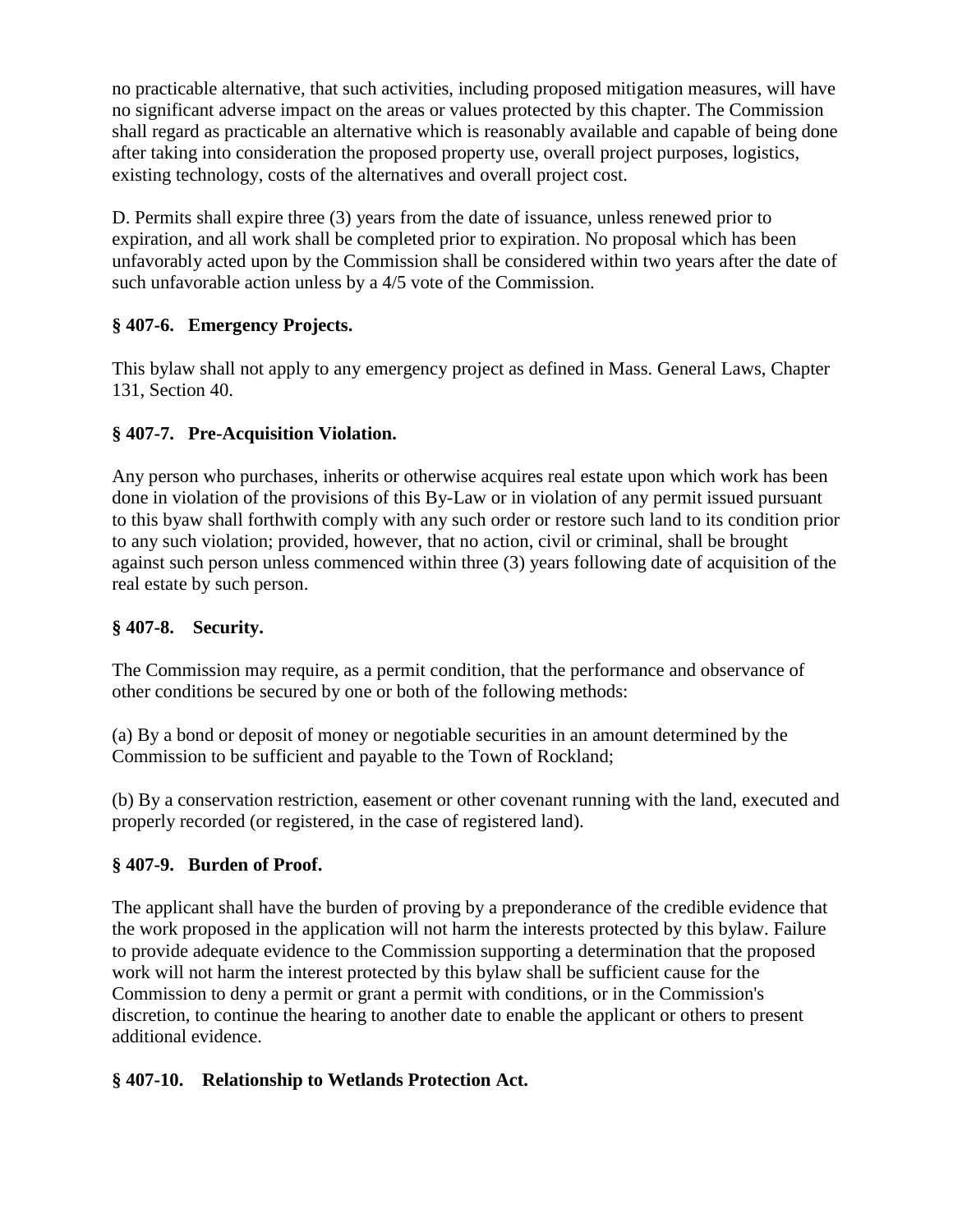The Commission shall not impose additional or more stringent conditions pursuant to Massachusetts General Laws, Chapter 131, Section 40 than it imposes pursuant to this bylaw, nor shall it require a Notice of Intention pursuant to Section 40 to provide materials or data in addition to those required pursuant to this bylaw.

### **§ 407-11. Enforcement.**

Any person who violates any provision of this bylaw or of any condition or a permit issued pursuant to it shall be punished by a fine of \$300 per day. Each day or portion thereof during which a violation continues shall constitute a separate offense; if more than one, each condition violated shall constitute a separate offense. This bylaw may be enforced pursuant to Mass. General Laws, Chapter 40, Section 21D, by a Town police officer or other officer having police powers.

Upon request of the Commission, the Board of Selectmen and Town Counsel shall take such legal action as may be necessary to enforce this bylaw and permits issued pursuant to it.

Moreover, the Building Commissioner/Zoning Enforcement Officer shall not sign a Building Permit or Certificate of Occupancy Permit for any structure upon land wherein an Order of Conditions is in effect without written consent of the Conservation Commission.

#### **§ 407-12. Rules and Regulations.**

After due notice and public hearing, the Commission may promulgate rules and regulations to effectuate the purposes of this bylaw. Failure by the Commission to promulgate such rules and regulations or a legal declaration of their invalidity by a court of law shall not act to suspend or invalidate the effect of this bylaw.

*Explanation: This new Wetlands Protection Bylaw is intended to replace the existing Wetland bylaw, contains updated information, establishes a 25 foot non-disturbance zone, and provides authority to make rules consistent with the bylaw.* 

**Submitted by the Conservation Commission Finance Committee Deferred to the Conservation Commission Conservation Commission Recommended Passage as Written**

\*\*\*\*\*\*\*\*\*\*\*\*\*\*\*\*\*\*\*\*\*\*\*\*\*\*\*\*\*\*\*\*\*\*\*\*\*

### **ARTICLE # 43**

The Town voted to take from available funds, the sum of Forty-Nine Thousand Six Hundred Forty-One Dollars and Thirty-Eight Cents (\$49,641.38) for a ninth payment (of ten) of the lease purchase for the 2011 1500 GPM pumper, with said lease completed in 2021.

#### **Submitted for the Fire Department Finance Committee Recommended funding from Free Cash**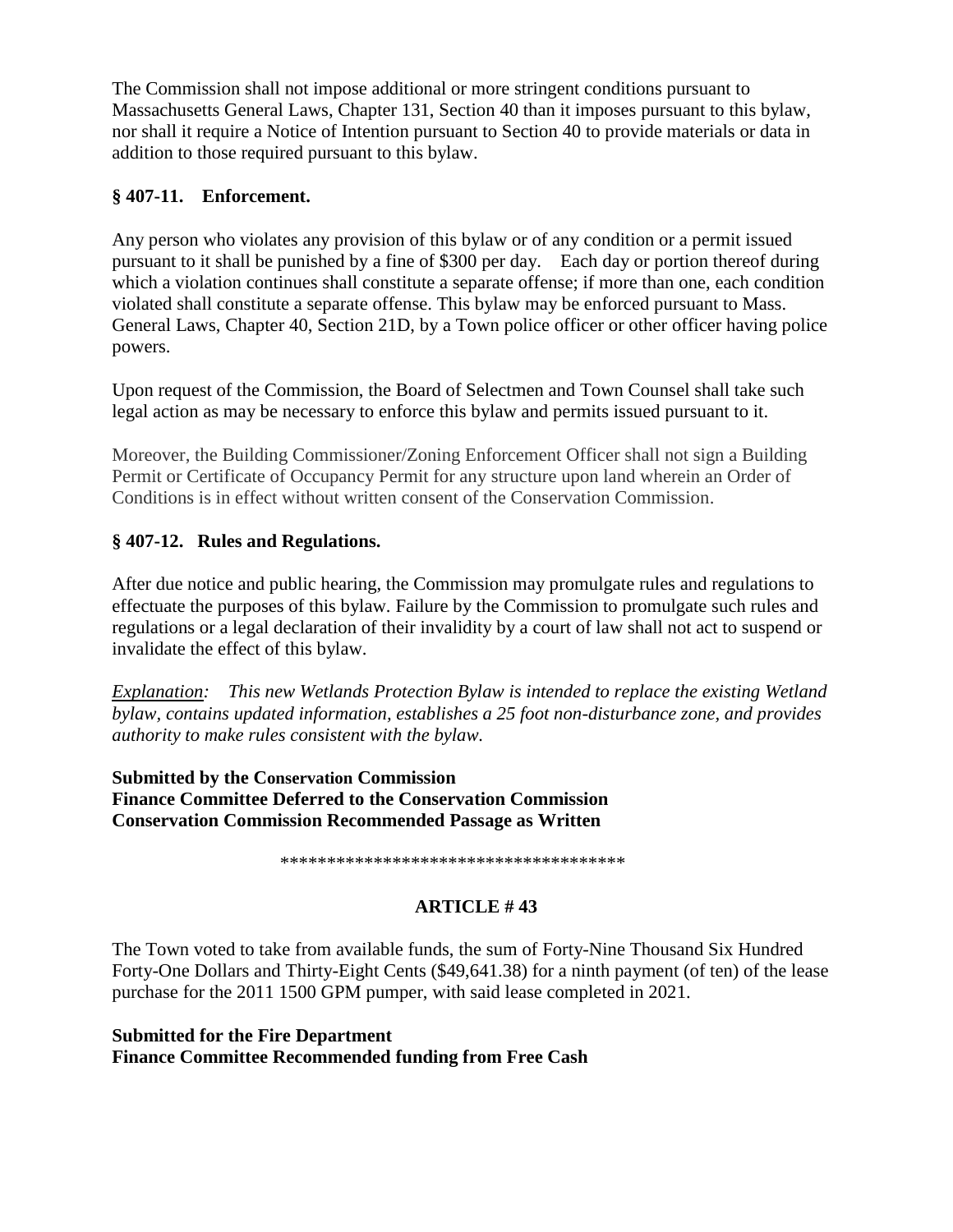#### $ARTICLE #44$

The Town voted to take from available funds the sum of Ninety Thousand 00/100 Dollars (\$90,000,00) to purchase new firefighting bunker gear for each member of the fire department.

**Submitted by the Fire Department Finance Committee Recommended funding from Free Cash Capital Planning Committee Recommended per Capital Plan** 

The Voters of the Town of Rockland voted to Pass Over this Article

#### **ARTICLE #45**

Will the Town vote to raise and appropriate, or take from available funds the sum Twenty-Two Thousand and 00/100 Dollars (\$22,000.00) to upgrade designated drainage on French Road for the Highway Department, or take any other action relative thereto?

#### **Submitted by the Highway Department Finance Committee Recommended Passing Over**

#### $ARTICLE #46$

The Town unanimously voted to borrow the sum Six Hundred Sixty Thousand and 00/100 Dollars (\$660,000.00) to construct Curbing, ADA Ramps and Bituminous Concrete Walkway on one side of Upper Union Street (North Ave to VFW Parkway) including Intersection upgrades at Union Street/North Ave and Union Street/West Water Street for the Highway Department; and that to meet said appropriation the Treasurer, with the approval of the Board of Selectmen, is authorized to borrow said sum under M.G.L. Chapter 44 or any other enabling authority.

**Submitted by the Highway Department Finance Committee Recommended Borrowing Capital Planning Committee Recommended per Capital Plan** 

#### **ARTICLE #47**

**WITHDRAWN** 

#### **ARTICLE #48**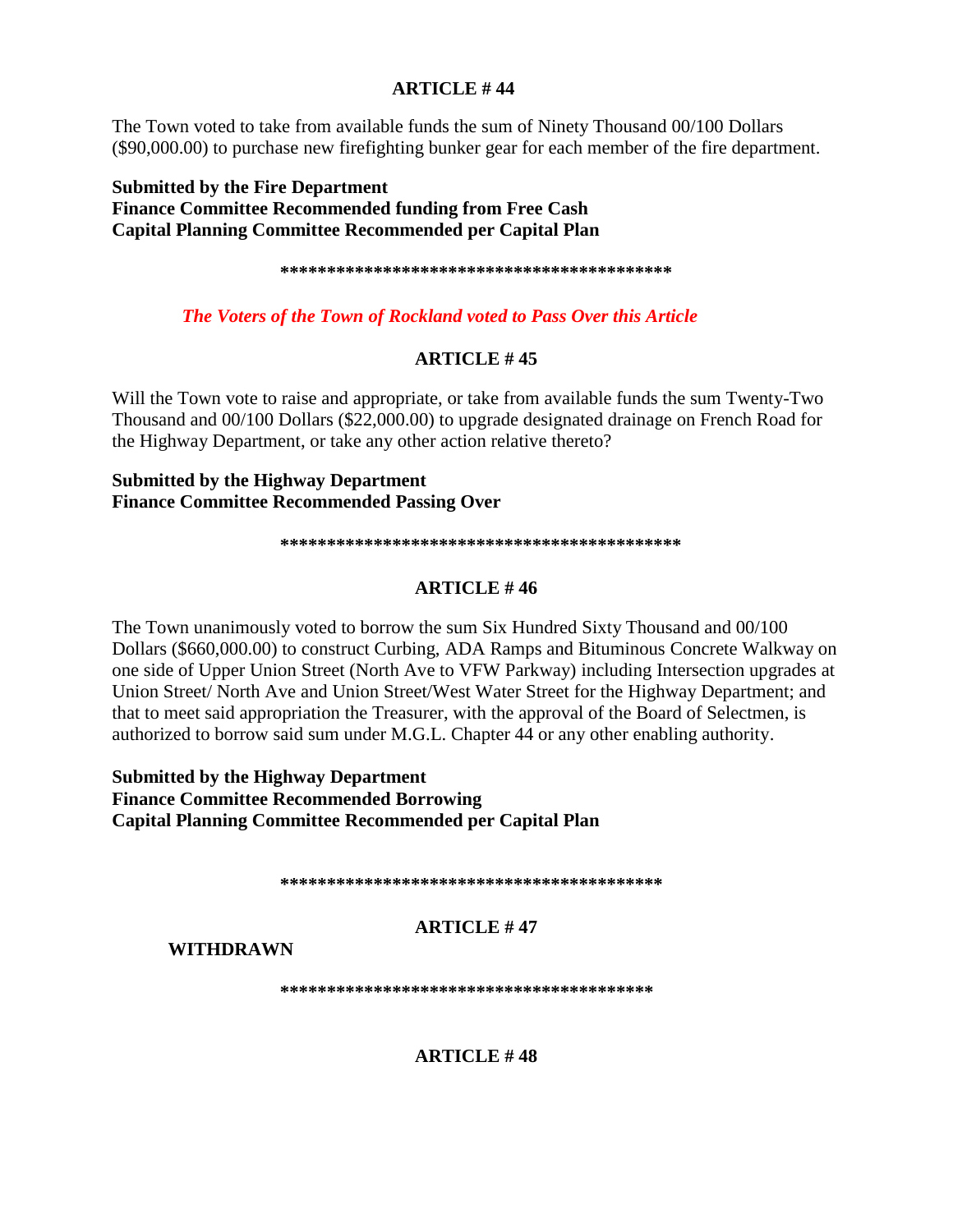The Town voted to take from free cash the sum Forty-One Thousand and 00/100 Dollars (\$41,000.00) to repair the exterior, interior and roof of the salt shed for the Highway Department.

#### **Submitted by the Highway Department Finance Committee Recommended funding from Free Cash**

The Voters of the Town of Rockland voted to Pass Over this Article

#### $ARTICLE #49$

Will the Town vote to raise and appropriate or take from available funds, the sum of Twenty-Nine Thousand Nine Hundred Fifty-Six Dollars and Sixty Cents (\$29,956.60) for the purchase of multifunction and wide format printers, or take any action relative there to?

#### **IT DEPARTMENT Finance Committee Recommended PASSING OVER**

#### **ARTICLE #50**

The Town voted to take from free cash, the sum of Forty- Eight Thousand and 00/100 Dollars (\$48,000.00) for the Information Technology Equipment and upgrades including any related work.

#### **Submitted by the IT Department Finance Committee Recommended funding from Free Cash**

#### $ARTICLE # 51$

The Town voted to raise and appropriate or take from available funds, the sum of \*Ninety-Four Thousand Dollars and 00 Cents (\$94,000.00) for the purchase of servers.

\*Amount amended on the floor by the Finance Committee to reflect \$94,000.00 as changed from the original proposal of \$94,060.15

**Submitted by the IT Department Finance Committee Recommended Passage as Amended Capital Planning Committee Recommended per Capital Plan Capital Planning Committee Recommends per Capital Plan** 

#### $ARTICLE # 52$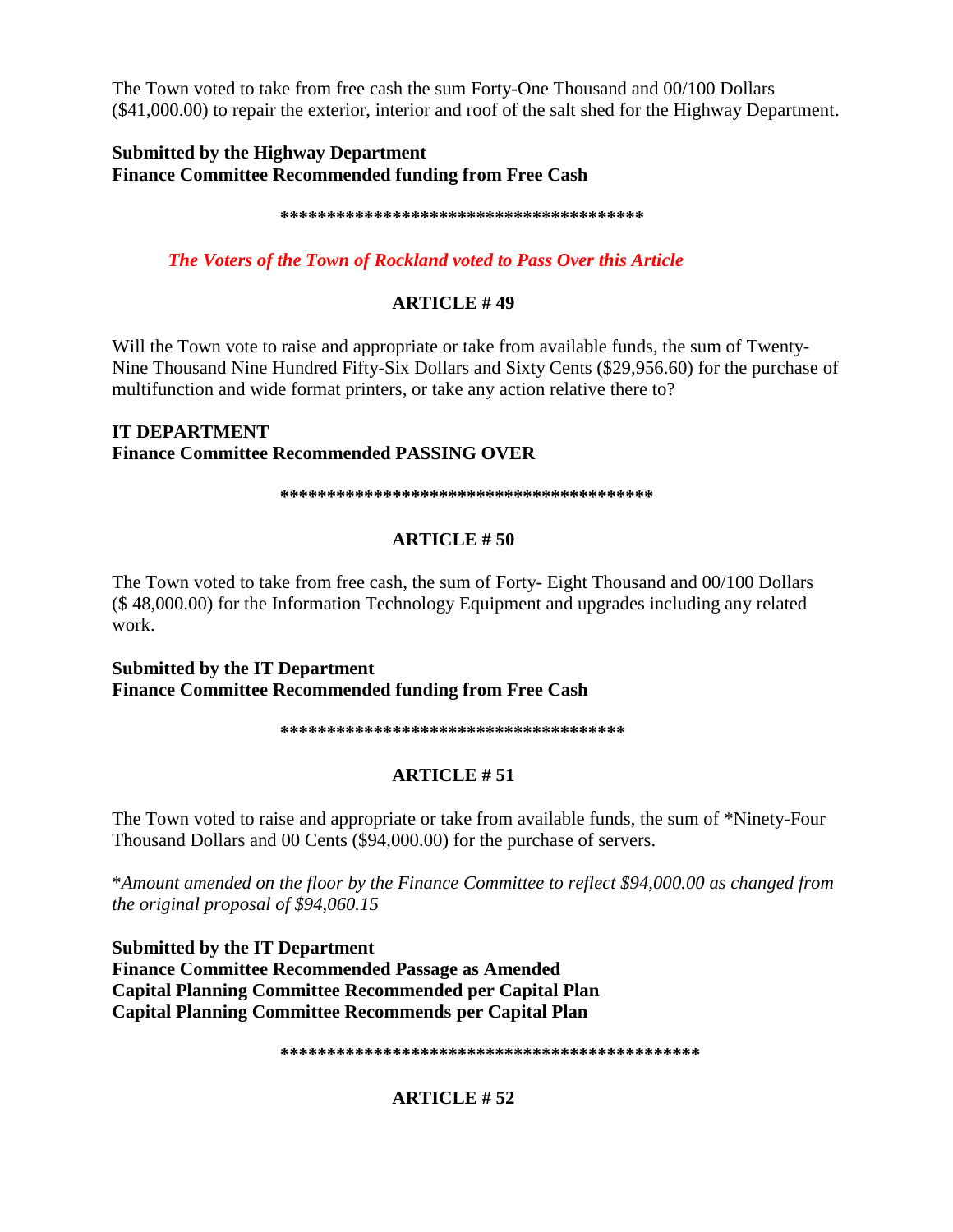The Town unanimously voted to accept as a gift deeded to the Rockland Conservation Commission by Deed from "Beech Hill Limited Partnership", these lands are located in the Town of Rockland, Plymouth County, Massachusetts. These lands are identified On the Town of Rockland Assessors' Maps as Lot 5 on Map 68 and Lot 42 on Map 67. These parcels have a total area of approximately 108.86 acres. The deed has been recorded at the Plymouth County Registry of Deeds in Book 14159, Pages 195 - 201. This was deeded to the Town for the purpose of maintaining open space and for flood control.

#### **Submitted by the Open Space Committee Finance Committee Deferred to the Board of Selectmen Board of Selectmen Recommended Passage as Amended**

#### $ARTICLE # 53$

The Town unanimously voted to transfer to the Conservation Commission the tax title land situated in the Town of Rockland, Plymouth County, Massachusetts, being shown as Lot 1 on Assessor's Sheet 37, located off Howland Way, containing 67,956 s.f. to be maintained as open space for the purpose of flood control, or take any other action relative thereto?

#### **Submitted by the Open Space Committee Finance Committee Deferred to the Board of Selectmen** Board of Selectmen Recommended Passage as Written.

#### **ARTICLE #54**

#### **WITHDRAWN**

#### The Voters of the Town of Rockland Voted to Pass Over This Article

#### $ARTICLE # 55$

Will the Town vote to transfer 3.91 acres of land owned by the Town of Rockland and situated in the Town of Rockland, Massachusetts, located at 0 Airport Park Drive, as shown on the Town of Rockland Assessing Map 7 Lot 4, and whose deed is recorded at the Plymouth County Registry of Deeds in Book 3022, Page 360, to the Rockland Conservation Commission or take any other action relative thereto? **Addendum B map** attached, or take any other action relative thereto.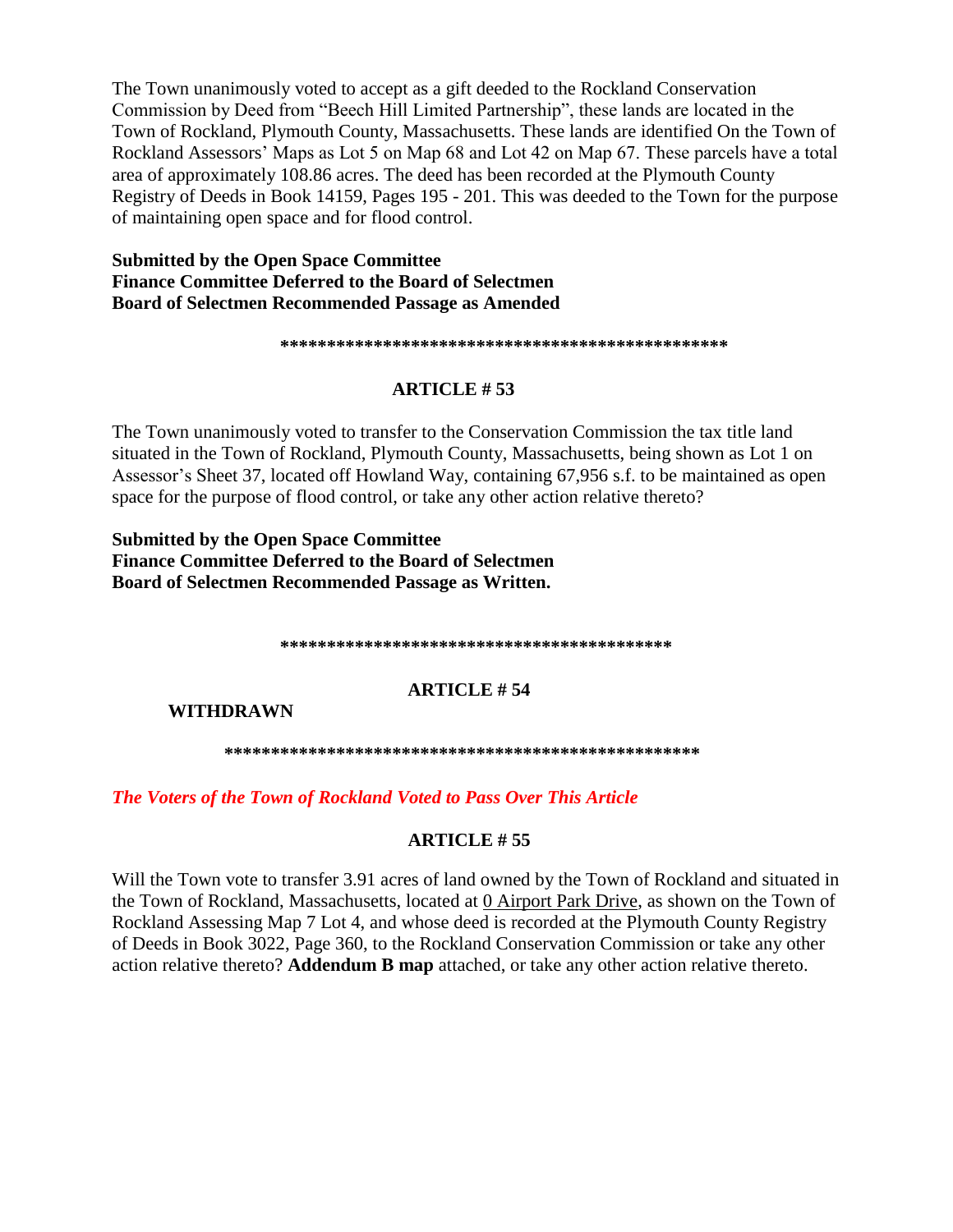

**Submitted by the Open Space Committee<br>Finance Committee Recommended Passing Over Board of Selectmen did not Recommend** 

**ARTICLE #56**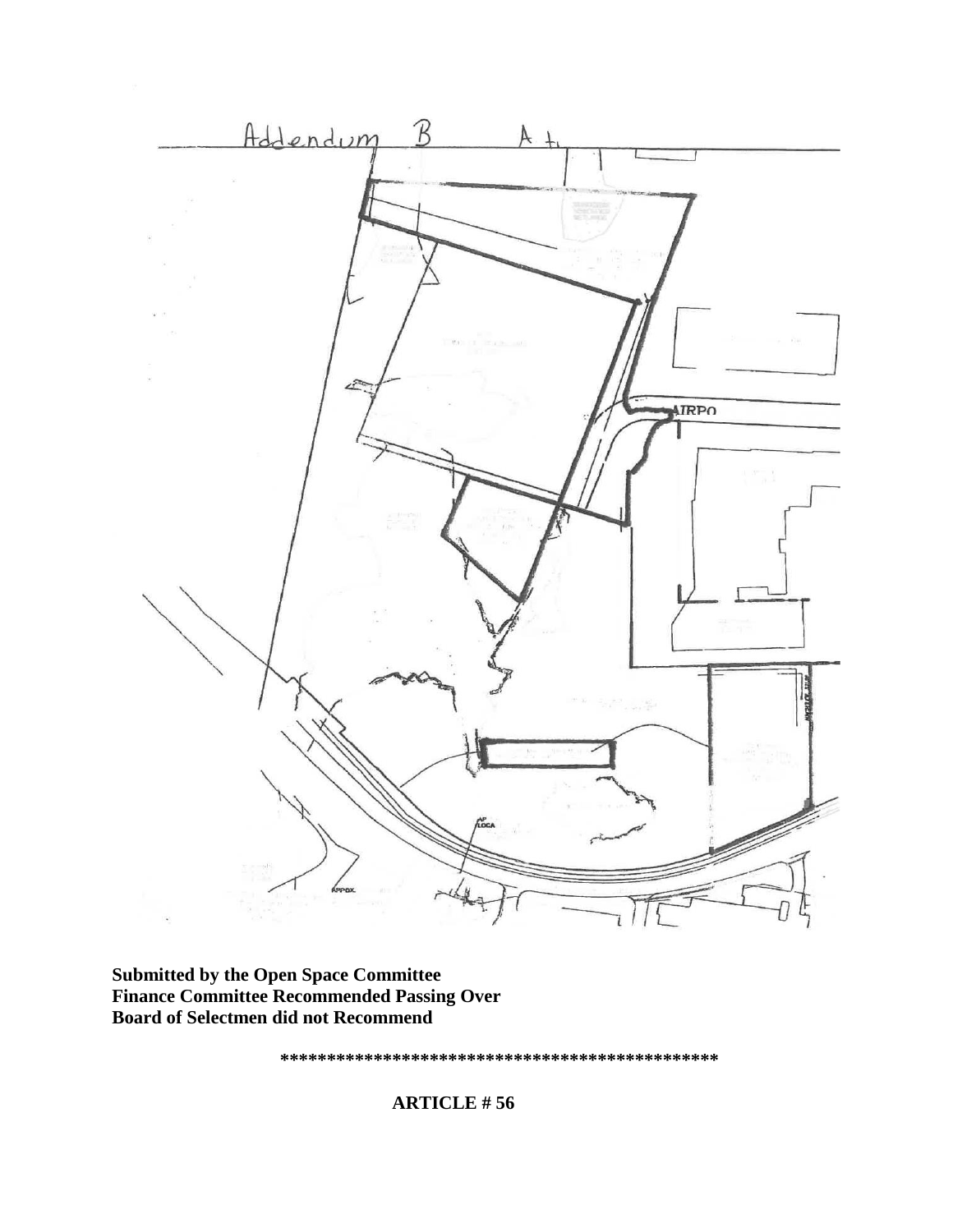The Town voted take from free cash the sum of Fifty Five Thousand Seven Hundred Twenty Nine Dollars and Thirty Cents (\$55,729.30) for a new 2019 Ford 450 one ton Dump Truck w/  $Plow$ 

Purpose/Reason: To replace a 2010 one ton dump truck.

#### **Submitted by the Park Department Finance Committee Recommended funding from Free Cash Capital Planning Committee Recommended per Capital Plan**

#### **ARTICLE #57**

The Town voted to take from free cash the sum of Seven Thousand One Hundred Dollars (7,100.00) for new maintenance and machinery tools.

#### **Submitted by the Park Department Finance Committee Recommended funding from Free Cash**

#### **ARTICLE #58**

The Town voted to take from available funds the sum of Fifty-Four Thousand Two Hundred Twenty-Nine Dollars and Thirty Cents (\$54,229.30) for a new 2019 Ford 450 one ton Dump Truck w/ Plow.

Purpose/Reason: To replace a 2011 one-ton dump truck.

**Submitted by the Park Department Finance Committee Recommended funding from Free Cash Capital Planning Committee Recommended per Capital Plan** 

**The Voters of the Town of Rockland Voted to Pass Over this Article** 

#### **ARTICLE #59**

Will the Town vote to raise and appropriate or take from available funds the sum of Thirty-Five Thousand and 00/100 Dollars (35,000.00) for a Mezzanine in the new Veteran's Memorial Stadium Garage.

**Submitted by the Park Department Finance Committee Recommended Passing Over**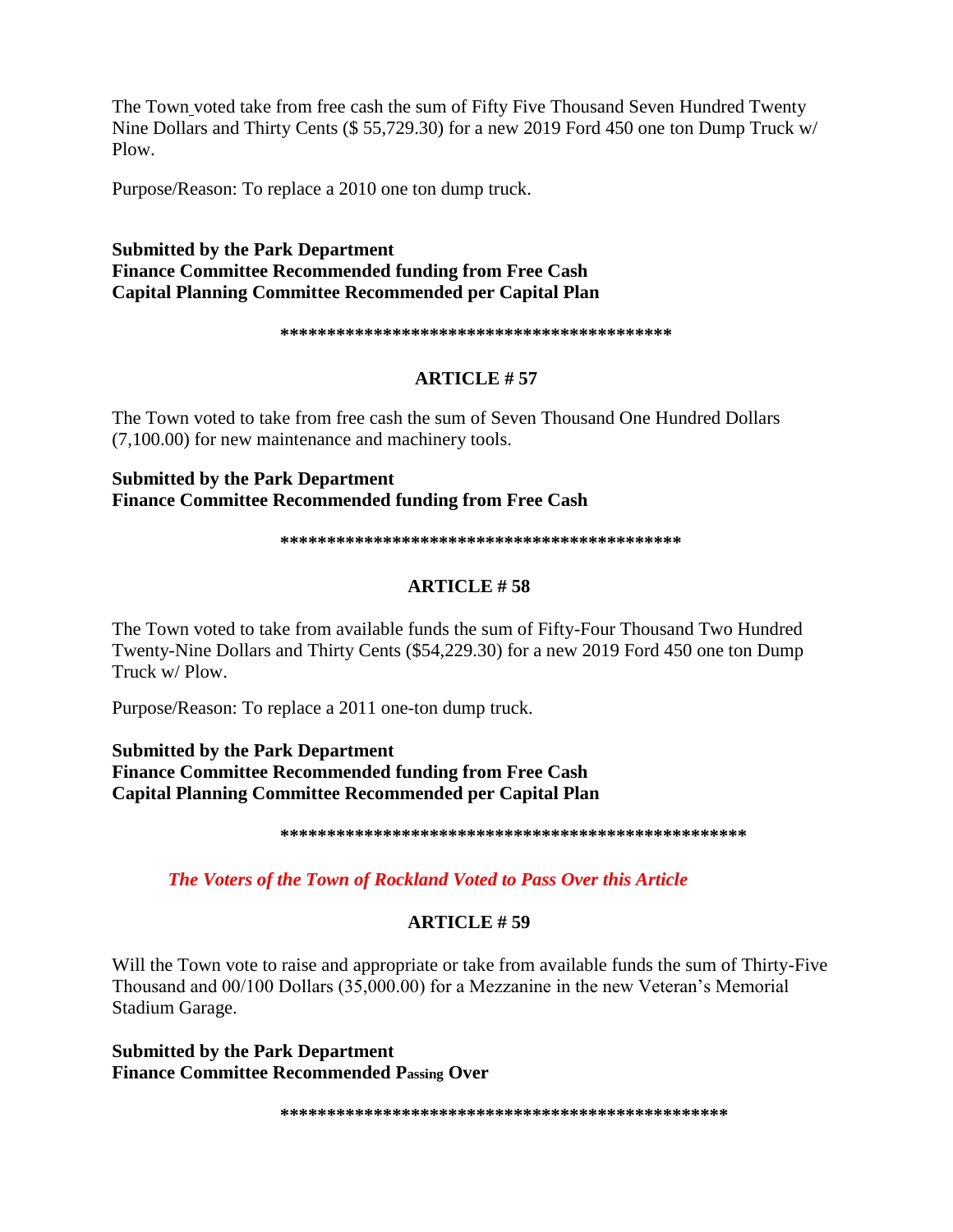#### $ARTICLE # 60$

The Town voted to take from available funds the sum of Twenty Thousand One Hundred and Thirty and 00/100 Dollars (20,130.00) for new fencing around Veterans Stadium.

#### **Submitted by the Park Department Finance Committee Recommended funding from Free Cash**

#### $ARTICLE # 61$

The Town voted to take from available funds, the sum of Eighty Six Thousand and 00/100 Dollars (\$86,000.00) to purchase and equip (2) Two Police Cruisers.

#### **Submitted by the Police Department Finance Committee Recommended funding from Free Cash**

#### $ARTICLE # 62$

The town voted to take from available funds, the sum of Thirteen Thousand Six Hundred and Sixty Six and  $00/100$  Dollars (\$13,666.00) to pay the third of three (3) lease payments for the Police K-9 Cruiser.

Purpose/Reason: The K9 vehicle needed to be replaced mid-year in FY 2018.

#### **Submitted by the Police Department Finance Committee Recommended funding from Free Cash**

#### $ARTICLE # 63$

The Town voted to take from available funds, the sum of Seventeen Thousand Five Hundred and 00/100 Dollars (\$17,500.00) to purchase ballistic helmets and armor-plated vests to be deployed in each police cruiser.

Purpose/Reason: Protection of Police Officers as they approach and deploy at an active shooter or other dangerously evolving scene.

#### **Submitted by the Police Department Finance Committee Recommended funding from Free Cash**

#### **ARTICLE #64**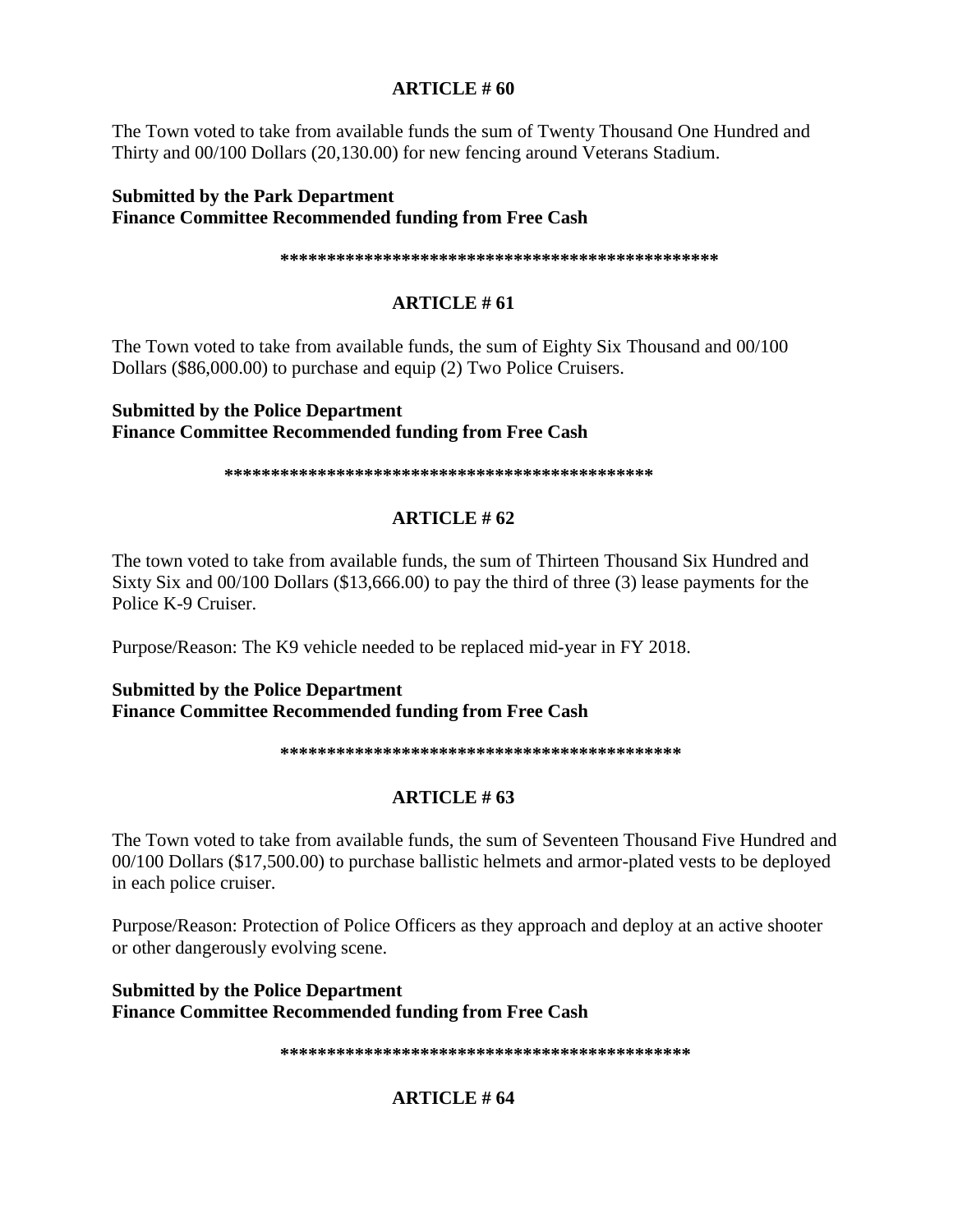The Town unanimously voted to add the following new provisions to the Zoning By-Law to create a "Webster Street Parking Overlay District (WSPOD)."

### **WEBSTER STREET PARKING OVERLAY DISTRICT (WSPOD)**

#### **1. Purpose**

The purpose of this Section is:

- a. To provide for safe and adequate parking areas for employees of commercial uses on Webster Street.
- b. To remove parked vehicles from the public way, to reduce traffic congestion, and reduce vehicle damage \and make it safer for pedestrians and other motorists to traverse the public way.

### **2. Overlay District**

The WSPOD is an overlay district superimposed on all underlying zoning districts. The Zoning By-law governing the underlying zoning district(s) shall remain in full force and effect except as provided herein. The WSPOD shall lie within the R-4 zoning district and include only Webster Street between Union Street and Liberty Square.

### **3. Definitions**

Webster Street Parking (WSP) – Shall be parking which supports businesses within the WSPOD with the intention of removing parked vehicles from the WSPOD and to make it safer for members of the public to use the public way within the WSPOD.

#### **4. Special Permit**

The Planning Board ("Board") shall be the special permit granting authority for within the WSPOD.

#### **5. General Design Guidelines**

To be eligible for a special permit, the applicant shall meet all of the following design guidelines and standards.

a. Proximity to Business Area

A WSP shall be located in and support of the uses set out in §415-11 within the WSPOD.

b. Setbacks

All WSP in WSPOD shall be set back a minimum of twenty (20) feet from perimeter property lines.

c. Buffer Plantings

The Board shall require landscaping in the required setback to ensure that the WSPOD is properly screened from commercial and residential district.

#### **6. Application Process**

The special permit application shall contain a plan consistent with the requirements of §415-89.

### **7. Decision**

In addition to the criteria set forth in §415-89 of this By-Law, the Board shall consider whether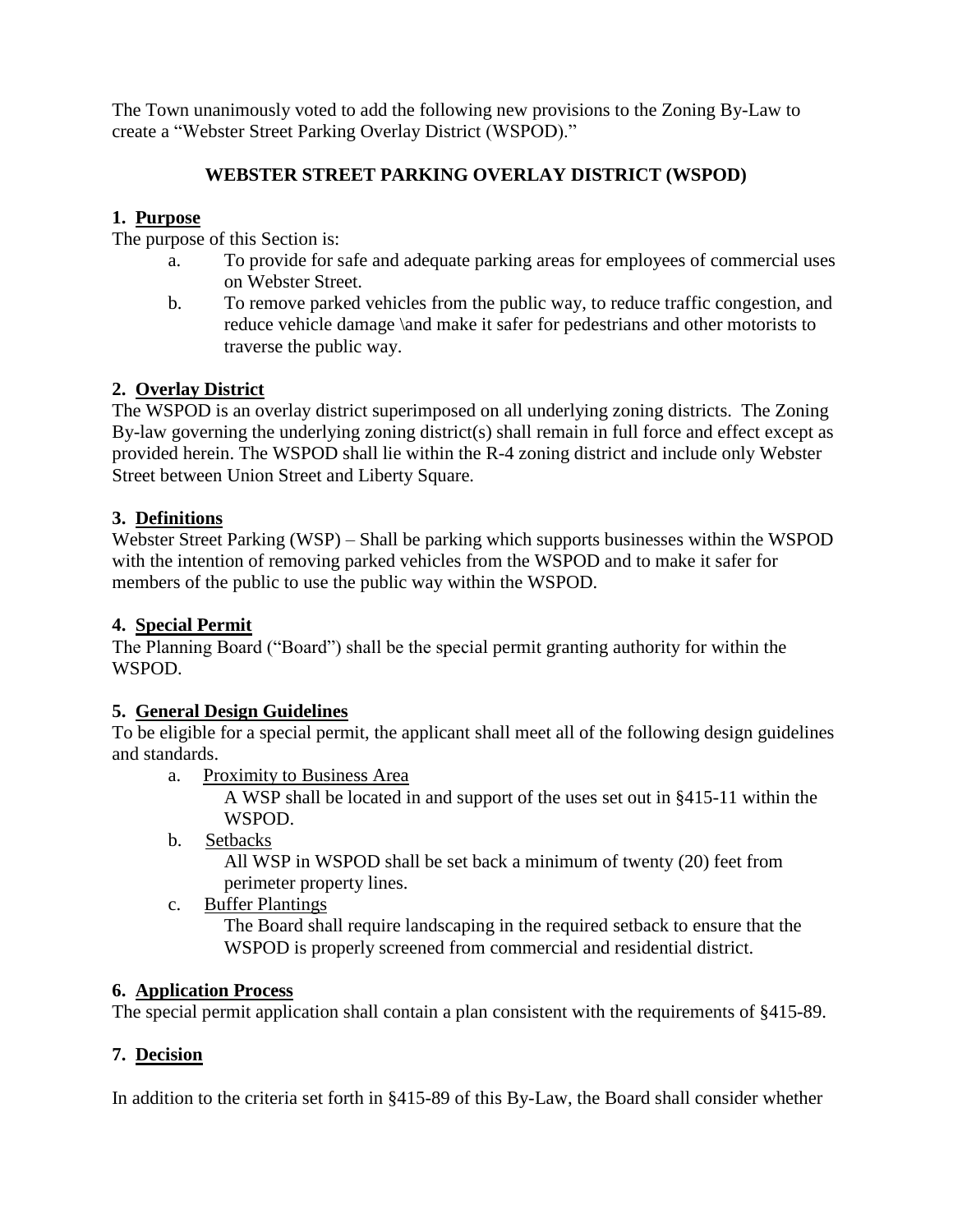the proposed WSPOD promotes public safety and safe travel within the WSPOD.

### 8. Change of Plans after Granting of Special Permit

Minor changes may be made to the approved plans with the consent of the Board, without requiring a public hearing. Major modifications or substantial changes shall require a new or amended special permit.



**Submitted by a Resident Petition Finance Committee Deferred to Planning Board and Petitioner** 

#### $ARTICLE # 65$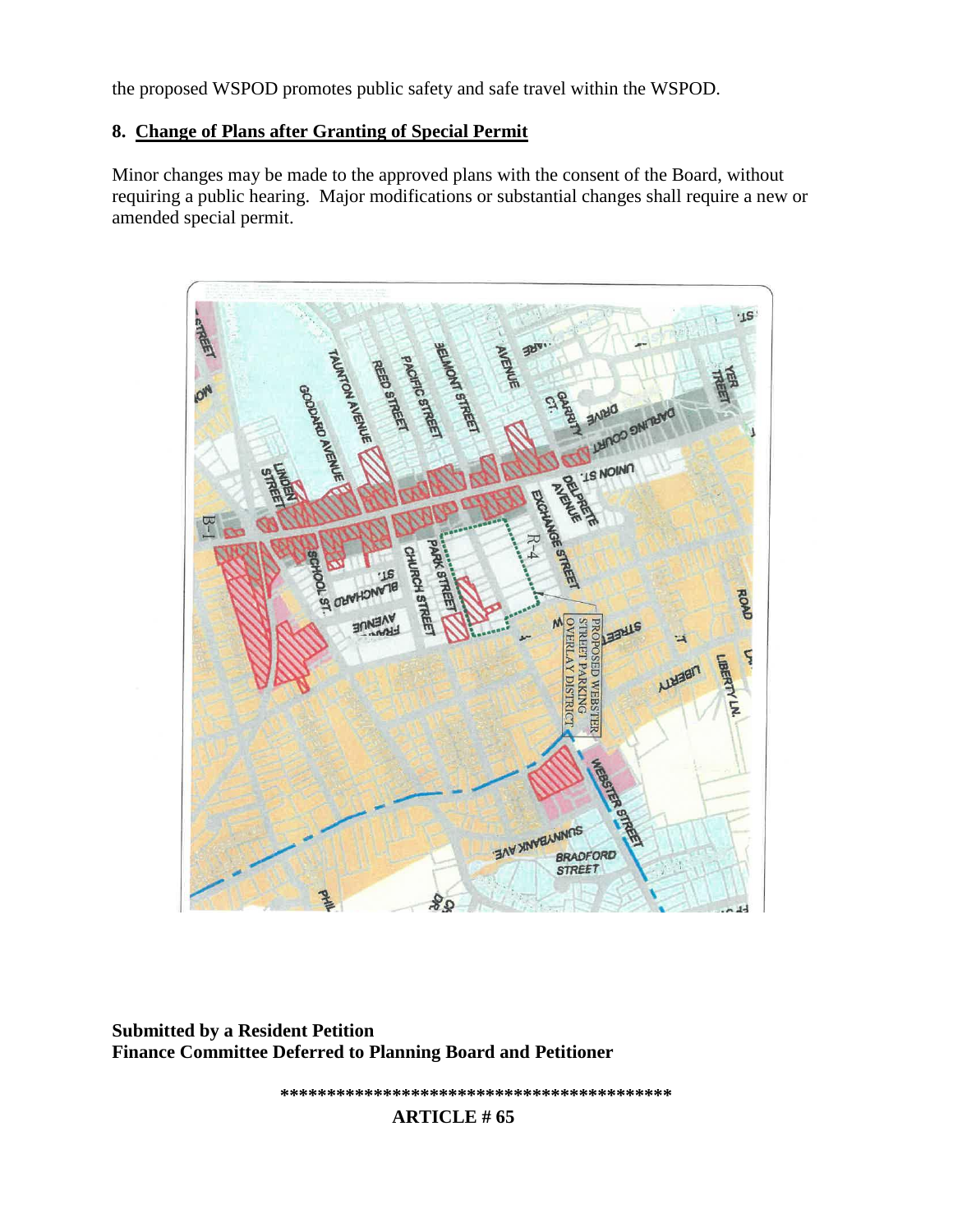The Town voted to take from available funds the sum of One Hundred Thousand and 00/100 Dollars (\$100,000.00) to fund the replacement and upgrading of computers and any technology related expenses.

#### **Submitted by the School Department Finance Committee Recommended funding from Free Cash Capital Planning Committee Recommended per Capital Plan**

**\*\*\*\*\*\*\*\*\*\*\*\*\*\*\*\*\*\*\*\*\*\*\*\*\*\*\*\*\*\*\*\*\*\*\*\*\***

#### **ARTICLE # 66**

The Town voted to take from available funds the sum of Sixty-Five Thousand Seven Hundred and 00/100 Dollars (\$65,700.00) to fund the fifth year of a five year combined lease purchase agreement for 2-2015 Ford Transit Special Education Vans and the fourth year of a five year combined lease purchase for 4-2016 Ford Transit Special Education Vans, and the third year of a five year combined lease purchase agreement for 1-2017 Ford Transit Wheel Chair Accessible Special Education Van and 1-2017 Ford Transit Special Education Van.

#### **Submitted by the School Department Finance Committee Recommended funding from Free Cash Capital Planning Committee Recommended per Capital Plan**

**\*\*\*\*\*\*\*\*\*\*\*\*\*\*\*\*\*\*\*\*\*\*\*\*\*\*\*\*\*\*\*\*\*\*\*\*\*\*\*\*\*\*\*\*\*\*\***

#### **ARTICLE # 67**

The Town voted to take from available funds the sum of Seven Thousand Seven Hundred Five and 00/100 Dollars (\$7,705.00) to fund the fourth year of a five year lease purchase agreement for a 2016 Fifteen Passenger, Multi-Function School Activity Bus.

#### **Submitted by the School Department Finance Committee Recommended funding from Free Cash**

**\*\*\*\*\*\*\*\*\*\*\*\*\*\*\*\*\*\*\*\*\*\*\*\*\*\*\*\*\*\*\*\*\*\*\*\*\*\*\*\*\*\*\*\*\*\*\***

#### **ARTICLE # 68**

The Town voted to take from available funds the sum of Eleven Thousand Twenty-Six and 00/100 Dollars (\$11,026.00) to fund the fourth year of a five year lease purchase agreement for a 2017 F350 Dump/Plow Truck.

**Proposed by the School Department Finance Committee Recommended funding from Free Cash**

**\*\*\*\*\*\*\*\*\*\*\*\*\*\*\*\*\*\*\*\*\*\*\*\*\*\*\*\*\*\*\*\*\*\*\*\*\*\*\*\*\*\*\***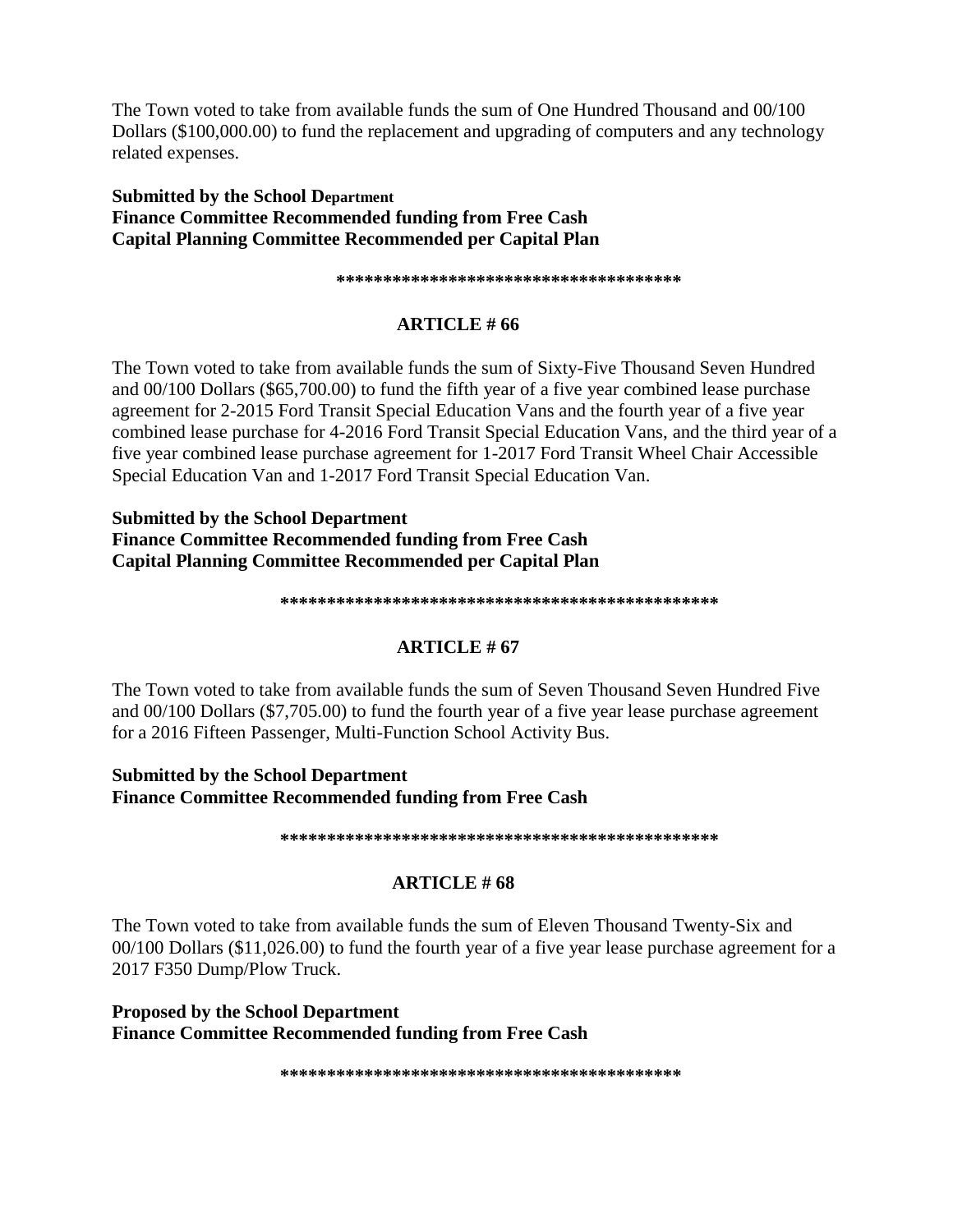#### The Voters of the Town of Rockland Voted to Pass Over this Article

#### **ARTICLE #69**

Will the Town vote to raise and appropriate or take from available funds the sum of Two Hundred Thousand and 00/100 Dollars (\$200,000.00) to fund the re-paving of the Esten School driveway and parking lots, or take any action relative thereto?

#### **SCHOOL DEPARTMENT Finance Committee Recommended Passing Over**

The Voters of the Town of Rockland Voted to Pass Over this Article

#### **ARTICLE #70**

Will the Town vote to raise and appropriate or take from available funds the sum of Forty-Two Thousand and 00/100 Dollars (\$42,000.00) to fund the purchase of a new marked police vehicle with Town of Rockland specifications for the Rockland Public School Security Resource Officer, or take any action relative thereto?

#### **SCHOOL DEPARTMENT Finance Committee Recommended Passing Over**

#### **ARTICLE #71**

The Town voted to authorize the Sewer Commissioners to take from the Sewer Department Unreserved Fund Balance Account the sum of One Hundred Thousand and 00/100 Dollars (\$100,000.00) to be expended by the Sewer Commission as part of the Town's ongoing program to identify and remove sources of inflow and infiltration as required under the terms of the NPDES Permit issued to the Town by the United States EPA and Massachusetts DEP.

Purpose/Reason: The Town is mandated by an EPA Administrative Order to have an ongoing Inflow and Infiltration Program.

**Proposed by the Sewer Department Finance Committee Recommended funding from Sewer Fund Balance Capital Planning Committee Recommended per Capital Plan** 

\*\*\*\*\*\*\*\*\*\*\*\*\*\*\*\*\*\*\*\*\*\*\*\*\*\*\*\*\*\*\*\*\*\*\*\*\*\*

#### **ARTICLE #72**

The Town voted to authorize the Sewer Commissioners to take from the Sewer Department Unreserved Fund Balance Account the sum of Seventy- Five Thousand and 00/100 Dollars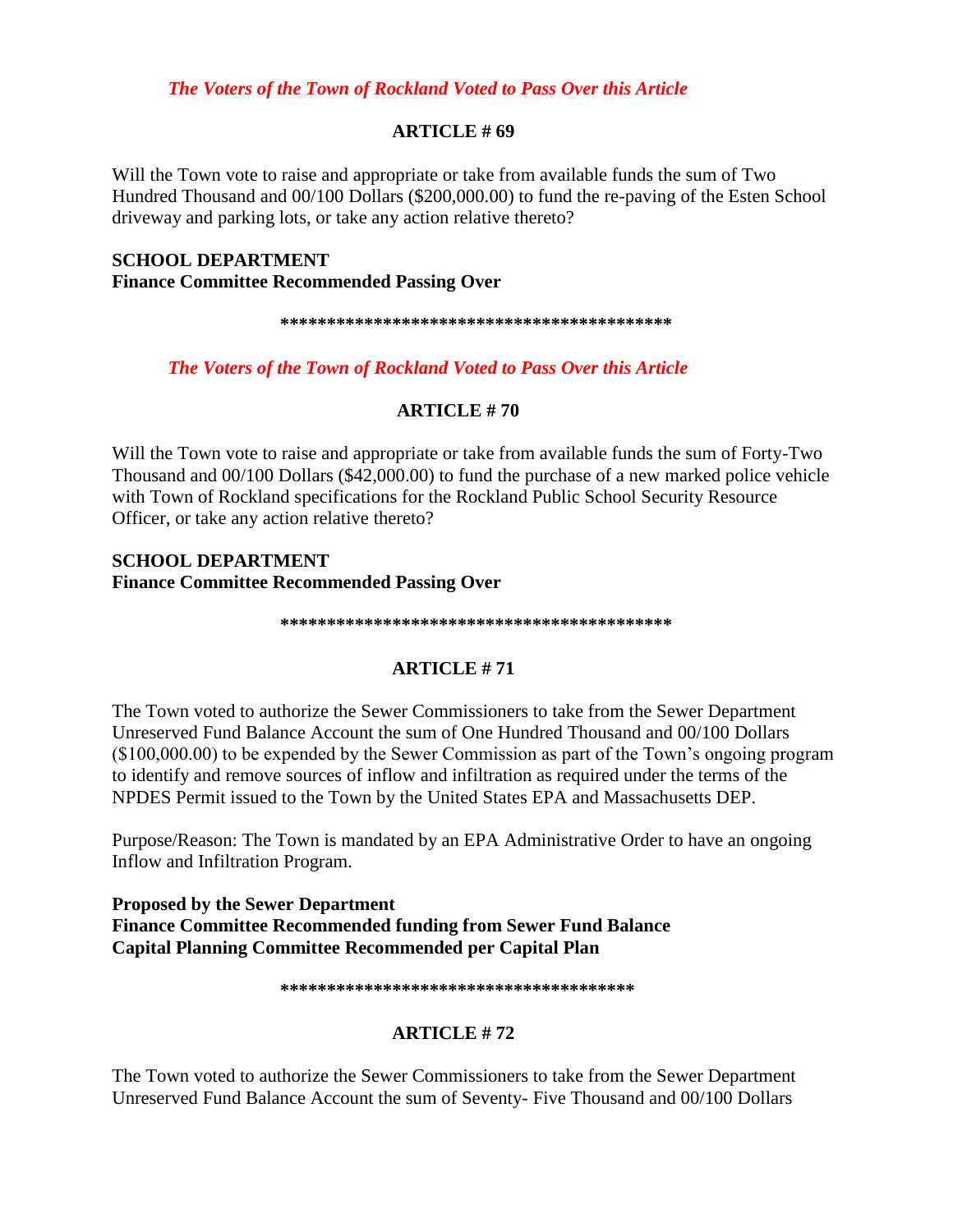$(\$75,000,00)$  to be expended by the Sewer Commission for the rebuild of the #1 secondary clarifier program at the Wastewater Treatment Plant or take any other action relative thereto?

Purpose/Reason: The clarifier is forty years old and has exceeded its operational life.

### **Submitted by the Sewer Department Finance Committee Recommended funding from Sewer Fund Balance Capital Planning Committee Recommended per Capital Plan**

### **ARTICLE #73**

The Town voted to authorize the Sewer Commission to enter into a contract for the operation and maintenance of the Rockland Wastewater Treatment Facility for a five (5) year term with the option of two  $(2)$  five  $(5)$  year.

MA GL Chapter 30B Section 12 (b) requires a vote at Town Meeting

Purpose/Reason: The operation and maintenance of the sewer plant

#### **Submitted by the Sewer Department Finance Committee Recommended as Presented**

### **ARTICLE #74**

The Town voted to authorize the Sewer Commission to take from the Sewer Department Unreserved Fund Balance Account the sum of One Hundred Thousand and 00/100 Dollars (\$100,000.00) for the completion of a Comprehensive Wastewater Management Plan (CWMP).

Purpose/Reason: The original plant was constructed in 1964. This plan would review the plant, equipment, processes and the necessary upgrades to ensure compliance with the Town's NPDES Permit.

**Proposed by the Sewer Department Finance Committee Recommended funding from Sewer Fund Balance Capital Planning Committee Recommended per Capital Plan** 

#### **ARTICLE #75**

The Town voted to authorize the Water Commissioners to take from the Water Undesignated Fund Balance the sum of Two Hundred Seventy-Five Thousand Dollars and 00/100 cents (\$275,000,00), for the purpose of paving the remaining roadways disturbed by the recent water main replacement projects.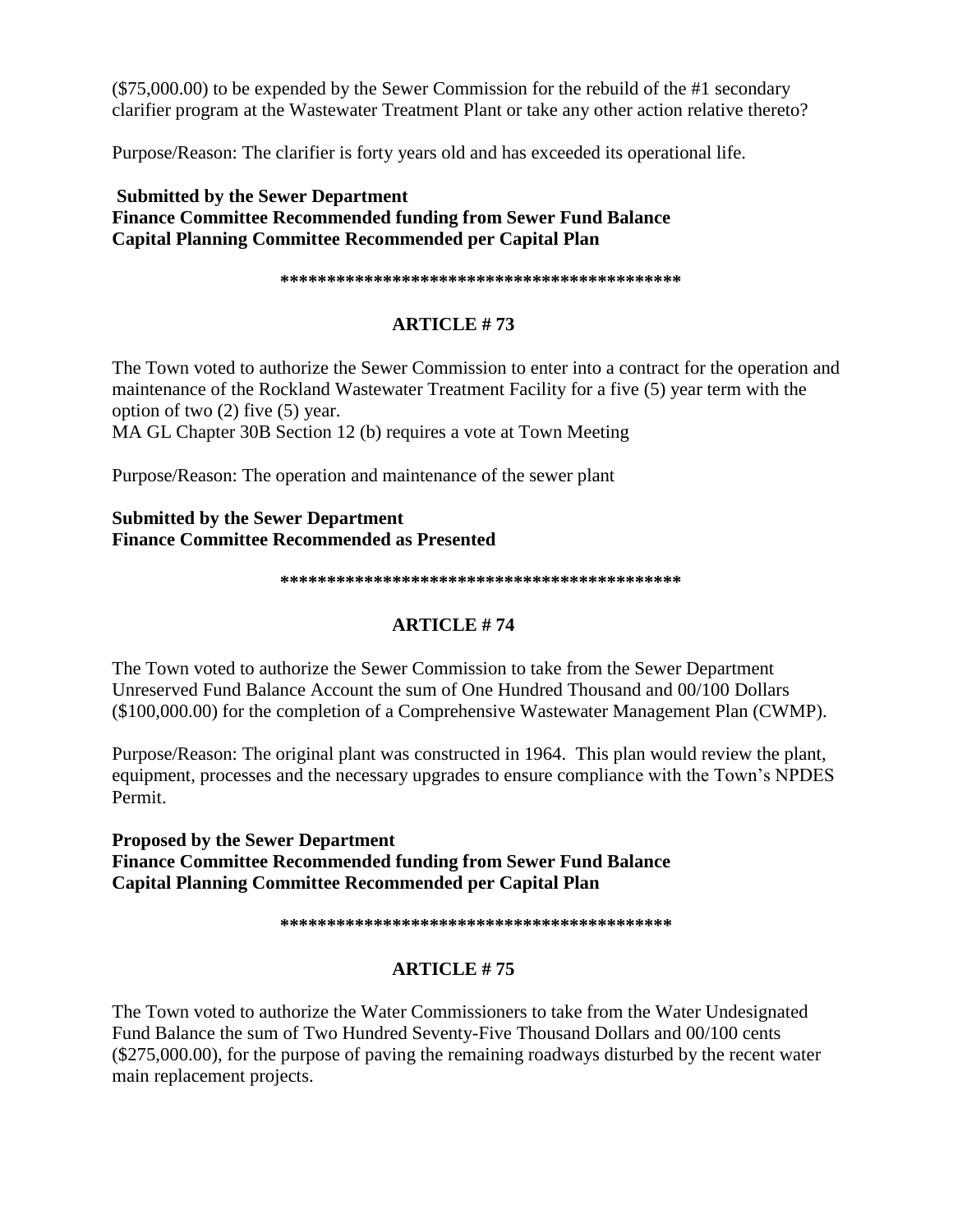Purpose/Reason: The recent water main reconstruction project has been completed and there are remaining roadways to repave.

#### **Proposed by the Water Commissioners Finance Committee Recommended funding from Water Fund Balance Capital Planning Committee Recommended per Capital Plan**

**\*\*\*\*\*\*\*\*\*\*\*\*\*\*\*\*\*\*\*\*\*\*\*\*\*\*\*\*\*\*\*\*\*\*\*\*\*\*\*\*\*\*\*\*\*\***

### **ARTICLE # 76**

The Town voted to authorize the Water Commissioners to take from the Water Undesignated Fund Balance the sum of Sixty-Seven Thousand Five Hundred Dollars and 00/100 cents (\$67,500.00), with a like amount from the Town of Abington, for the purpose of engineering to evaluate and design either the upgrading or replacement of the Rice Avenue Water Storage Tanks.

Purpose/Reason: The tanks due to age are in need of major upgrades or replacement.

#### **Proposed by the Water Commissioners Finance Committee Recommended funding from Water Fund Balance Capital Planning Committee Recommended per Capital Plan**

\*\*\*\*\*\*\*\*\*\*\*\*\*\*\*\*\*\*\*\*\*\*\*\*\*\*\*\*\*\*\*\*\*\*\*\*

#### **ARTICLE # 77**

The Town voted to authorize the Water Commissioners to take from the Water Undesignated Fund Balance the sum of Twenty Thousand Dollars and 00/100 cents (\$20,000.00), with a like amount from the Town of Abington, for the purpose of purchasing and updating the both Treatment and Distribution Safety Equipment.

Purpose/Reason: Equipment needed for the protection of the employees.

#### **Proposed by the Water Commissioners Finance Committee Recommended funding from Water Fund Balance**

**\*\*\*\*\*\*\*\*\*\*\*\*\*\*\*\*\*\*\*\*\*\*\*\*\*\*\*\*\*\*\*\*\***

#### **ARTICLE # 78**

The Town voted to authorize the Water Commissioners to take from the Water Undesignated Fund Balance the sum of Ninety-Five Thousand Dollars and 00/100 cents (\$95,000.00), with a like amount from the Town of Abington, for the purpose of redeveloping and updating the treatment SCADA and water quality monitoring systems, or take any other action relative thereto?

Purpose/Reason: Systems have become aged and we are updating with modern technology.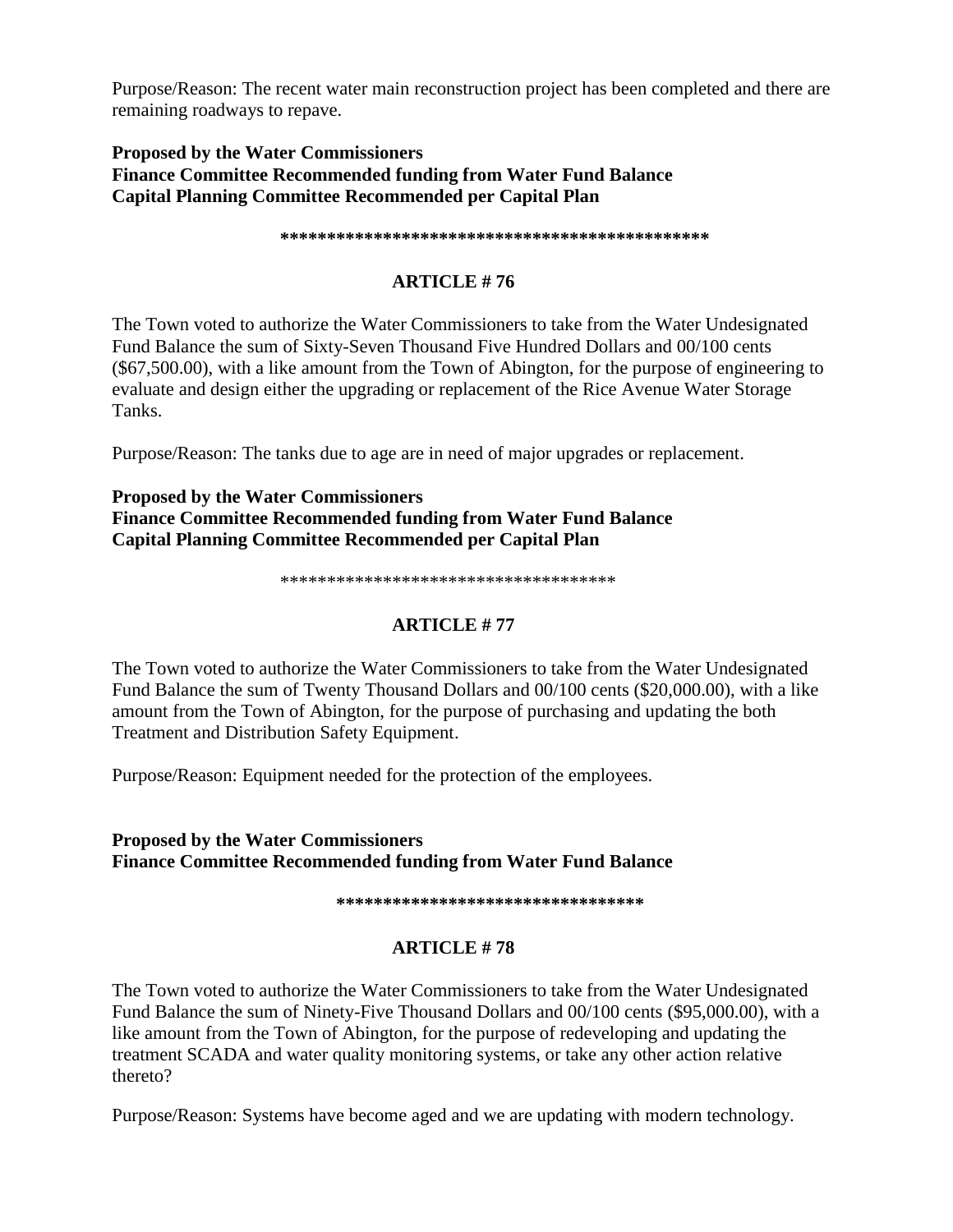**Proposed by the Water Commissioners Finance Committee Recommended funding from Water System Development Fees** Capital Planning Committee Recommended Passage per Capital Plan

\*\*\*\*\*\*\*\*\*\*\*\*\*\*\*\*\*\*\*\*\*\*\*\*\*\*\*\*\*\*\*\*\*\*\*\*

#### **ARTICLE #79**

The Town voted to authorize the Water Commissioners to take from the Water Undesignated Fund Balance the sum of Thirty Thousand Dollars (\$30,000.00) for the purpose of making the second payment on the on a five year lease to purchase Agreement for a Backhoe/Front End Loader.

Purpose/Reason: Entered into the Lease in FY 19

#### **Proposed by the Water Commissioners** Finance Committee Recommended funding from Water System Development Fees

\*\*\*\*\*\*\*\*\*\*\*\*\*\*\*\*\*\*\*\*\*\*\*\*\*\*\*\*\*\*\*\*\*\*

#### **ARTICLE #80**

The Town voted to authorize the Water Commissioners to take from the Water Undesignated Fund Balance the sum of Fifteen Thousand Dollars (\$15,000.00), for the purpose of continuing the survey and testing in accordance with the Commonwealth of Massachusetts Drinking Water Regulations governing cross connections to our water system (310 CMR 22.22).

Purpose/Reason: Under the Massachusetts Drinking Water Regulations we are required to perform these surveys and test annually.

**Proposed by the Water Commissioners** Finance Committee Recommended funding from Water System Development Fees

#### **ARTICLE #81**

The Town voted to authorize the Water Commissioners to take from the Water Undesignated Fund Balance the sum of Twenty Thousand Dollars and 00/100 cents (\$20,000.00), with a like amount from the Town of Abington, for the purpose of heating and ventilation upgrades to the Hannigan Water Treatment Plant.

Purpose/Reason: The roof top heating units have aged and need replacement.

**Proposed by the Water Commissioners** Finance Committee Recommended funding from Water System Development Fees

#### $ARTICLE # 82$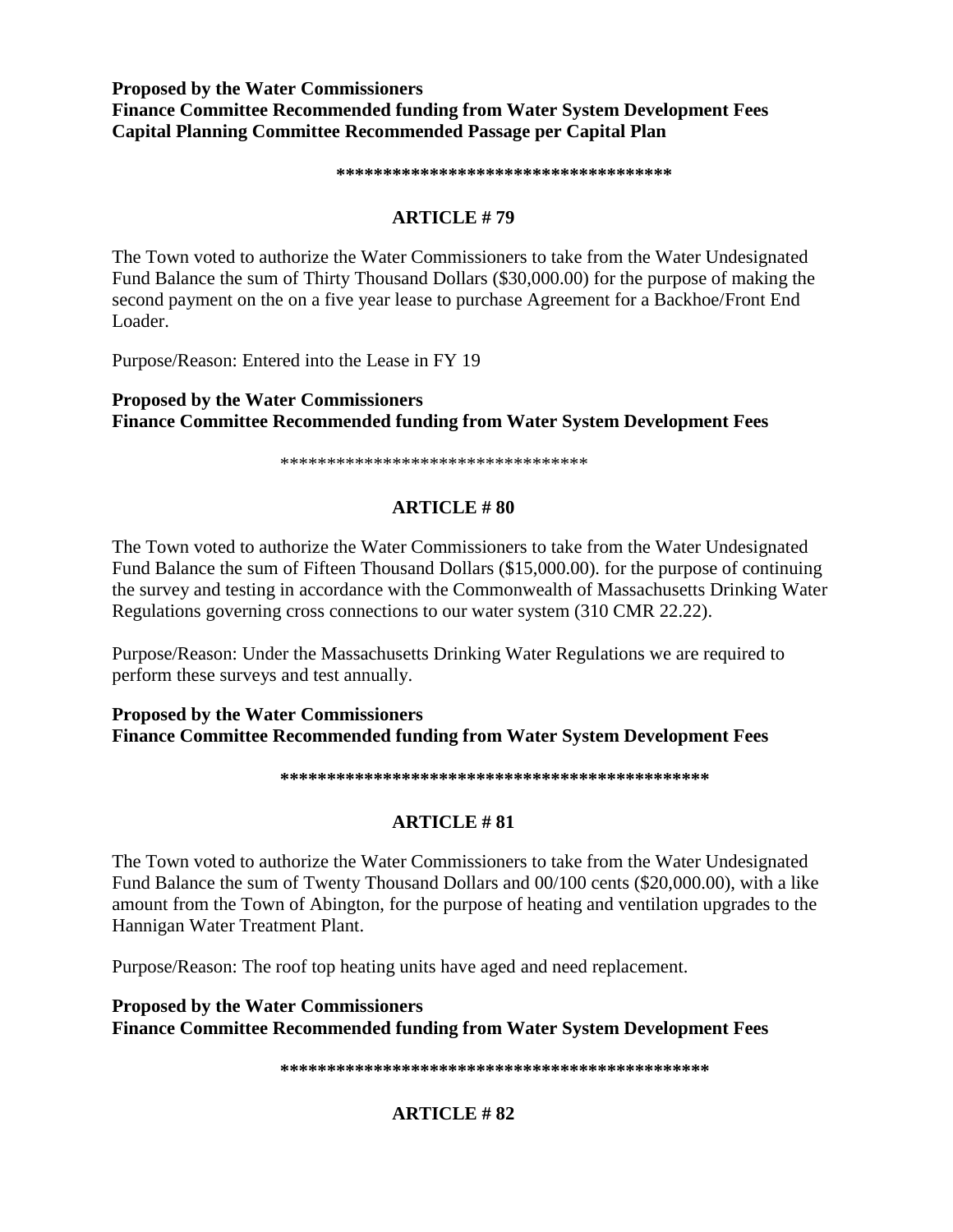The Town voted to authorize the Water Commissioners to take from the Water Undesignated Fund Balance the sum of Ten Thousand Dollars (\$10,000.00), for the purpose of continuing the annual leak detection survey program.

Purpose/Reason: Annually perform leak detection throughout the Town. This provides early detection of underground leaking mains.

#### **Proposed by the Water Commissioners** Finance Committee Recommended funding from Water System Development Fees

\*\*\*\*\*\*\*\*\*\*\*\*\*\*\*\*\*\*\*\*\*\*\*\*\*\*\*\*\*\*\*\*\*\*\*\*\*

### **ARTICLE #83**

The Town voted to authorize the Water Commissioners to take from the Water Undesignated Fund Balance the sum of Fifty Thousand Dollars and 00/100 cents (\$50,000.00), for the purpose of purchasing water meters.

Purpose/Reason: The ongoing meter program.

#### **Proposed by the Water Commissioners Finance Committee Recommended funding from Water System Development Fees**

\*\*\*\*\*\*\*\*\*\*\*\*\*\*\*\*\*\*\*\*\*\*\*\*\*\*\*\*\*\*\*\*\*\*\*\*\*\*

### **ARTICLE #84**

The Town voted to authorize the Water Commissioners to take from the Water Undesignated Fund Balance the sum of Thirty-Two Thousand Dollars and 00/100 cents (\$32,000.00), for the purpose of sick leave buy back for Daniel Callahan.

Purpose/Reason: This is a Contractual Obligation upon Retirement. Daniel Callahan will retire  $7/5/2019$ .

**Proposed by the Water Commissioners** Finance Committee Recommended funding from Water System Development Fees

### **ARTICLE #85**

The Town voted to transfer from available funds, the sum of Two Thousand Five Hundred and 00/100 Dollars (\$2,500.00) to replenish sand at Hartsuff Park Pond.

#### **Proposed by the Youth Commission Finance Committee Recommended funding from Free Cash**